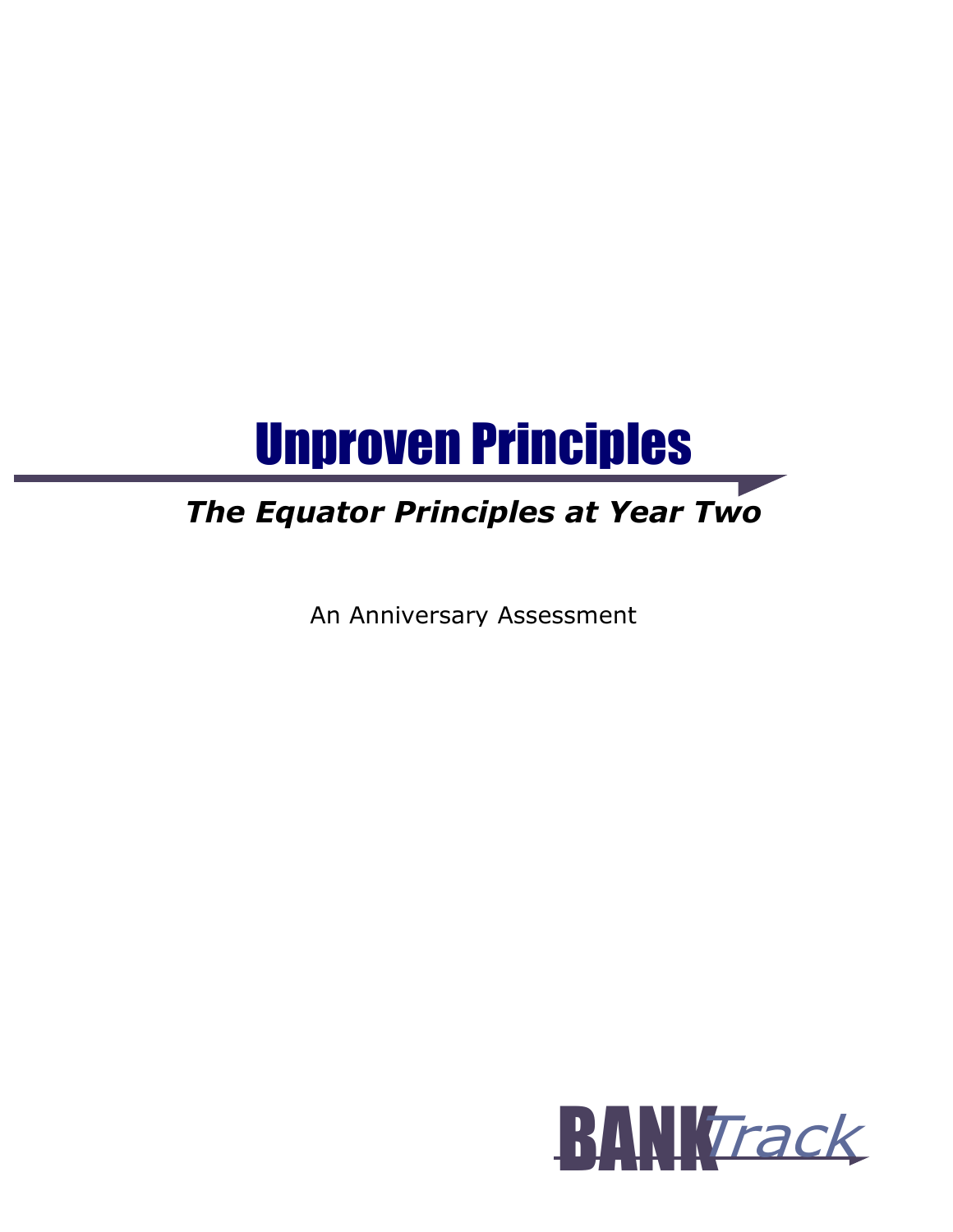# Unproven Principles

## The Equator Principles at Year Two

An anniversary assessment Prepared by Michelle Chan-Fishel, FoE-US For BankTrack

June 2005

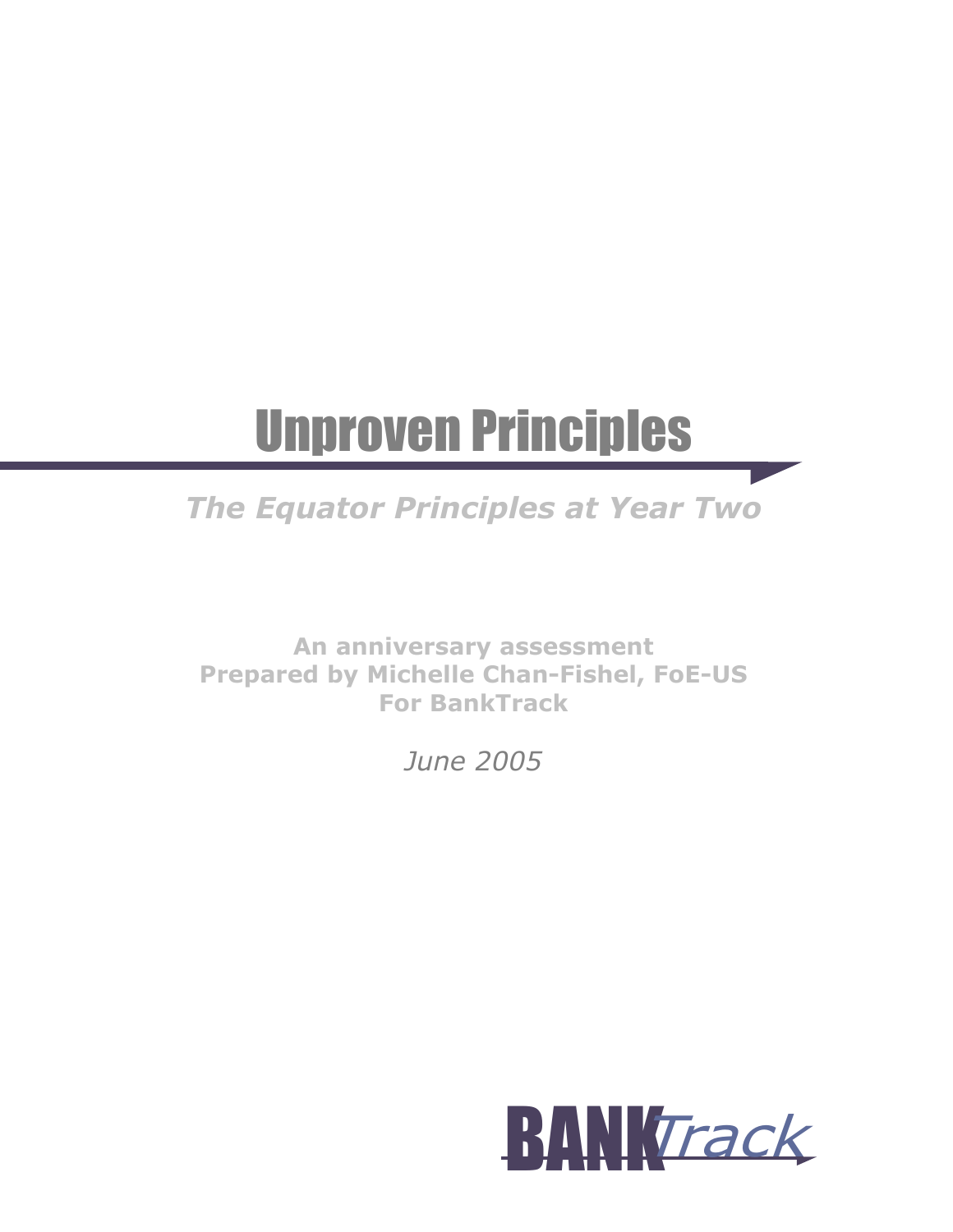## **Table of Contents**

| Part 1. Banks' Implementation and Compliance with the Equator Principles  1 |  |  |  |
|-----------------------------------------------------------------------------|--|--|--|
|                                                                             |  |  |  |
|                                                                             |  |  |  |
| 2. What Equator Banks are Doing to Implement and Comply with the EPs 4      |  |  |  |
|                                                                             |  |  |  |
| 2.2 Policy Development: The Adoption and Application of the EPs  7          |  |  |  |
| 2.3 Procedures and Standards: Changing Business as Usual 8                  |  |  |  |
| 2.4 Review and Improvement: EP Implementation Challenges 10                 |  |  |  |
|                                                                             |  |  |  |
|                                                                             |  |  |  |
|                                                                             |  |  |  |
|                                                                             |  |  |  |
|                                                                             |  |  |  |
|                                                                             |  |  |  |
|                                                                             |  |  |  |
|                                                                             |  |  |  |
|                                                                             |  |  |  |
|                                                                             |  |  |  |
|                                                                             |  |  |  |
|                                                                             |  |  |  |
|                                                                             |  |  |  |
|                                                                             |  |  |  |
|                                                                             |  |  |  |
|                                                                             |  |  |  |
|                                                                             |  |  |  |
|                                                                             |  |  |  |
|                                                                             |  |  |  |
|                                                                             |  |  |  |
|                                                                             |  |  |  |
|                                                                             |  |  |  |
|                                                                             |  |  |  |
|                                                                             |  |  |  |
|                                                                             |  |  |  |
|                                                                             |  |  |  |
|                                                                             |  |  |  |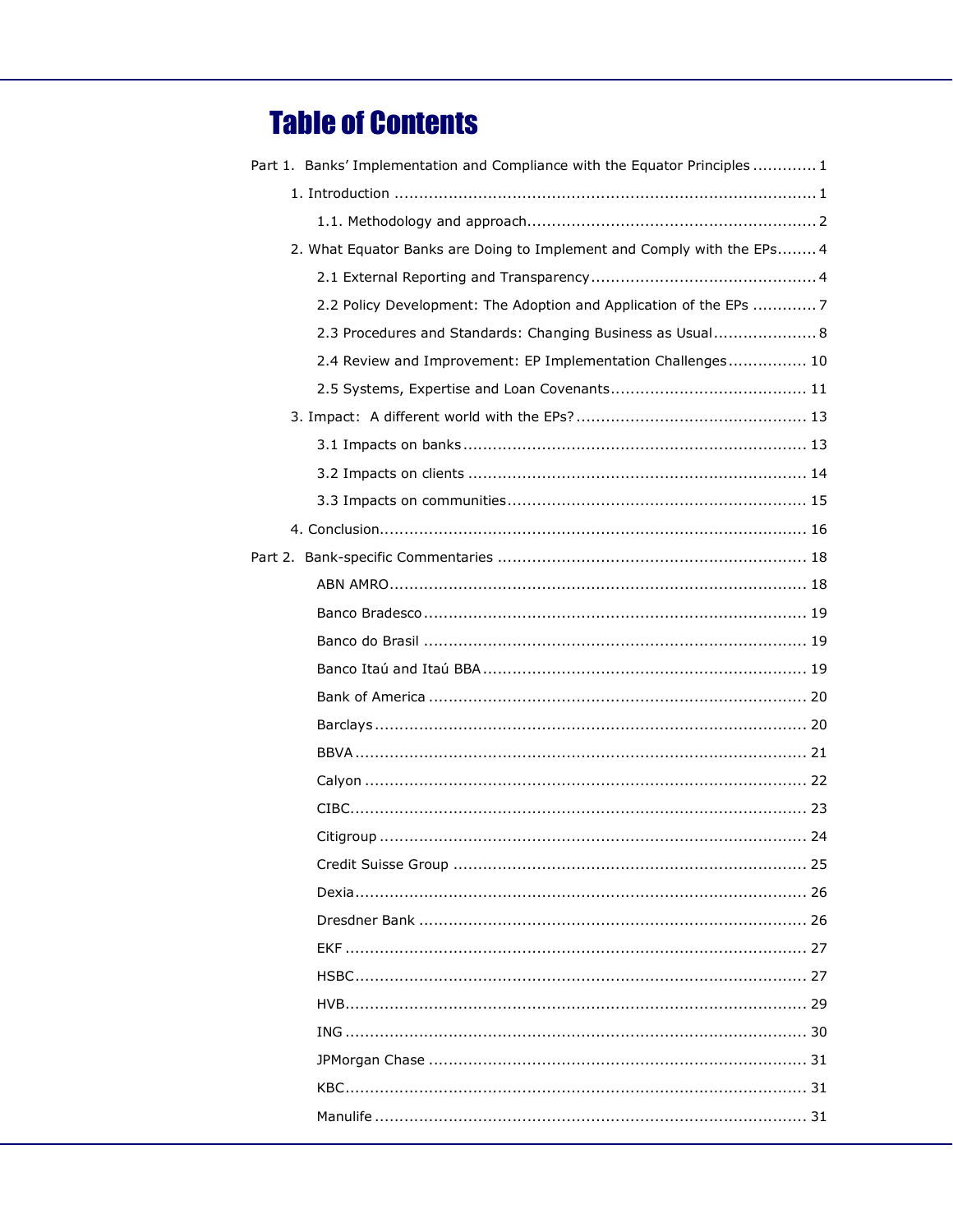| Appendix 2: Management systems to ensure EP implementation  40 |  |
|----------------------------------------------------------------|--|

BankTrack is: Amigos da Terra (Brazilian Amazon), Amis de la Terre (France), Berne Declaration (Switzerland), Campaign to Reform the World Bank (Italy), Friends of the Earth – England Wales & Northern Ireland, Friends of the Earth – US, International Rivers Network (US), Milieudefensie (the Netherlands), Mineral Policy Institute (Australia), Netwerk Vlaanderen (Belgium), PLATFORM (UK), Rainforest Action Network (US), Urgewald (Germany), and WWF-UK.

The author would like to acknowledge Johan Frijns for feedback and editing, and Andreas Missbach and Vittorio Mattarozzi for reviewing this report.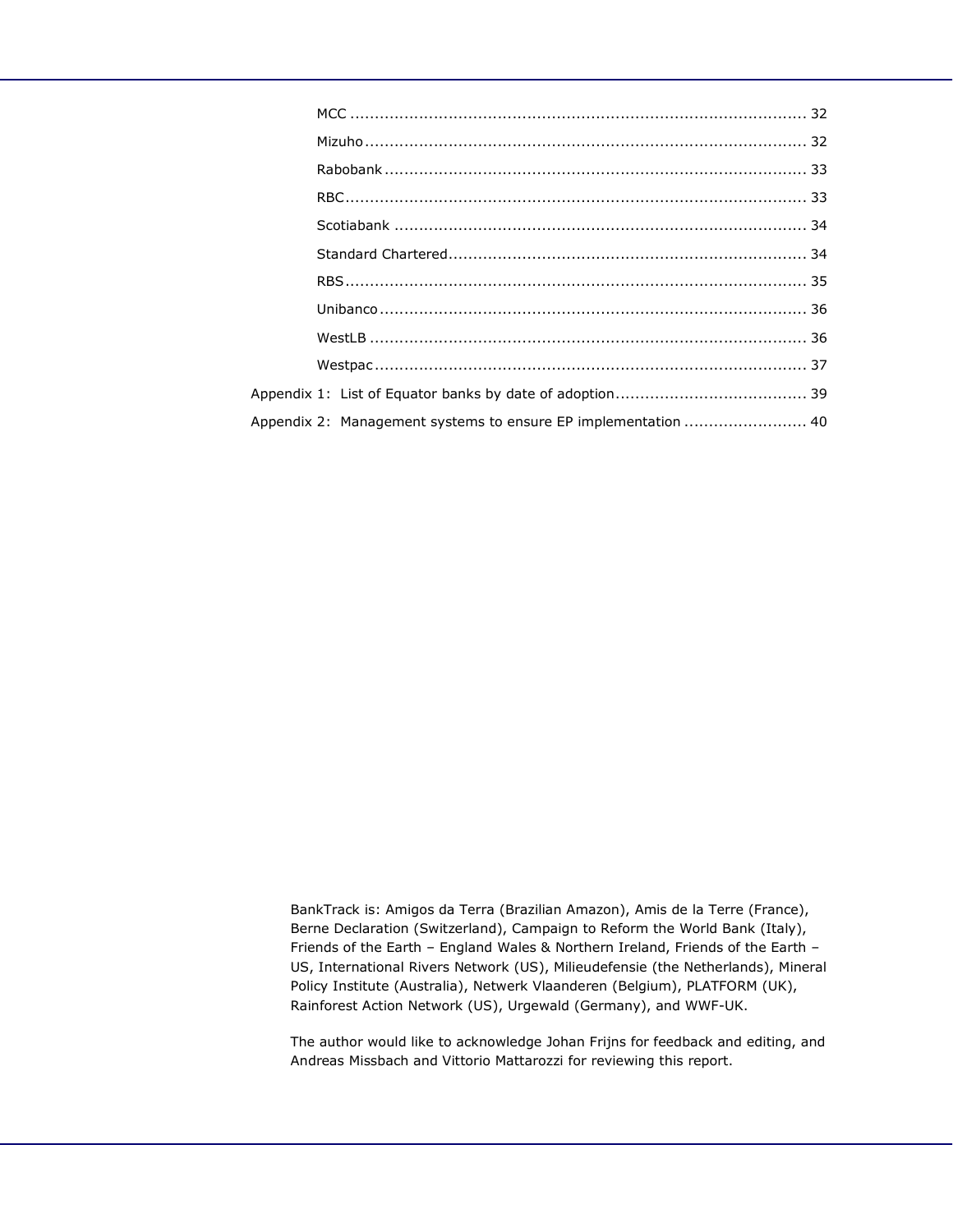## Part 1. Banks' Implementation and Compliance with the Equator Principles

## 1. Introduction

-

On June 4th, 2003 ten private financial institutions launched the Equator Principles (EPs), a set of guidelines for managing social and environmental issues related to the financing of projects. $<sup>1</sup>$ </sup> For the first time, banks that were otherwise in competition with each other presented a united approach in attempting to mitigate environmental and social risks associated with financing projects.

At the time, BankTrack welcomed the Principles as a positive development, but was cautious. Like many observers, it believed that public commitment was good but implementation was key, and that the EPs themselves had weaknesses that should have been addressed in the design of the Principles.

Two years after the first announcement of the Principles, the number of adopting financial institutions has risen to 31 (29 banks, one export credit agency and one insurance company). Most of the key players in the market are on board but a number of leading project finance banks, including **BNP Paribas,** Société Générale and Sumitomo Mitsui Banking, continue to opt out. The Equator banks themselves estimate that the Principles now govern over 80 percent of all project lending.<sup>2</sup>

BankTrack has strongly believed from the outset that in order to promote the integrity, application, and potential of the Principles, adopting banks must be transparent and accountable in their implementation of and compliance with the EPs. Also, Equator banks should be committed to actively seeking the involvement and opinions of all directly affected stakeholders when deciding whether to finance a project with substantial environmental or social impacts.

As it states in the Preamble of the Principles: "We believe that adoption of and adherence to these principles offers significant benefits to ourselves, our customers and other stakeholders.

Most of the key players in the market are on board but a number of leading project finance banks, including BNP Paribas, Société Générale, and Sumitomo Mitsui Banking, continue to opt out.

<sup>1</sup> The first adopters were ABN AMRO Bank, N.V., Barclays plc, Citigroup, Inc., Crédit Lyonnais (now Calyon), Credit Suisse First Boston, HVB Group, Rabobank Group, The Royal Bank of Scotland, WestLB AG, and Westpac Banking Corporation

<sup>2</sup> Equator banks arranged over 80% of the global project loan market by volume. See wwww.equator-principles.com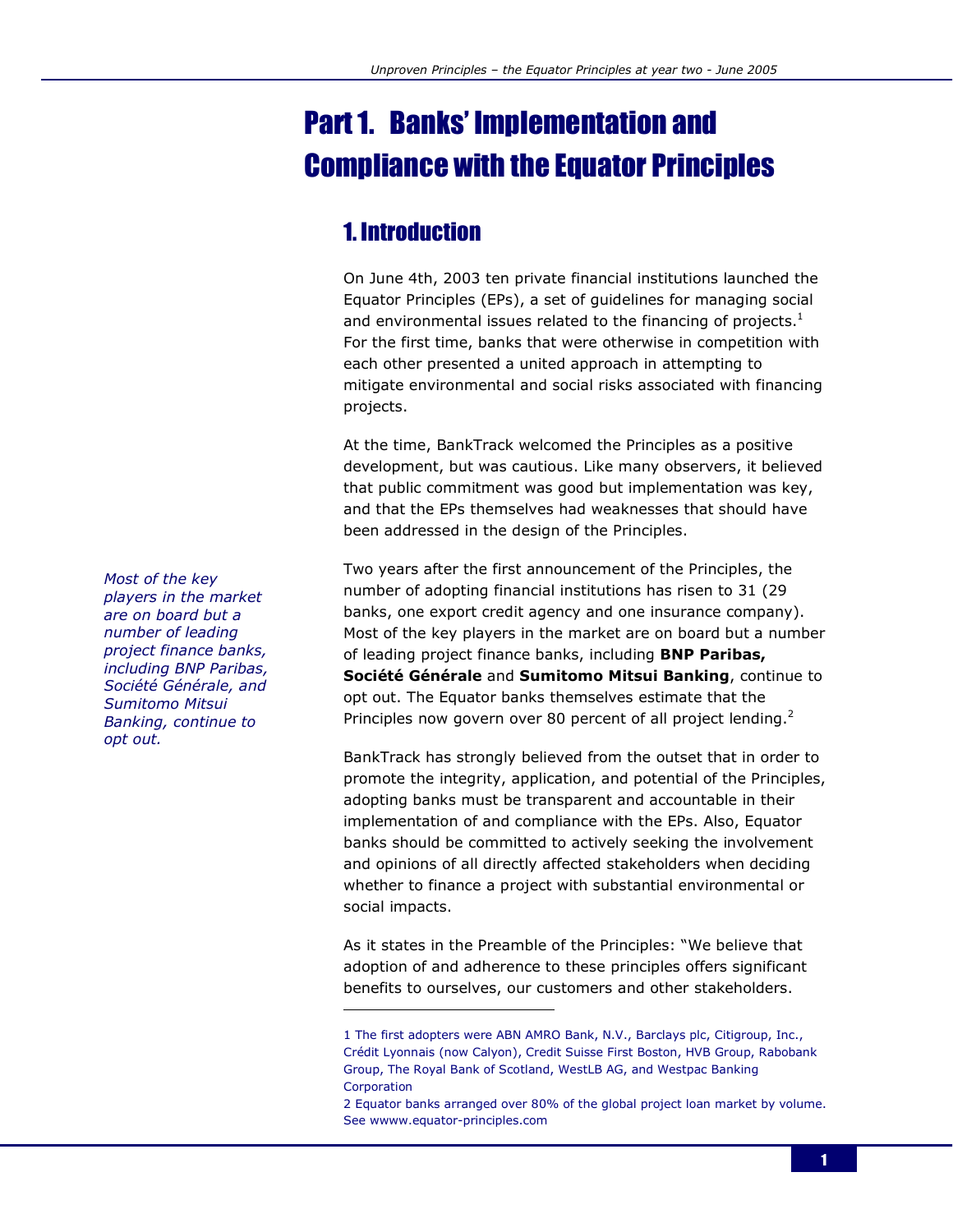These principles will foster our ability to document and manage our risk exposures to environmental and social matters associated with the projects we finance, thereby allowing us to engage proactively with our stakeholders on environmental and social policy issues." 3

Naturally, in order to examine whether these benefits to banks, customers, stakeholders have accrued, and whether better engagement has resulted, EP banks must report on what they have done, and how they have seen the EPs make a difference.

This review attempts to measure whether, based on what banks have publicly reported, the benefits of the Principles are being reaped. It attempts to assess whether banks have properly implemented and applied the principles. BankTrack believes that ultimately, the effectiveness of the Principles will be demonstrated through the environmental and social performance of projects that the Equator banks finance and influence, and whether they create better participation and benefits for affected communities.

#### 1.1. Methodology and approach

This report is an assessment of the state of affairs regarding EP implementation and compliance. It provides bank-specific commentaries that summarize and highlight notable aspects of EP implementation. $<sup>4</sup>$  Given the view that the onus is on adopting</sup> banks to demonstrate their implementation of and compliance with the Principles, this review relies solely on publicly available information (as found in Corporate Social Responsibility reports, annual reports, and company and Equator websites).

As such, the report makes no claim to being comprehensive; activities of banks that went unreported do not figure in this overview.

The review focused on 26 banks. Banco Itaú and Banco Itaú **BBA** were counted as one bank. Specific commentaries were not produced for Banco do Brasil, JPMorgan Chase, Manulife, and **Scotiabank** as they adopted the EPs less than six months ago.

3 Ibid

<sup>&</sup>lt;sup>4</sup> It should be noted that ten areas of EP implementation were listed in BankTrack's January 2004 No U Turn Allowed report -- Initial Environmental Review; Policy Development; Organizational Structure and Personnel; Environmental Procedures and Standards; Documentation; Internal Information and Training; External Reporting; Consultation and Consent; Auditing, Monitoring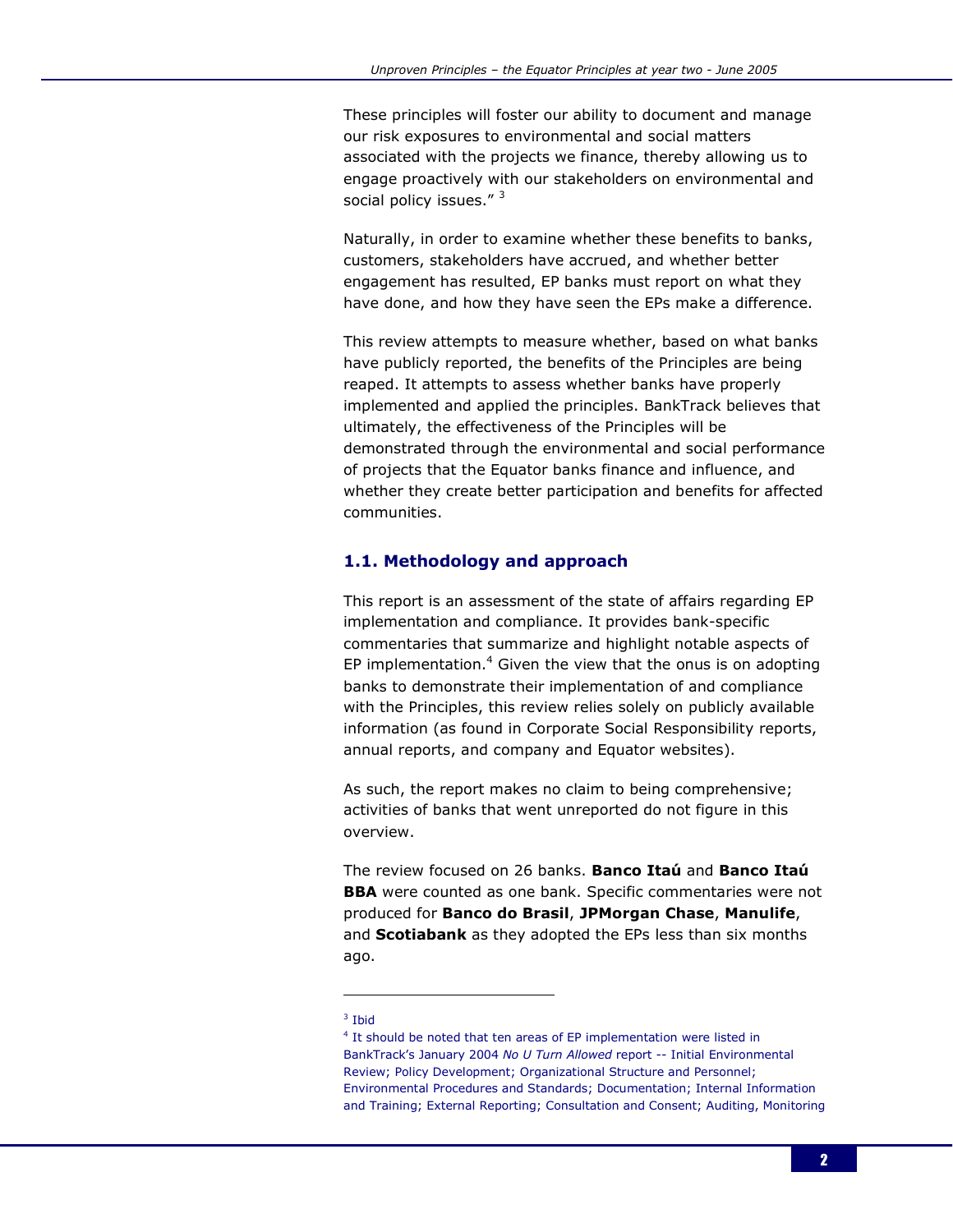The bank-specific commentaries focused on four areas of implementation:

#### 1. External Reporting and Transparency

Was the bank open and transparent in its implementation of and compliance with the EPs, or did it fail to provide evidence and reporting to the public?

Supportive of the EPs but troubled by the lack of transparency around the Principles, BankTrack and ethical investors (led by UK-based investor CIS) presented two concrete proposals to the EP banks on what information they should provide in terms of Equator disclosure.<sup>5</sup> These proposed reporting frameworks served as a benchmark to assess the quality of EP disclosure. For example, both disclosure proposals ask that the EP banks disclose how many projects they financed last year, how many of them were subject to the EPs, and how they were categorized.

Most of the commentaries provide some indication of the quality of banks' reporting; terms such as "relatively good" mean relative to other banks' current practice, not relative to the benchmarks set by BankTrack or CIS.

#### 2. Policy Development: the adoption and application of the EPs

Did the bank formally adopt the EPs, and make the appropriate changes to existing policies to accommodate this new commitment?

BankTrack believes that the EPs should be adopted not through a simple public announcement but through officially changing credit policies. Obviously, in terms of application, they should be applied to all relevant transactions (i.e. project finance deals of US\$50 million or more). However, some banks apply Equatortype standards and procedures to transactions under the \$50 million threshold, and to corporate credits as well; the report indicates where this is the case.

3. Procedures and Standards: Changing business as usual How do bankers have to do things differently post-Equator?

A promise is not enough to ensure implementation and/or compliance. Instead, banks need to create new tools and procedures to aid in EP implementation, as well as training programs, and monitoring and compliance systems.

and Corrective Action; and Management Review and Improvement. (See Appendix 1 or http://www.banktrack.org/index.php?id=112) 5 . See http://www.banktrack.org/index.php?id=112

j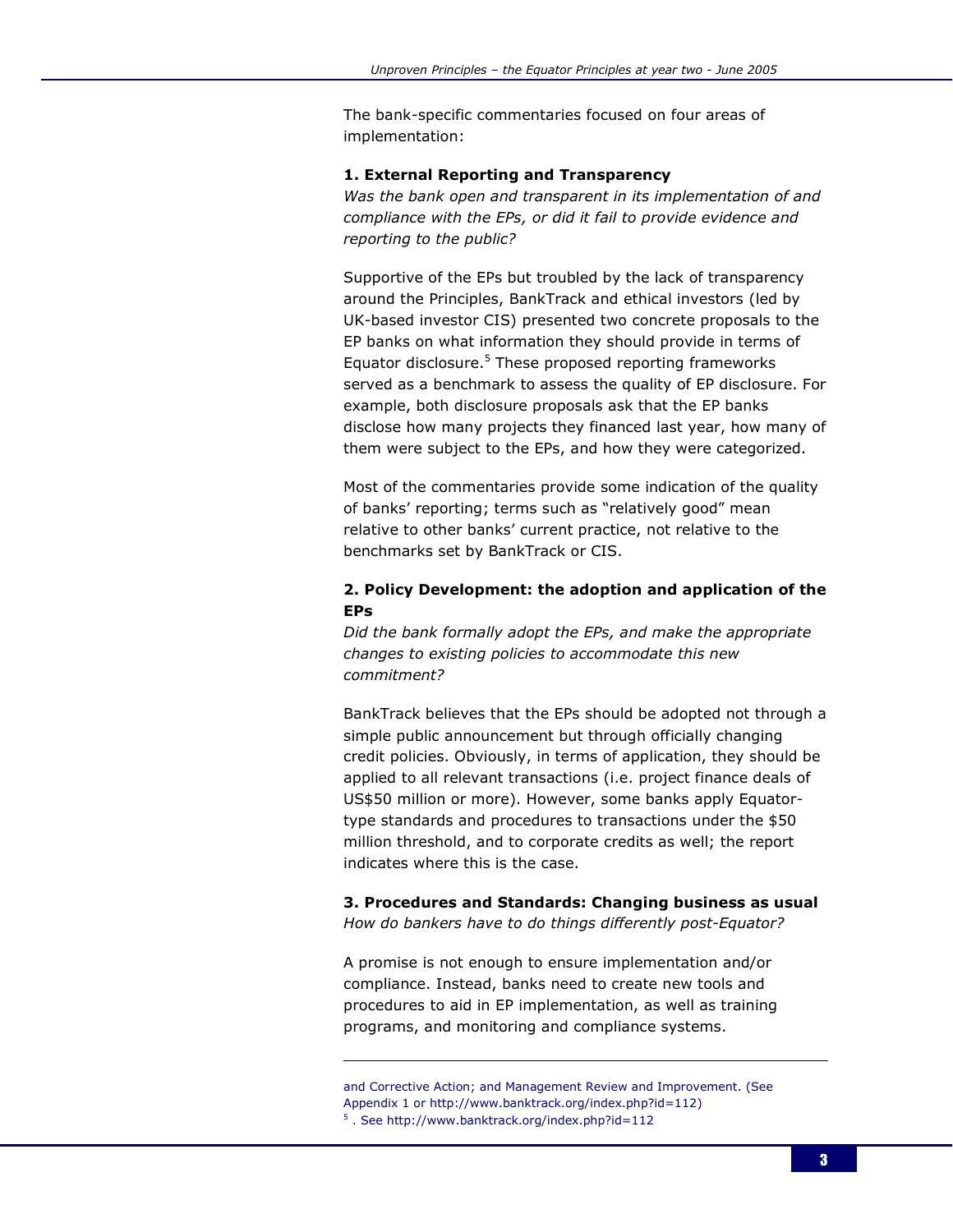#### 4. Review and Improvement: EP Implementation Challenges

What are the current challenges of EP implementation and what goals have been set to improve implementation and compliance?

Implementation is a continuous task, and honestly identifying challenges and setting improvement goals is a sign of a wellmanaged company and a good faith commitment to the spirit of the EPs, particularly at this early stage. Banks that address this question give some indication of their future plans and intentions regarding the EPs.

Finally, the report reviews a fifth element, the banks' own assessment of whether the EPs are making a difference:

#### 5. Impacts: a different with the EPs?

What has been the impact of the EPs?

In announcing their adoption of the EPs, many banks highlighted how EP adoption would help the institution advance its corporate responsibility commitment, or help foster sustainable development. Indeed, the EPs have the potential of affecting how the bank approaches environmental/social issues in its core business. Ultimately, the promise of the EPs is that they will prompt the design of more environmentally and socially benign projects (impacts on clients), and create better development outcomes for local people (impacts on affected communities). This review attempts to understand whether these impacts are occurring and whether banks are tracking them.

## 2. What Equator Banks are Doing to Implement and Comply with the EPs

This section provides a general analysis of EP implementation in the following areas: External Reporting and Transparency, Adoption and Application, Procedures and Standards, Implementation Challenges, and Impact. For bank-specific analyses of EP implementation, see Part Two.

#### 2.1 External Reporting and Transparency

One would expect that Equator banks would provide some public accounting for their commitment, particularly those banks that were original or early signatories, such as Dresdner, MCC, and Rabobank. However, eight banks - Banco Bradesco, Banco Itaú/ Itaú BBA, Bank of America, Dresdner, EKF, MCC,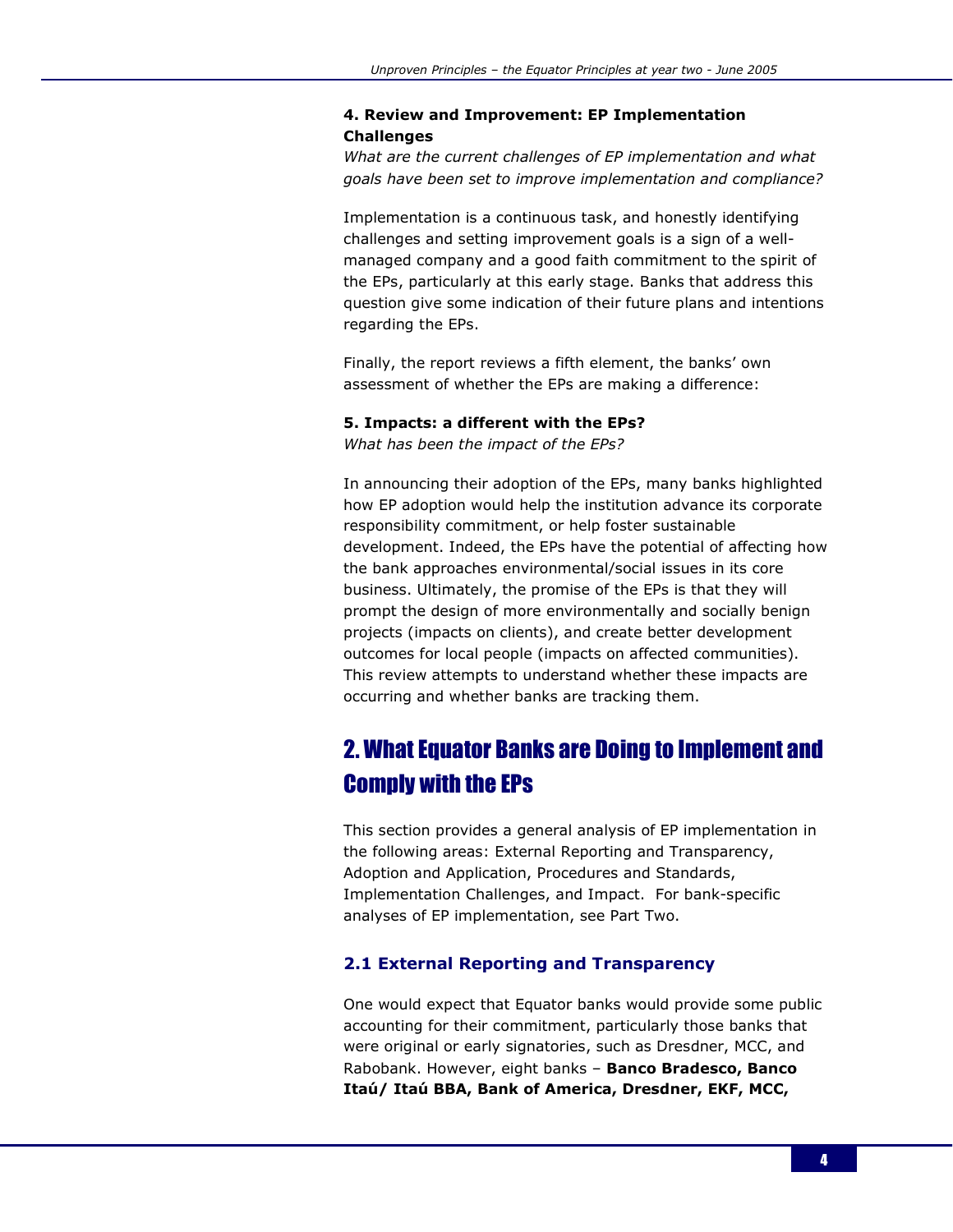Rabobank and Unibanco – did not disclose any information on how they implement the Equator Principles.



There are two types of Equator disclosure. The first is "performance data": quantitative or resultsrelated information such as the actual number of project finance transactions considered and executed; the percentage that were subject to EP review; how

many were approved as-is, with conditions, or declined; the categorization, location, and sector of the projects, etc.

The second type of Equator disclosure is process-oriented, and focuses on descriptions of processes, policies, governance systems, and standards (e.g. who has responsibility for overseeing the EPs in the bank, how compliance with the EPs is ensured, whether particular tools have been developed to aid in EP implementation, what compliance mechanisms exist). In many cases, process-oriented reporting describes how the Equator Principles are implemented "in theory."<sup>6</sup>

The majority of the EP banks reviewed provided only limited Equator reporting. For example, BBVA and Unibanco list several "green" projects, but do not indicate whether the EPs were applied, or whether the projects listed represent the full portfolio of project finance deals last year. RBS, provided an excellent description of the various stages of a deal cycle, and how the EPs are integrated into each stage; but it did not provide key statistics of projects financed (i.e. performance data).

Another common reporting shortfall was for banks to generally discuss environmental risk issues, but not Equator implementation/compliance specifically. For example, **Barclays,** CIBC, Credit Suisse, Dexia, HVB, KBC, RBC, Standard Chartered, and WestLB all have existing environmental risk management programs (which vary in comprehensiveness) but their reporting focused more on the non-Equator aspects of their

The majority of EP banks reviewed provided only limited Equator reporting.

 $6$  A third type of disclosure, which applies to the kinds of information that a bank will release to affected communities during the course of a particular project (e.g. allowing communities access to independent monitoring reports). This type of disclosure is critical, and was emphasized in BankTrack's disclosure framework proposed to the Equator banks. But because it is different in nature, it has not been included in the scope of this report.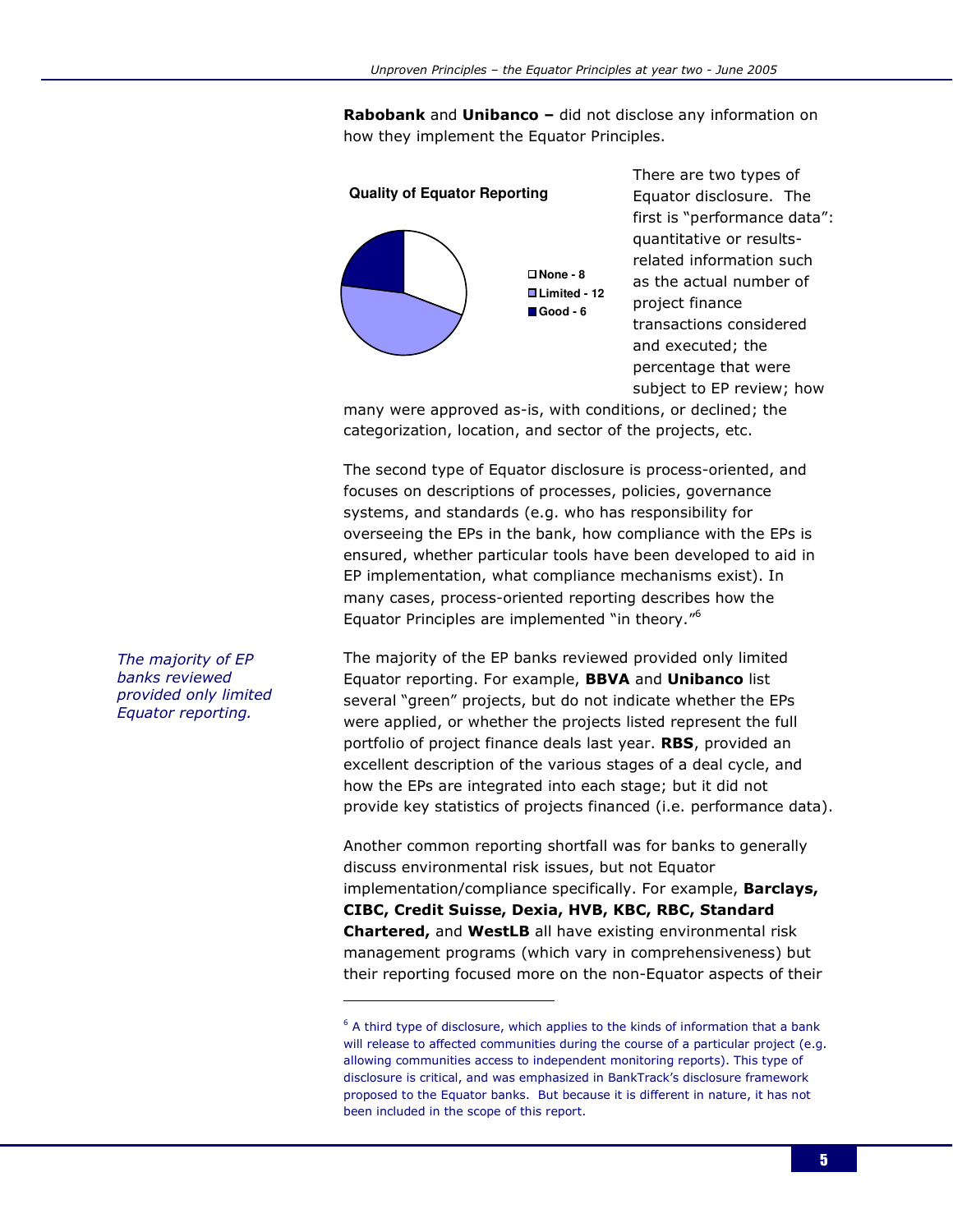EMS's. It was therefore difficult to ascertain whether particular EMS achievements (such as training) were made in terms of EP implementation, or in other areas, such as assessing commercial real estate risk.

A smaller proportion of Equator banks (ABN AMRO, Citigroup, HSBC, ING, Mizuho, and Westpac) provided superior EP reporting, which boosts public confidence in the Principles.<sup>7</sup> Each of these banks described steps taken to implement the Principles; in addition, they also shared quantitative performance data, such as the number of project finance transactions, their categorization, etc. Mizuho provided the numbers of project finance transactions by category. Citigroup focused on Category A projects, and indicated whether the transactions met four key Equator conditions. ING broke out their project finance deals by category and region, while **ABN AMRO** did a particularly good job in specifying how many projects were approved, approved with conditions, and declined. Westpac mentioned both closed and pending deals; and generally described the bank's role and the asset classes for 2004 project finance activities. HSBC indicated the type of financing facility for their projects, and took the novel approach of enumerating each of the nine principles and reporting on their implementation of each.

With respect to EP performance data, there has been some hesitancy among Equator banks to disclose details (e.g. names, locations, facilities) of projects that have been financed, particularly those that have been declined. So it should be noted that six banks provided information of this nature

i,

With respect to EP performance data, there has been some hesitancy among Equator banks to disclose the details (e.g. names, locations, facilities) of projects that have been financed, particularly those that have been declined. So it should be noted that six banks provided information of this nature. Calyon provides on its website what appears to be a complete list of deals in a league table. In addition, ABN AMRO, HSBC, ING, and Westpac all disclosed how many transactions were declined partly as a result of the Equator Principles. (HVB reported that in the past they have declined transactions that have not met World Bank standards). **HSBC** offered some interpretive guidance on their performance data, noting: "Our view is that, as our lending executives apply the principles at an earlier stage and as awareness of the required standards grows among our customers, so the number of projects declined will tend to fall."<sup>8</sup>

 $<sup>7</sup>$  It should also be noted that several banks, such as Standard Chartered,</sup> Rabobank and Westpac, produce externally verified sustainability reports. 8 http://www.hsbc.com/hsbc/about\_hsbc/corporate-social-responsibility/ethicalfinance/equator-principles/equator-principles-transactions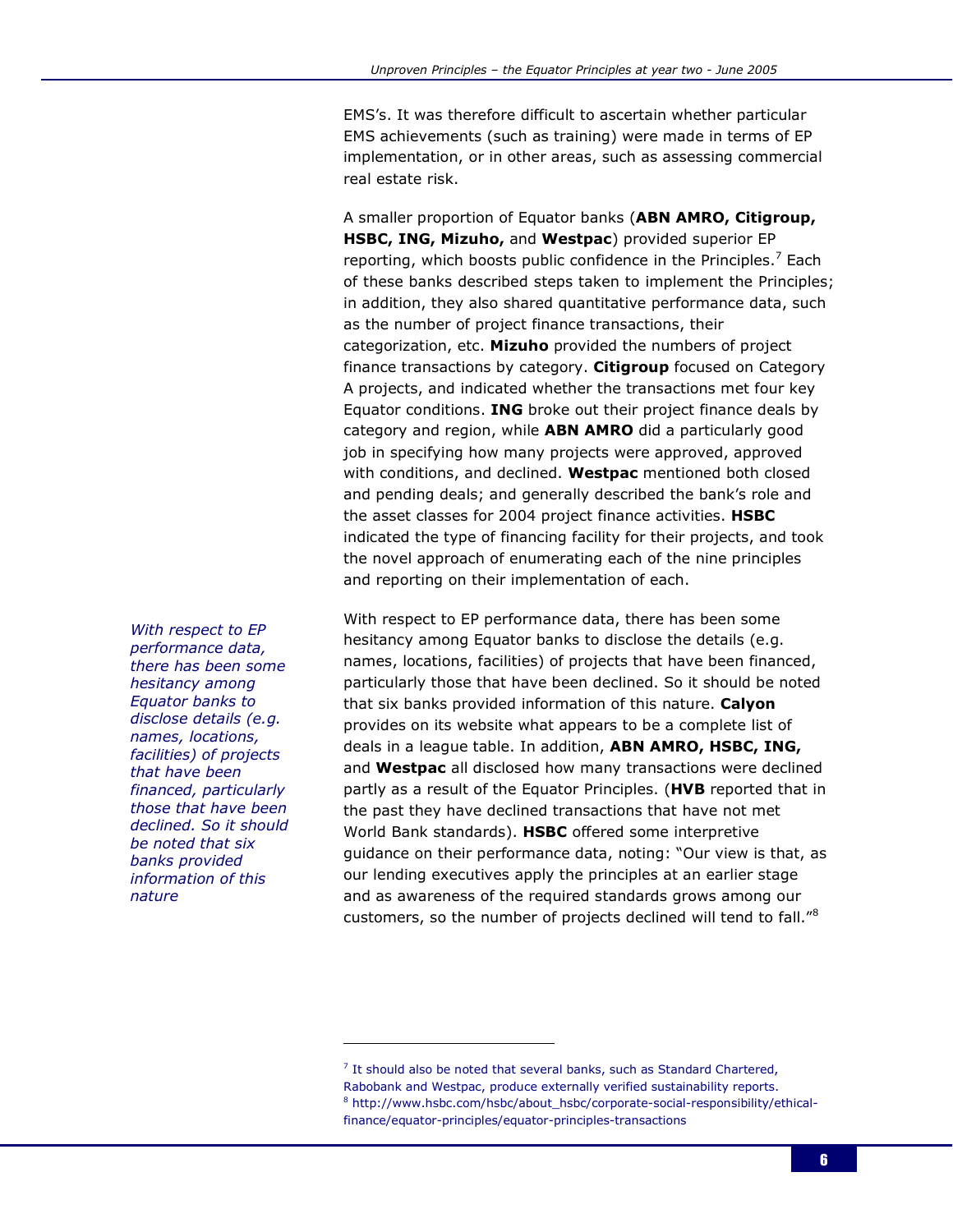### 2.2 Policy Development: The Adoption and Application of the EPs

All Equator banks publicly announced their adoption of the EPs, with many press releases offering supportive quotes from senior bank executives. However, a public announcement is quite different from formally reviewing and amending credit policies. While all banks presumably went through the proper channels to formally adopt the EPs, few banks provided details. Among the banks that did, CIBC reported that its Environmental Credit and Investment Risk Management Policy "was revised in 2004 to include our adoption of the Equator Principles."<sup>9</sup> Similarly, Citigroup amended its analogous credit policy to incorporate Equator, and ABN AMRO updated its Mining Policy in 2004 to accommodate the EPs.

Regarding the application of the Principles, many banks used language such as the Equator Principles "apply to all project finance transactions over \$50 million," but not many banks attempted to report on actual EP compliance. There were some exceptions, however. ABN AMRO maintained that it reviewed 100% of relevant transactions according to the EPs, and accounted for the final determinations (positive, approved with conditions, negative) on each transaction. Similarly, HSBC, ING, Westpac accounted for all their project finance transactions (approved and declined; or in the case of Westpac, closed and pending), suggesting that these banks applied EP analysis to all relevant deals. RBC performed Equator assessment in "a number of resource sector projects in Canada and in developing countries in 2004, $^{\prime\prime}$ <sup>10</sup> but did not suggest that the EPs were fully applied for all relevant transactions. Finally, Credit Suisse reported that 100% of their credits were environmentally screened in 2004; perhaps project finance deals received appropriate Equator analysis, but this is unclear.

A few banks also explicitly described their application of the Principles when participating in loan syndications with non-EP banks. For example, **Westpac** notes that "In terms of lending to projects alongside non-equator banks, we require compliance with the Principles irrespective of the position of non-signatory banks. $"^{11}$  HSBC states that "we would also be cautious in respect of projects where our participation in a syndicated transaction could be such as to allow other banks to waive this [EMP] covenant. It remains our preference to participate in syndicated

i,

Regarding the application of the Principles, many banks used language such as the Equator Principles "apply to all project finance transactions over \$50 million," but not many banks attempted to report on actual EP compliance

<sup>&</sup>lt;sup>9</sup> CIBC 2004 Public Accountability Report

<sup>10</sup> http://www.rbc.com/environment/lending-equator-principles.html

 $11$  Are we on the right side of the equator? fact sheet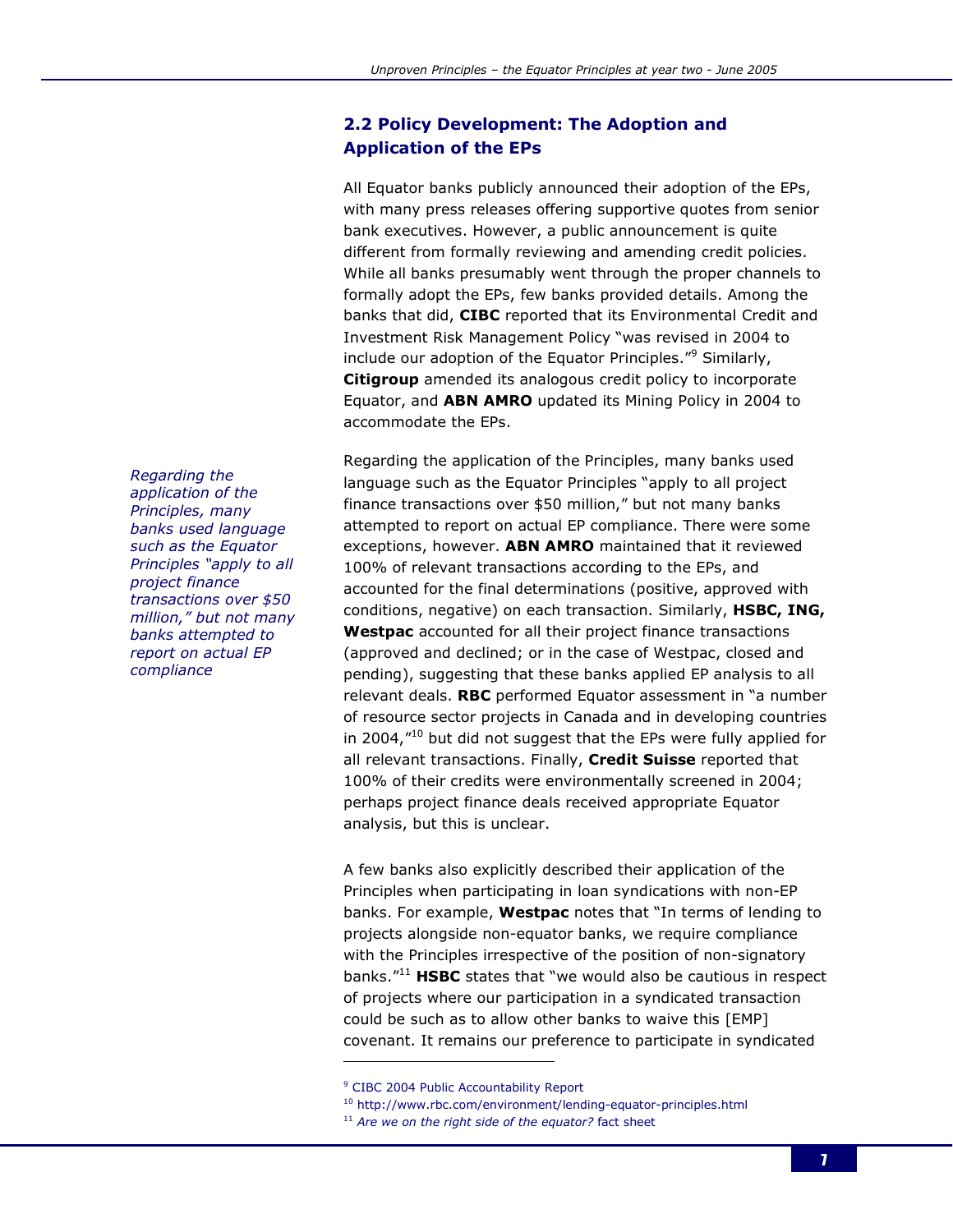loans where the majority of banks, and in particular the lead arranger, have adopted the Equator Principles, and that the environmental due diligence role is held by an EP bank."<sup>12</sup>

Regarding the scope of EP application, five banks embraced the best practice approach of following the "spirit of the Equator Principles." Barclays, Citigroup, HSBC and newcomer **JPMorgan Chase** have pledged to apply Equator more broadly, for example to corporate credits where use of proceeds is known.

**HSBC** perhaps goes farthest in this respect, stating that EPs will apply "to project advisory roles, corporate lending where the end use of proceeds is for a project, and to other forms of financial assistance such as bonding and guarantees directly linked to projects<sup>"13</sup>; further, it reported that in 2004 it applied the EPs to seven additional transactions. Westpac disclosed that in 2004 it applied the EP to a project under the \$50 million threshold, while JPMorgan Chase has announced that it is lowering the EP application threshold to \$10 million rather than \$50 million.

Several banks have "gone beyond" the EPs in other ways, by adopting new sector standards for instance. One notable recent example is HSBC's freshwater policy which is based in part on the World Commission on Dams recommendations. While BankTrack strongly supports the development of such additional policies, they are beyond the scope of this study. Such best practice policies will be reviewed by BankTrack in another report to be released in late 2005.

### 2.3 Procedures and Standards: Changing Business as Usual



i,

In order to genuinely adopt the Equator Principles, banks must amend existing policies, and/or create new systems, tools and procedures to facilitate Equator implementation and compliance.

Over half of the banks surveyed failed to report

<sup>12</sup> http://www.hsbc.com/hsbc/about\_hsbc/corporate-social-responsibility/ethicalfinance/equator-principles/equator-principles-implementation

<sup>13</sup> http://www.hsbc.com/hsbc/about\_hsbc/corporate-social-responsibility/ethicalfinance/equator-principles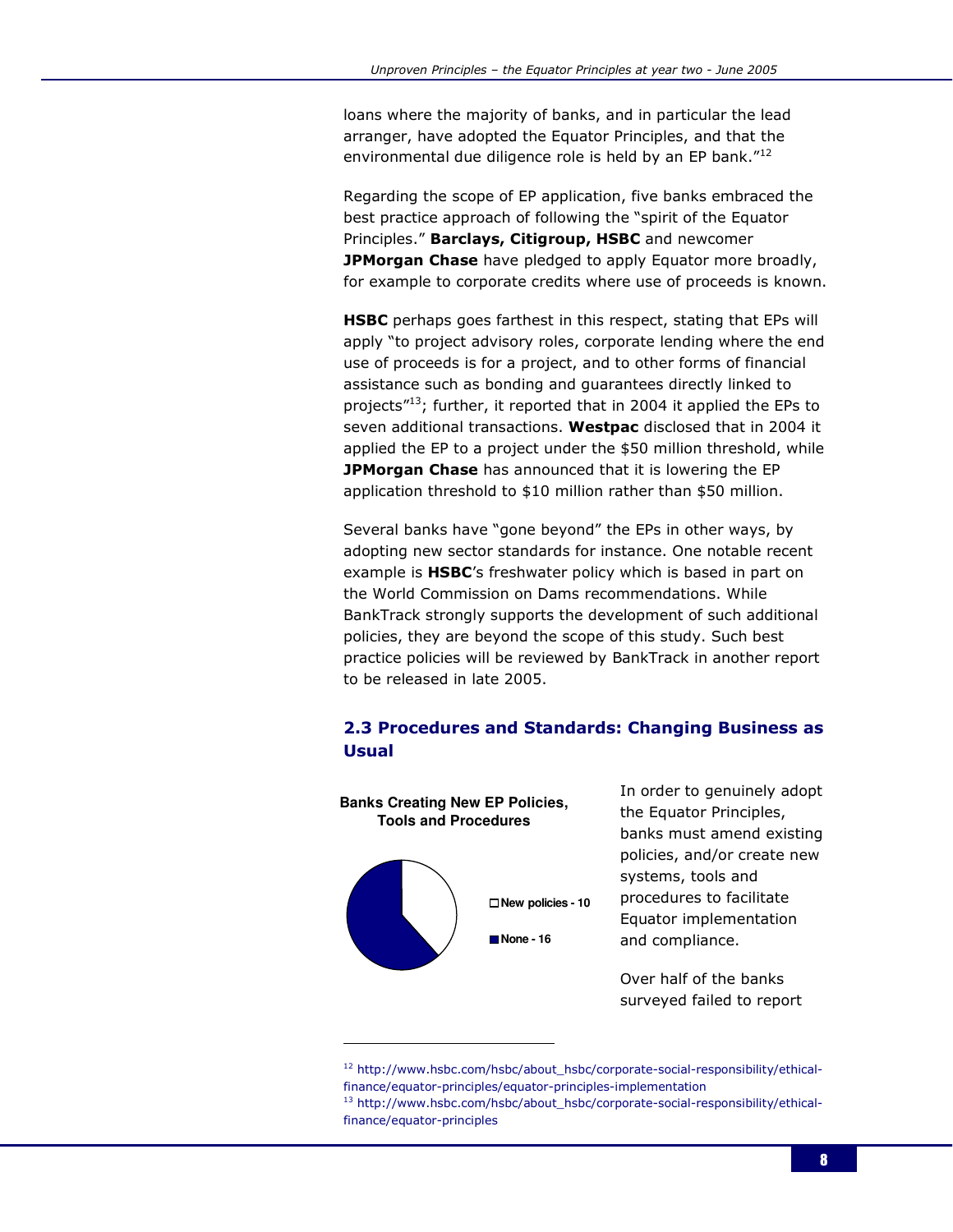taking such steps, a figure that reflects poorly on the integrity of the Equator Principles.

Ten banks (ABN, Barclays, BBVA, Calyon, CIBC, Citigroup, Dexia, HSBC, HVB, ING, Mizuho, RBC, RBS, and Westpac) have or are in the process of creating new policies, procedures and tools to implement the EPs. However, three banks were rather vague and did not provide any explanation of what they were doing: Calyon said that the "application of a [new] procedure" has made them one of the leading EP implementers.<sup>14</sup> CIBC maintained that it is planning to create an "enhanced due diligence processes"<sup>15</sup>; while **Dexia** mentions "a new procedure for the handling and following up of projects."<sup>16</sup>

The other seven banks described how particular policies and standards have been amended. For example, **Barclays's** longstanding Environmental Impact Analysis policy was overhauled; HVB expanded its Global Project Finance Policy and its "internal screening process was totally revised by a project team" to accommodate the EPs. $^{17}$  Meanwhile, RBC and Westpac have developed particular Equator policies.

Some institutions created notable new guidance for its bankers. Citigroup developed quidance notes explaining when an EMP is required and when it should be covenanted; it also produced a quidance note on advisory functions. When **Mizuho** realized that the World Bank Pollution Prevention and Abatement Handbook did not cover pipelines or LNG plants – two areas where Mizuho actively lends – it produced its own technical environmental standards to assist in EP implementation.

ABN AMRO and BBVA also created noteworthy client assessment tools. BankTrack's No U Turn Allowed report encourages banks to develop such "mechanisms for assessing and considering borrowers' environmental, social and cultural expertise in relation to particular projects," as a client's capacity and willingness to manage environmental and social risks is key to ensuring proper implementation of and compliance with bank's policies.<sup>18</sup> In this vein, **ABN AMRO** has developed a Client Diagnostic Tool that is "used to establish the degree to which these [extractive industry] sector clients have integrated sustainability into their business practices and management

<sup>&</sup>lt;sup>14</sup> "Calyon, the corporate and investment bank of the Crédit Agricole Group, maintains its commitment on the "Equator Principles" Calyon press release, 16 July 2004.

<sup>15</sup> CIBC 2004 Public Accountability Report

<sup>16</sup> Dexia 2003 Corporate Social Responsibility report

<sup>&</sup>lt;sup>17</sup> HVB 2004 Sustainability report

<sup>&</sup>lt;sup>18</sup> See Appendix 1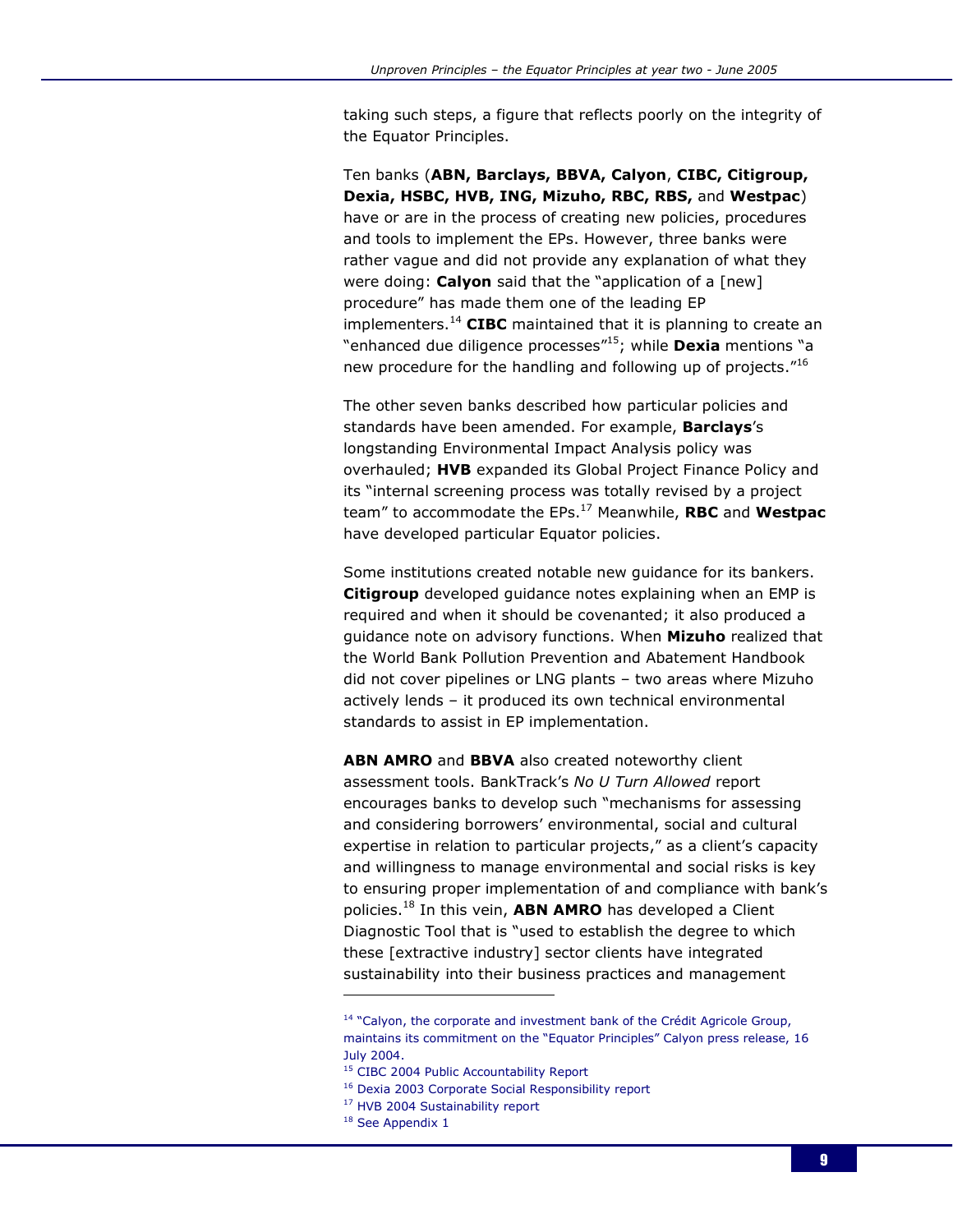systems. $19$ <sup>9</sup> BBVA is developing "a risk management tool which enables companies to be classified on the basis of their environmental risk profile.<sup>"20</sup> Rabobank is testing a similar tool in 2005. Although these client assessment tools may not have been created solely for project finance due diligence, they could certainly help in EP implementation and compliance, and represent a welcome development in environmental credit risk management techniques.

Finally, some banks described how internal processes have changed as a result of Equator. For example, at ING all requests for project finance approvals that are subject to the EPs are submitted automatically to the bank's highest Credit Committee; at **ABN AMRO,** the Sustainable Business Advisory unit gets involved in every Category A and B transaction. HSBC requires the business team to initially categorize project finance deals, but the Project Finance and Credit and Risk departments are get involved as part of the deal approval. At RBS, the EPs are taken into account throughout the project cycle as a transaction gets reviewed by marketing officers, followed by the Peer Group and a "business forum," then by Credit Risk, with the final decision made by a divisional credit committee and/or Group Credit Committee.

### 2.4 Review and Improvement: EP Implementation Challenges

Identifying implementation and compliance problems and creating objectives and plans to address them is a key function of Management Review and Improvement, one component of an Environmental Management System. Publicly discussing challenges and goals also allows stakeholders to identify where common problems may be occurring.

But it is difficult to generalize what the common problems are for EP implementation and compliance at this time. First, only nine EP banks identified challenges or goals associated with better EP implementation. Second, one perhaps would learn more about overall EP implementation and compliance problems from examining the practices of non-reporting EP banks, rather than those which honestly disclose their challenges.

Among the nine reporting banks, 'better external disclosure' was named as the most common goal -- one that was cited by Citigroup, HSBC, HVB, ING and Westpac. Three banks, HSBC,

<sup>19</sup> ABN AMRO 2004 Sustainability report

<sup>20</sup> BBVA 2004 Corporate Social Responsibility report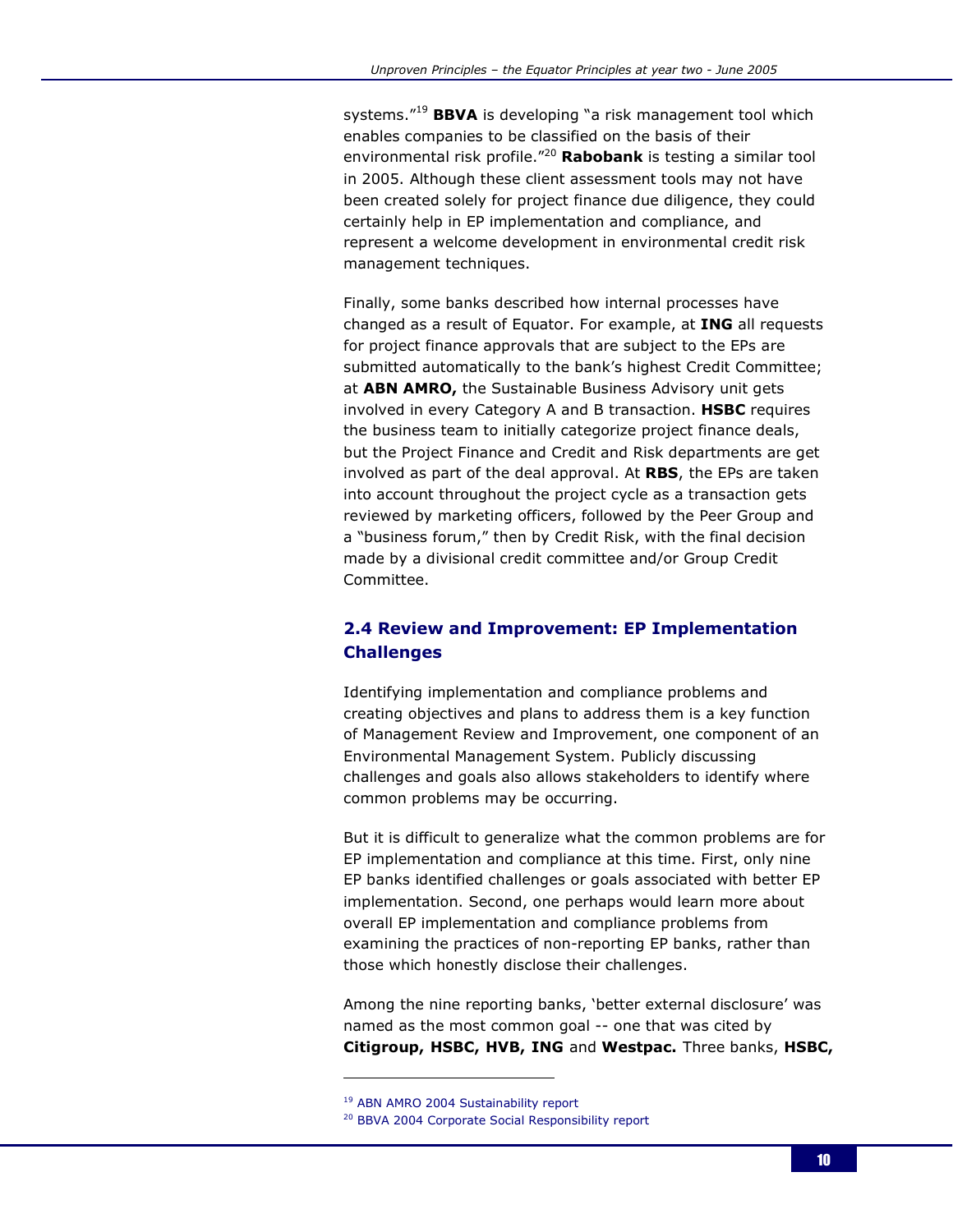**RBS** and **Westpac**, mentioned that they planned to conduct more EP training in the next year. CIBC and Citigroup spoke of the need for 'enhanced due diligence processes' or more clarity around particular credit and risk policies. Finally, **BBVA** pledged to strengthen their system for monitoring and compliance, a challenge that **Citigroup** also faced in 2004.

### 2.5 Systems, Expertise and Loan Covenants

In addition to the four areas reviewed above (Transparency, Adoption and Application, Procedures and Standards, and Implementation Challenges), there are a few other areas of EP implementation worth noting, namely: Environmental Management Systems, Compliance Systems, Training and Expertise, and Loan Covenants.

#### Four banks lack systems to implement the EPs

Given the uneven reporting rates, it is difficult to assess the overall state of how well the EPs are being implemented, or what compliance rates are being achieved. When examining banks that provide no or limited Equator reporting, it is assumed that those institutions with an existing EMS have a higher chance of ensuring adequate EP implementation. When banks neither provide EP reporting, nor indicate any intention to establish overall environmental management systems, it reflects poorly on the Equator Principles. This appears to be the case with **Banco** Bradesco, BBVA, EKF, and MCC.

The rest of the Equator banks appear to have environmental management systems, but their quality and comprehensiveness vary greatly. For example, some banks such as KBC, have an EMS that seems to be mostly focused on reducing the institution's direct footprint (e.g. reducing energy and paper use). Others do not have a very structured EMS; for example, **BBVA** is still in the process of building its system, while **Calyon** appears to be satisfied with an unstructured approach towards environmental risk management. In contrast, banks like **Barclays** have clear environmental governance structures and longstanding environmental policies.

#### Monitoring, auditing and compliance systems

Overall, little specific reporting was provided on banks' auditing and monitoring systems to ensure compliance with the EPs. As mentioned above, a few banks such as **ABN AMRO, HSBC, ING** and **Westpac** appear to publicly account for and report on all

When banks neither provide EP reporting, nor indicate any intention to establish overall environmental management systems, it reflects poorly on the Equator Principles.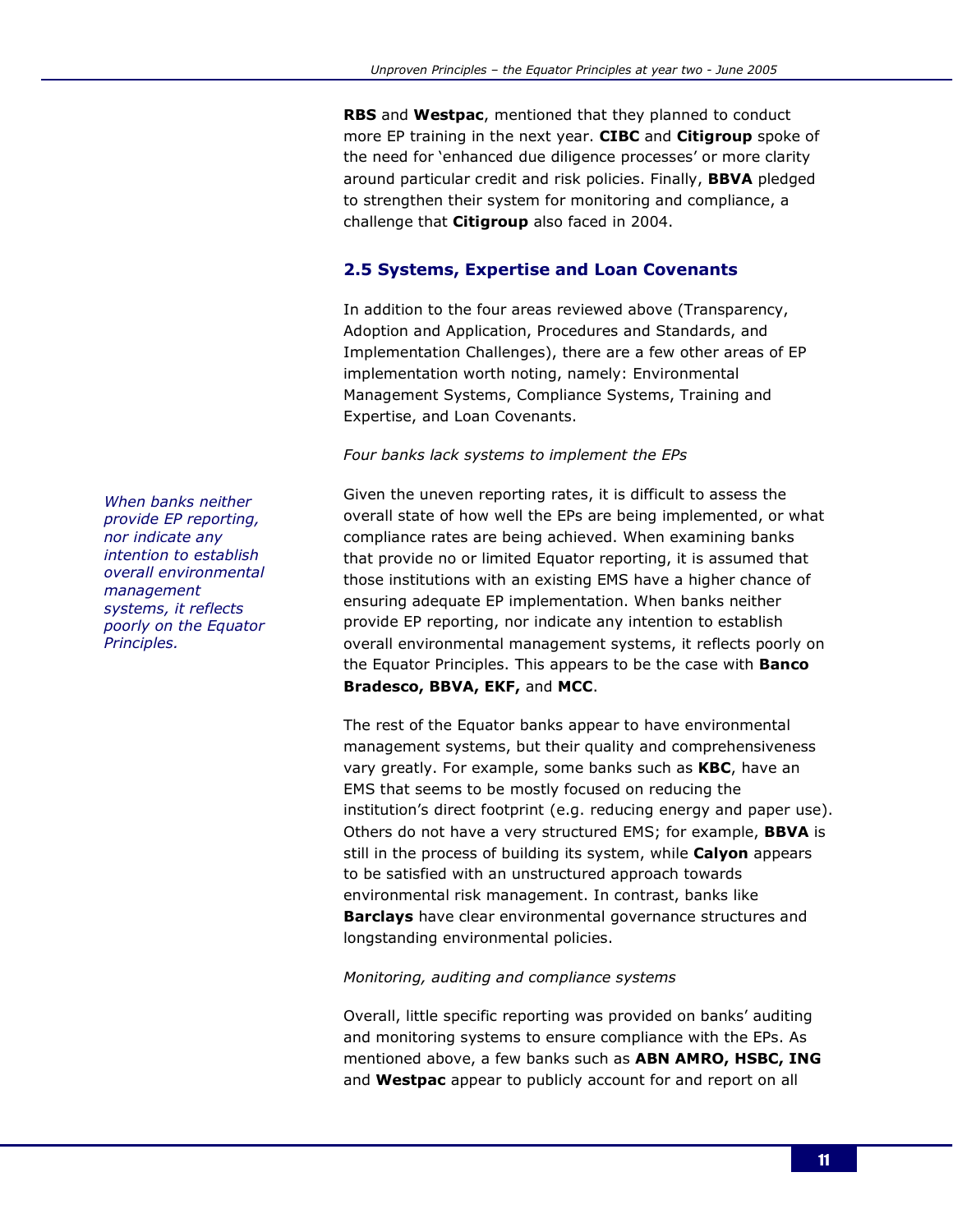their project finance transactions, suggesting at least a certain level of compliance with Equator.

**RBC** was one of the few banks to explicitly mention that the EPs, as part of the bank's overall credit risk processes, are subject to internal "business as usual" audits. Standard Chartered, in its recent 2004 corporate social responsibility report, noted that it has a "strong culture of compliance," and that its challenge is to "continue to embed policies with a social or environmental impact." However, they did not provide many details on its compliance systems or rates.

Some banks have EMS's that are externally audited by organizations such as the International Standards Organisation, but at times it is difficult to tell whether environmental credit policies and/or the Equator Principles are a significant part of those audits. For example, **KBC** reports that an external verifier gave one of its registered offices an 'Eco-dynamic Company' label, but this seems to apply to actual buildings, rather than transactions. $^{21}$  More emphasis, both in terms of reporting and practice, should be put on compliance systems in the future.

#### Ensuring adequate staffing and expertise

Training appears to be one of the most common ways banks have chosen to embed the Equator Principles. Ten Equator banks report conducting specialized Equator training. However, the EP website recounts that the IFC has already trained thirteen banks. This apparent discrepancy perhaps can be explained by the fact that while receiving initial IFC instruction may be part of an overall training approach, attending an IFC training course is not the same as developing a comprehensive curriculum for all relevant staff. Many banks have developed training programs that appear to be quite extensive in terms of their reach.

To supplement environmental and social risk training, the Equator banks will have to rely on external consultants when necessary. Because of the important role these consultants play, BankTrack, in its No U Turn Allowed report, recommended that banks create "mechanisms for assessing and consultants' environmental, social and cultural expertise in particular deals and in regards to the banks' relationship with the consultant. $122$ No banks appear to have devised such consultant assessment

i,

No banks appear to have devised such consultant assessment mechanisms, and this is an area of improvement among the EP banks.

<sup>21</sup> http://newkbc

pdf.kbc.be/Financial\_Information/FAQ\_CSR%20report\_Environment\_V2\_120105. pdf

<sup>22</sup> See Appendix 2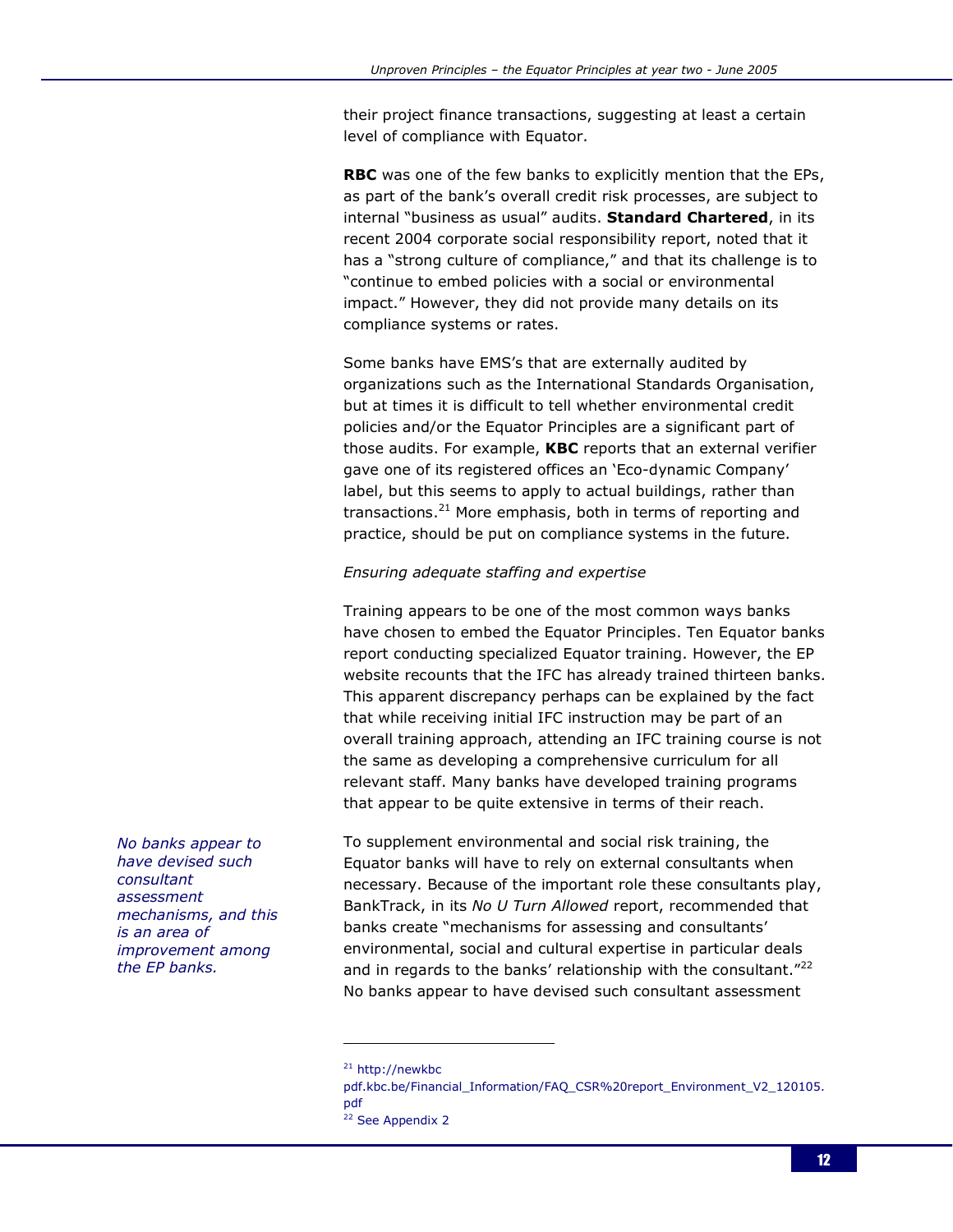mechanisms, and this is an area for overall improvement among the EP banks.

One bank, **Citigroup**, reported hiring a new senior-level risk officer with environmental and social expertise to help implement the Principles. BankTrack welcomes this step, as recruitment of appropriate staff was an explicit BankTrack recommendation in 2004. And although all EP banks presumably have assigned a staff person (or group of people) with formal responsibility for implementing the EPs, reporting on this issue was uneven. From what can be gathered, responsibility for EP oversight within banks varies. For example, Mizuho bank created an "EP Unit," while Dexia assigned a "coordinator and spokesman" for the EPs. Others, such as RBC, embedded Equator responsibility within existing environmental risk management units.

#### Loan covenants

Finally, BankTrack's No U Turn Allowed report also encourages all EP loan covenants to commit the borrower to the full Environmental Management Plan. A few banks addressed this recommendation. For example, Citigroup's Citizenship report focuses on Category A transactions and indicates that all those projects were covenanted to the full EMP. It also created a guidance note for its bankers explaining when an EMP is required and should be covenanted (suggesting that this may not always the case). HSBC went further, amending their standard loan covenant language to commit the borrower to the full EMP.

## 3. Impact: A different world with the EPs?

Both banks and non-governmental organizations (NGOs) are hopeful that the EPs will have a positive impact on bankers, clients, and affected communities, and ultimately advance sustainability and create benefits for people on the ground. As more projects are subject to the Equator Principles, one would expect banks to report on such positive benefits for themselves and communities.

#### 3.1 Impacts on banks

Certainly many banks that adopted the EPs claimed that the Principles would be used as a way to further integrate environmental risk management/corporate social responsibility into their core business. However, the ability of the Equator Principles to genuinely serve as a launching point for meaningful environmental progress at a bank depends on a) whether project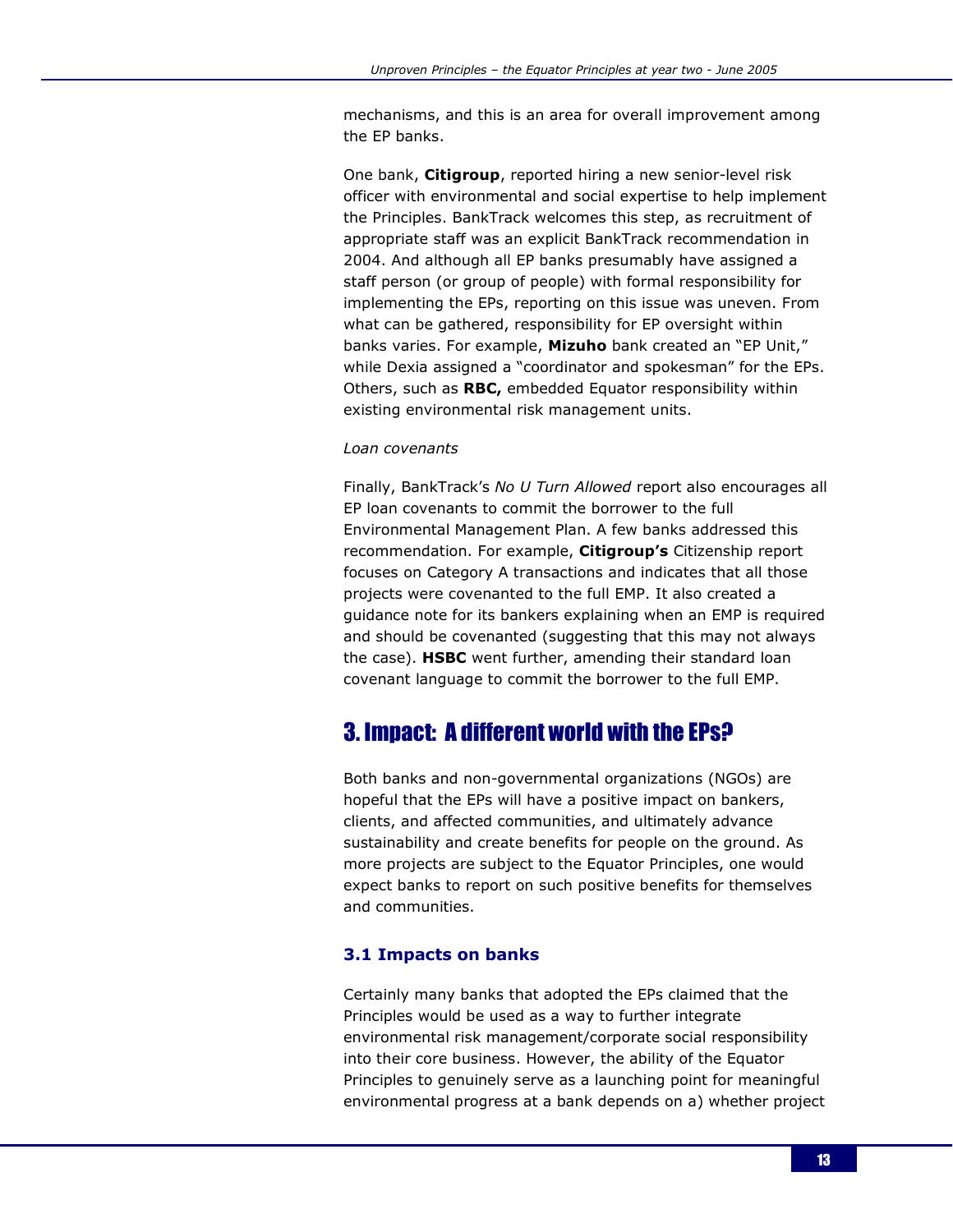finance is a significant part of the bank's business, and b) whether the bank has or is developing a comprehensive EMS that will facilitate the wider application of environmental risk management techniques and standards to other parts of the business.

For some institutions, such as **Bank of America**, project finance is a relatively small part of their business. Other banks, such as Calyon, are very active in the project finance field, but lack significant environmental management systems and have a decentralized organizational culture. Thus, one could argue that in both these institutions, the ability of the Equator Principles to generate significant knock-on effects is limited.

In contrast, **BBVA** was ranked as the third leading project finance bank worldwide by Dealogic, and is actively building its EMS. So when BBVA maintains that by endorsing the EPs, it is moving "towards implementation of its comprehensive strategy of corporate responsibility and its progressive extension to cover all business activities," the claim is more credible.<sup>23</sup> Similarly, at Citigroup, a bank with both a significant project finance business and a well-developed EMS, the EPs have spread beyond the Infrastructure and Energy Finance division. In fact, Citigroup reports that in 2004, a non-project finance business unit used the EPs as a "reference point" when it made an equity investment that was not subject to the Principles. $^{24}$ 

### 3.2 Impacts on clients

One of the promises of the EPs is that they will spur clients to design more environmentally and socially benign projects. Equator banks have not yet reported any examples of this happening, but it is probably too early for this dynamic to have taken root. However, a few banks have shared stories of how the EPs have created a positive level of dialogue and learning among clients. For example, ABN AMRO's sustainability report contains two examples of cases where clients wanted to learn or actually did learn more about the bank's sustainability expectations. **Westpac** maintained that its clients have been generally supportive of the EPs, and that it has "even had one client select us for a transaction specifically because we have signed up to the Equator Principles and support the green values of their project."<sup>25</sup>

-

One of the promises of the EPs is that they will spur clients to design more environmentally and socially benign projects. Equator banks have not yet reported any examples of this happening, but it is probably too early for this dynamic to have taken root.

<sup>&</sup>lt;sup>23</sup> http://www.bbva.com/TLBB/tlbb/jsp/ing/respscor/princecu/index.jsp

<sup>24</sup> Citibank 2004 Corporate Citizenship report

 $25$  Are we on the right side of the equator? fact sheet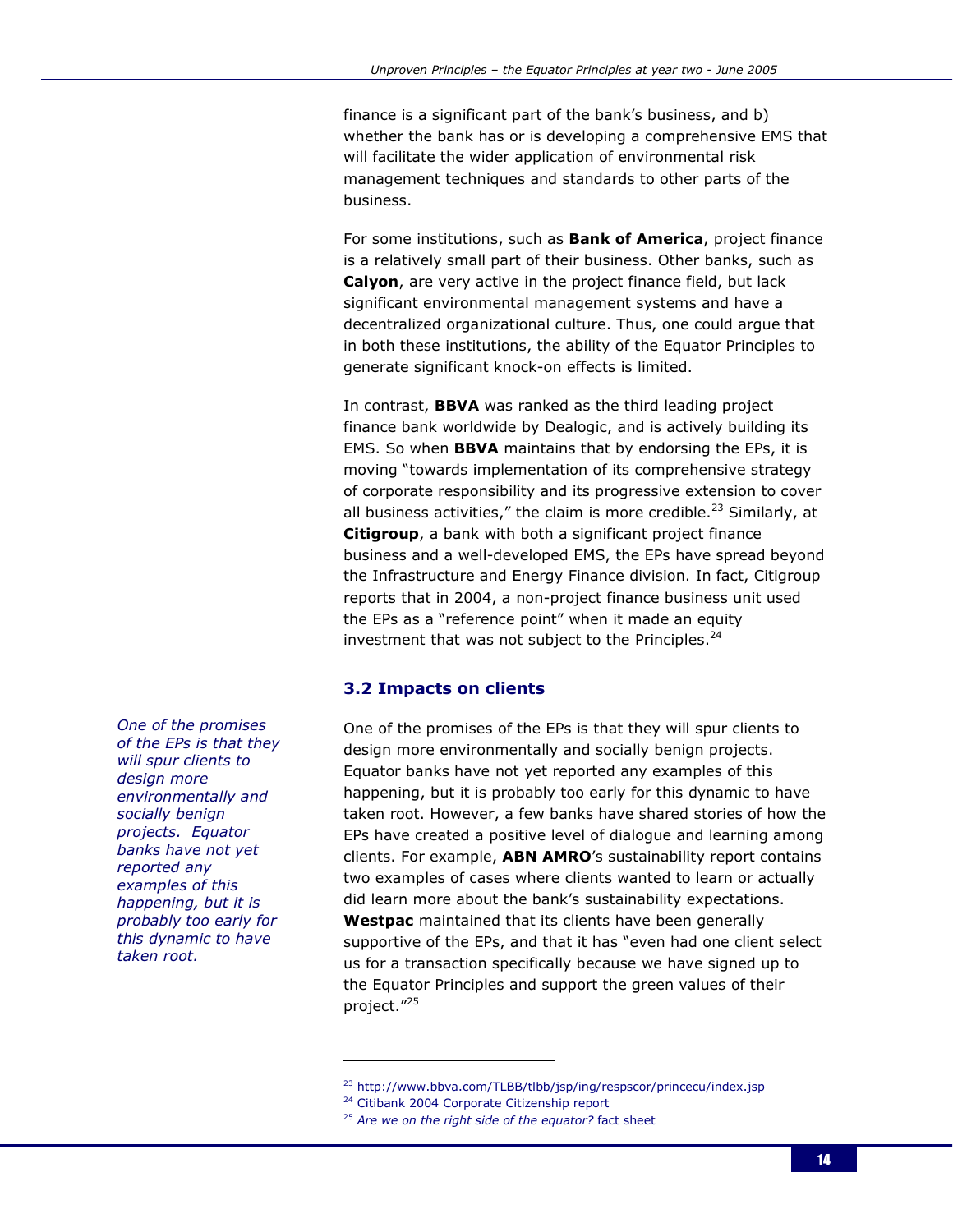#### 3.3 Impacts on communities

The ultimate potential of the EPs is to improve environmental and social outcomes for project-affected communities. Whether or not this is the case is of course to be judged by those communities themselves.

However, several banks provided case studies or anecdotes to illustrate whether the EPs were making a difference on the ground. For example, last year **ABN AMRO** reported that it approved 11 projects with conditions – presumably some of these were conditions that required improvements in environmental and social performance. In 2004 HSBC believed that the EPs resulted in better environmental and social standards in at least three projects it financed. Citigroup provided an interesting example of how application of the EPs in a developing country extractive industry deal led to the first Environmental Impact Assessment public consultation ever held in that country.

Three banks -- ABN AMRO, RBS, and ING -- provided updates on the Baku-Tblisi-Ceyhan (BTC) pipeline in their 2004 reporting, illustrating that this project, now in the post-financing phase, continues to serve as a test case for the EPs. $^{26}$  Since the approval of the project, the first documented human rights abuses associated with the pipeline have occurred, and a whistleblower came forward with information that the project developer hid known pipeline safety defects in order to gain international financing for the project. RBS and ING reported that, in response to these problems, two independent monitors/consultants had been appointed on behalf of the lenders; ABN AMRO similarly noted the special transparency requirements imposed on the client. All three banks conclude that these provisions have provided them with confidence in the project, suggesting that the BTC project remains a successful test case of the EPs in their eyes. However, key questions remain: how much additional accountability did the Equator banks bring (compared to the public lenders), and will the EP banks use the

 $26$  BTC was also considered to be a test case of the EPs last year. Equator banks generally believed that they "passed the test" by thoughtfully considering the environmental and social aspects of the BTC project and ultimately approving it. Many NGOs asserted that since the project breached the Equator Principles on thirty counts, it should not have been approved, and thus the EP banks "failed the test."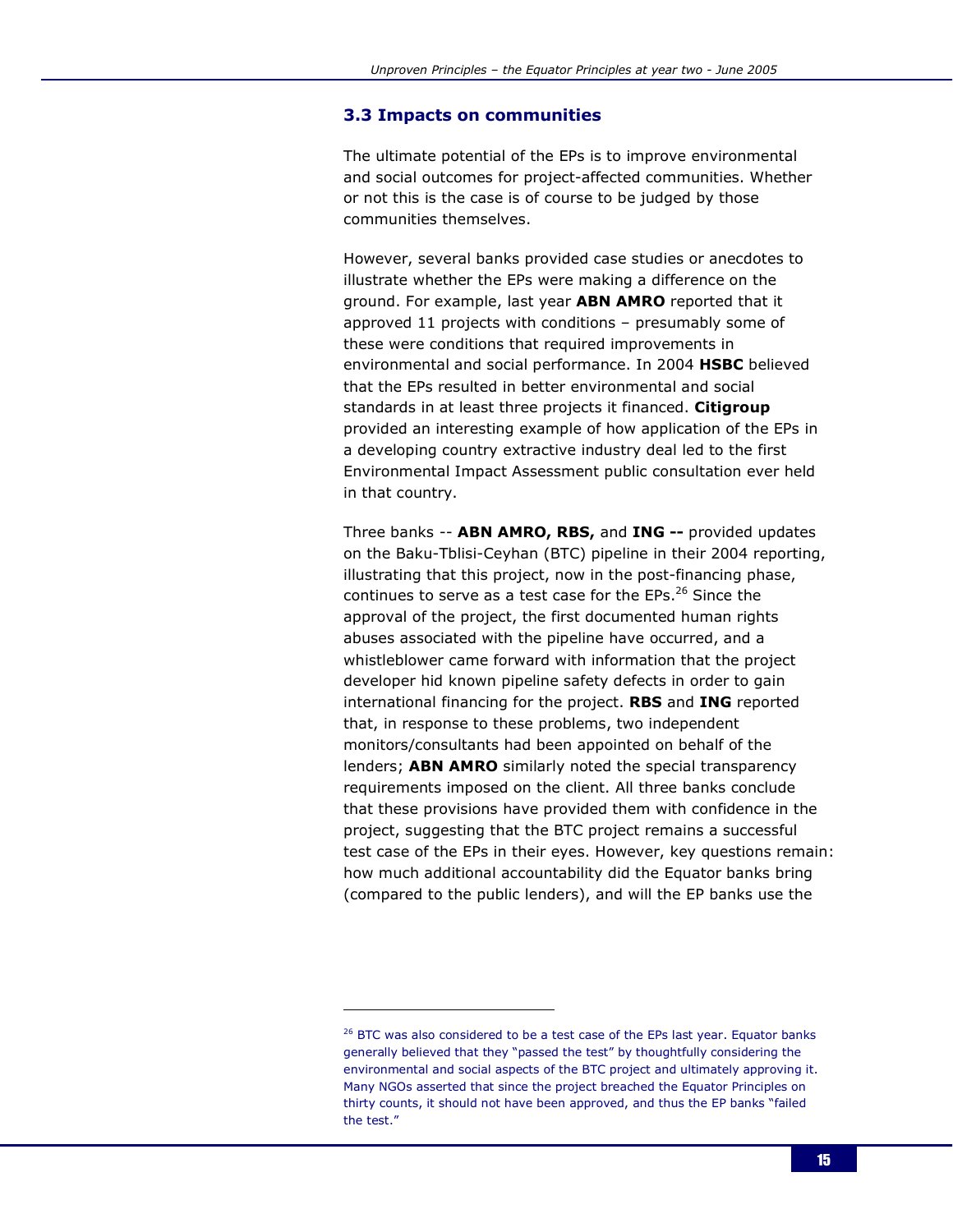ultimate sanction of the Principles (declaring the loan in default) if problems persist? $27$ 

The BTC project and the other three examples mentioned above suggest some Equator adopters are attempting to understand and track the impact of the EPs on the ground. It should also be noted that the BankTrack network has not yet heard firsthand feedback from communities that the Equator Principles has made material improvements to their lives or livelihoods. In the coming years, both banks and NGOs should try to better understand the effect of the EPs on local communities.

Finally, certain projects will continue to serve as test cases for the Equator Principles in the future, challenging both the implementation of and compliance with the EPs, as well as their effectiveness. Such projects are and will be regularly featured on the BankTrack website at www.banktrack.org.

## 4. Conclusion

Two years after the launch of the Equator Principles, banks have made some progress in EP implementation, but the ultimate impact of the EPs is still unclear.

Banks have become better in publicly communicating their implementation of the EPs, with more banks providing more information than last year. However, reporting continues to be a key weakness of the EPs, with the vast majority (80%) of banks providing limited or no disclosure. Among the more transparent banks, few have risen to the higher level of reporting proposed by BankTrack and the ethical investing community. Better reporting appears to be a future goal for several individual EP banks, but such an emphasis is needed for the whole Equator group to enhance public confidence in the Principles.

Another noteworthy aspect of EP implementation is the fact that five Equator banks have chosen to liberally apply the Principles to transactions that go beyond what is strictly required.

-

Another noteworthy aspect of EP implementation is the fact that five Equator banks have chosen to liberally apply the Principles to transactions that go beyond what is strictly required. This practice of following the "spirit of Equator" is very welcome, although it does not offset the practices of other banks that fail to demonstrate they are following the "letter of Equator."

On the less encouraging side, fewer than half of the banks reviewed reported creating new procedures, standards, tools, etc.

<sup>&</sup>lt;sup>27</sup> It should also be noted that in the last 12 months, the only bank to pull out of the BTC project was Banca Intesa, a non-EP bank, which ironically sold its position to HVB, an Equator bank.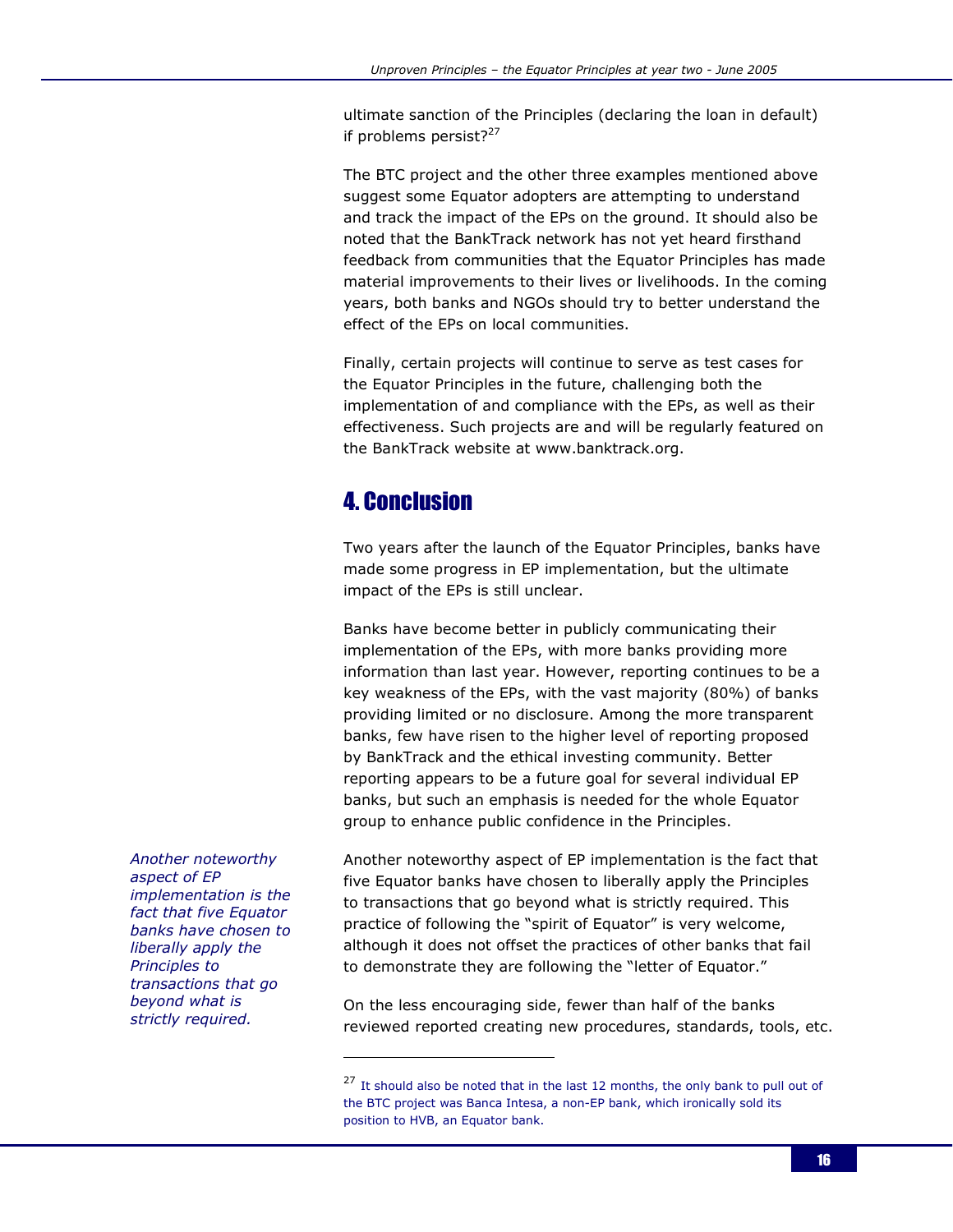to implement the EPs. Surely any bank that implements the EPs in good faith must made changes to the usual ways they do business. Training, which seems to be a common first step for many banks, is necessary but not sufficient. Creating new procedures and standards, and developing adequate audit systems is paramount, and should be disclosed by all EP banks.

It is still difficult to assess at this stage, whether the EPs are having a positive impact on banks, clients and communities. BankTrack continues to believe that the EPs can be used as an instrument to promote sustainability and better development outcomes, but so far there is little proof that this is happening on a systemic level. Banks have shared a few positive anecdotes in this regard, but ultimately NGOs will base their assessment on what communities have to say.

Finally, the preparation of this report has illustrated some of the key shortcomings of the Equator Principles:

First, the lack of transparency has hindered the ability of stakeholders and endorsing institutions alike to assess the state of Equator implementation and compliance. The Equator commitment should include a minimum transparency requirement as a way of ensuring public confidence in and promoting accountability of the Principles.

Second, the lack of governance and accountability mechanisms continues to be a flaw of the EPs. In many private industry initiatives, a central body or secretariat is entrusted with the task of setting minimum accountability systems (e.g. disclosure requirements), and supervising/ ensuring the overall implementation of the initiative. But with the Equator Principles, no one is responsible for examining the lessons learned from this and other analyses, evaluating the results, and identifying ways to apply these lessons to the overall group. Similarly, there is no body to deal with ongoing problems faced by the group nor to ensure the continuous and overall improvement of the Principles.

BankTrack hopes that the observations made in this report will be helpful for Equator banks in developing better processes and systems to address these issues.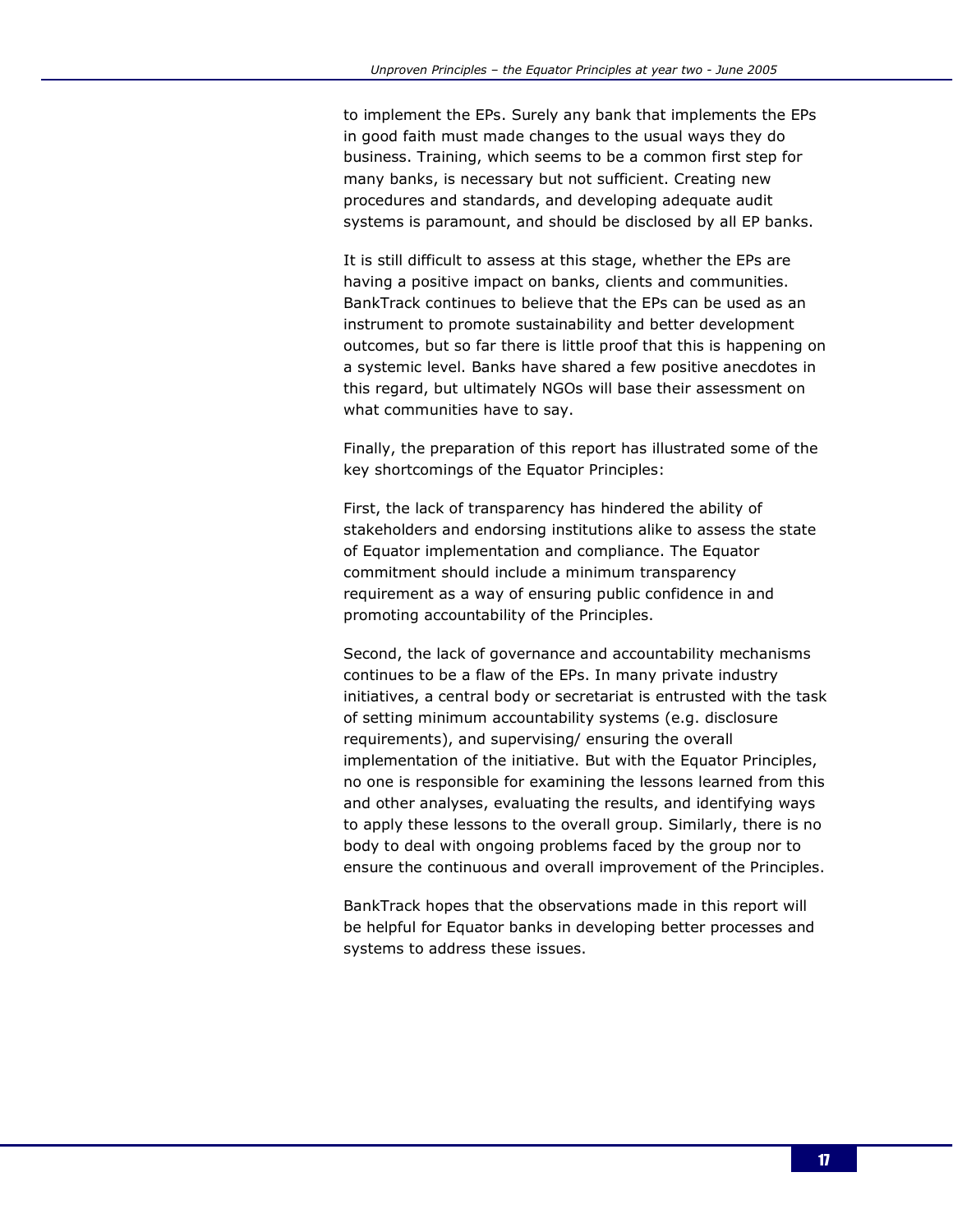## Part 2. Bank-specific Commentaries

Part Two of this report contains summaries and commentaries on the Equator reporting and implementation of each of the EP banks. As mentioned in the Methodology section, five areas were particularly examined: External Reporting and Transparency, Adoption and Application, Procedures and Standards, Implementation Challenges, and Impact.

## ABN AMRO

ABN AMRO provided relatively strong Equator disclosure, detailing the number of project finance deals that were reviewed according to the EPs, including the number that were approved, approved with conditions, and declined. It reports 100% policy adherence to the EPs, with all project finance deals undergoing Equator review. The bank also was one of the few institutions to provide industry breakdowns of environmentally and socially sensitive transactions, as suggested by the GRI financial services sector supplement. Its website and 2004 Sustainability Report also provided several anonymous case studies of transactions that provided insight to how the bank grappled with implementing the Principles on a project level.

The case studies provided indicate that the bank's sustainability policies and the EPs have had a positive impact on clients and communities. For example, it asserts that a client operating a gold mine in Asia changed how it interacted with local communities, resulting in more community support for the project. Its 2004 Sustainability report also describes how some clients, after learning about the bank's sustainability approach were "eager to find out how they could improve their current policies and procedures."

ABN AMRO has taken steps to formally adopt the Principles, and has amended existing sector policies to accommodate the EPs. A Sustainable Business Advisory group (housed within the Sustainable Development department and the Group Risk Management division) reviews all Category A and B projects, and 445 staff has been trained on Equator Principles. Notably, the bank seems to have made particular efforts to develop Equator expertise in its Brazilian offices, which reviewed 7 Latin America deals in 2004. Finally, ABN AMRO has developed particular diagnostic tools, filters, and automated systems for assessing environmental and social risks, and is finalizing a special Equator assessment tool to assist bankers in the implementation of the Principles. The bank has not reported any particular challenges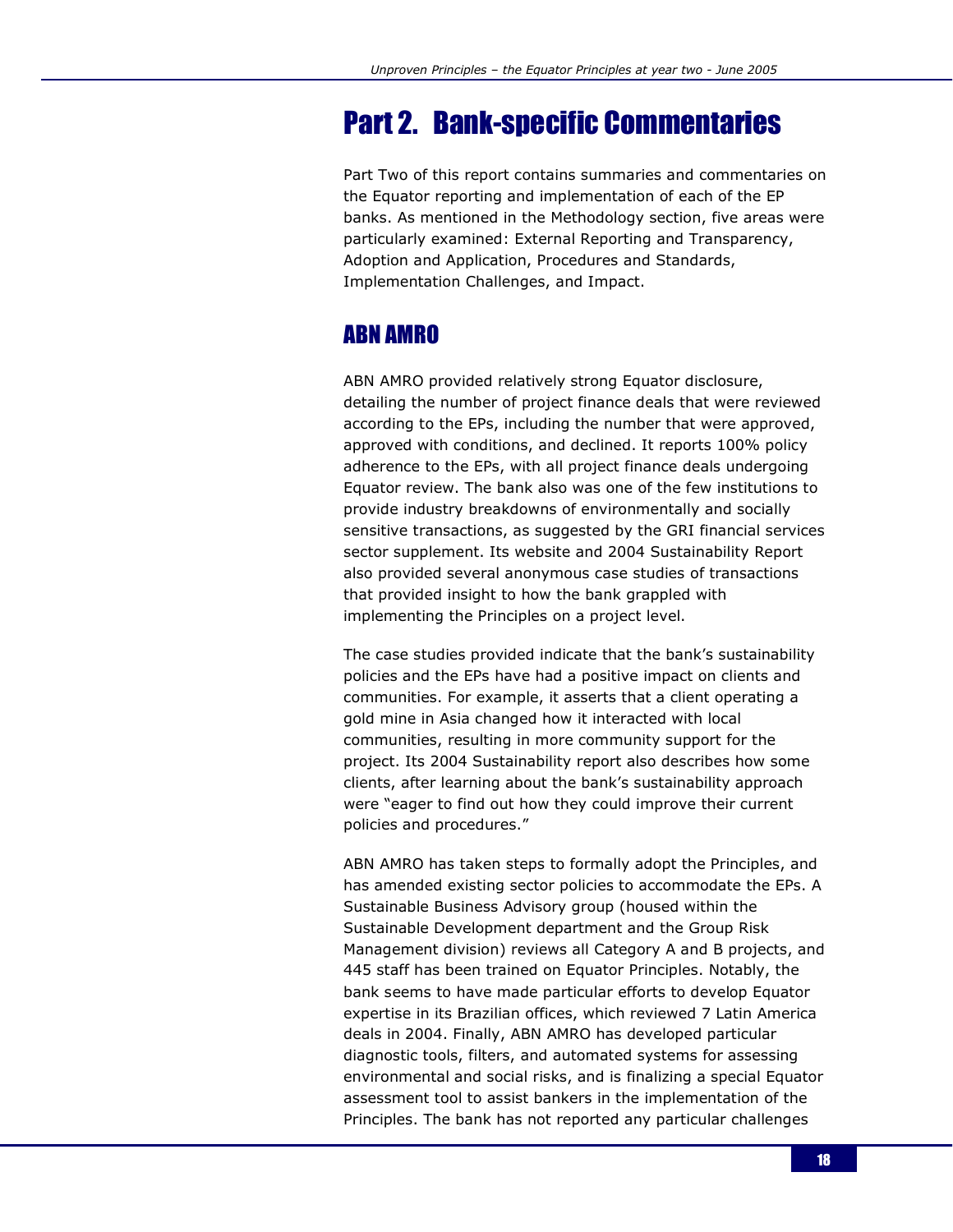with EP implementation, nor have they set any Equator objectives for the next year.

#### Sources:

ABN AMRO 2004 Sustainability report http://www.abnamro.com/com/about/sd/sd\_policies.jsp http://www.abnamro.com/com/about/sd/sd\_issues.jsp http://www.abnamro.com/com/about/sd/sd\_policies.jsp

## Banco Bradesco

Banco Bradesco, which announced its adoption of the Equator Principles less than a year ago (September 2004) provided no public reporting on Equator implementation. It also appears to have limited environmental management capacity and no public commitment to build up such capacity.

#### Sources:

http://www.bradesco.com.br/ir/ http://www.bradesco.com.br/

## Banco do Brasil

Banco do Brasil adopted the Equator Principles less than three months ago (March 2005), and thus a commentary has not been developed for this bank.

However, it should be noted that while announcing its EP commitment Banco do Brasil also "adjusted the analysis process for assessing credit risk by improving its questions addressing socio-environmental responsibility. These changes will begin to be applied to companies with earnings above R\$100 million and investment projects involving credit equal or superior to R\$10 million."

#### Source:

http://www.bb.com.br/appbb/portal/bb/si/ntcas/noticia.jsp?Noticia.codigo=1401 22

## Banco Itaú and Itaú BBA

Banco Itaú and Itaú BBA adopted the Equator Principles in August 2004. (Banco Itaú Holding Financeira owns Banco Itaú, which serves individuals and companies, and Banco Itaú BBA, which specializes in large corporate clients.)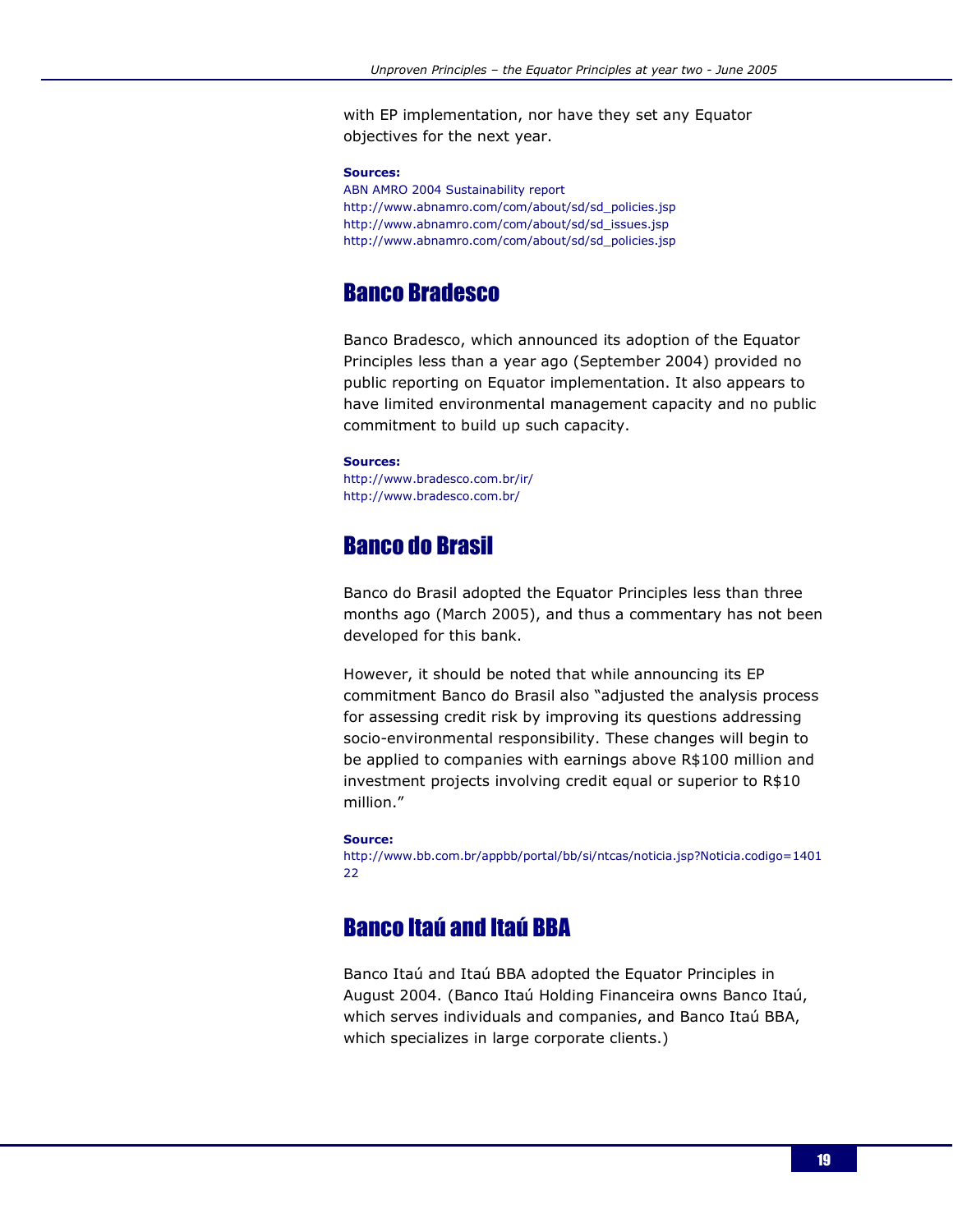Itaú BBA, as an International Finance Corporation financial intermediary providing IFC onlending (the re-lending of loans), ostensibly had environmental management systems (EMS) in place to implement IFC environmental and social policies.

Although it has provided no disclosure regarding steps to implement the EPs, Banco Itaú Holding Financeira S.A. did notify shareholders about its adoption of the Principles in its Information on the Results for years ending on December 31, 2004 and 2003. This reporting outside of the corporate responsibility realm could be interpreted as a sign that the EPs were considered a "mainstream" commitment.

#### Sources:

```
http://www.itau.com.br/indexIE.htm 
http://www.itaubba.com.br/Itaú_bba/ingles/frm_index.htm 
http://ww13.itau.com.br/novori/ing/infofinan/demon/Dcc_e_MDA/df311204/P140
_Comunicado.asp
```
## Bank of America

Despite announcing its adoption of the Equator Principles over a year ago, Bank of America has not provided any updates as to its implementation of or compliance with the EPs. It should be noted that the bank has not resumed its normal level of environmental reporting since its merger with Fleet, another U.S. bank.

However, the bank has a longstanding environmental affairs department, and since 1999 has had a policy of adhering to World Bank standards in project and other lending.

#### Sources:

http://www.bankofamerica.com/newsroom/press/press.cfm?PressID=press.2004 0415.04.htm

http://www.bankofamerica.com/environment/index.cfm?template=env\_rpt\_2003 highlights

http://www.bankofamerica.com/environment/2000epr/index.html

http://www.bankofamerica.com/environment/index.cfm?template=env\_core\_bpr actices

## **Barclays**

Barclays, an original EP adopter, provided limited Equator reporting. Although it was one of the banks surveyed to produce an independently verified Corporate Responsibility report, the report offered none of the basic statistics about how many project finance transactions were done last year, how they were categorized, or what proportion of those deals was subjected to Equator. Because Barclays shared no case studies or impact analyses, it was difficult to tell whether its adoption of the EPs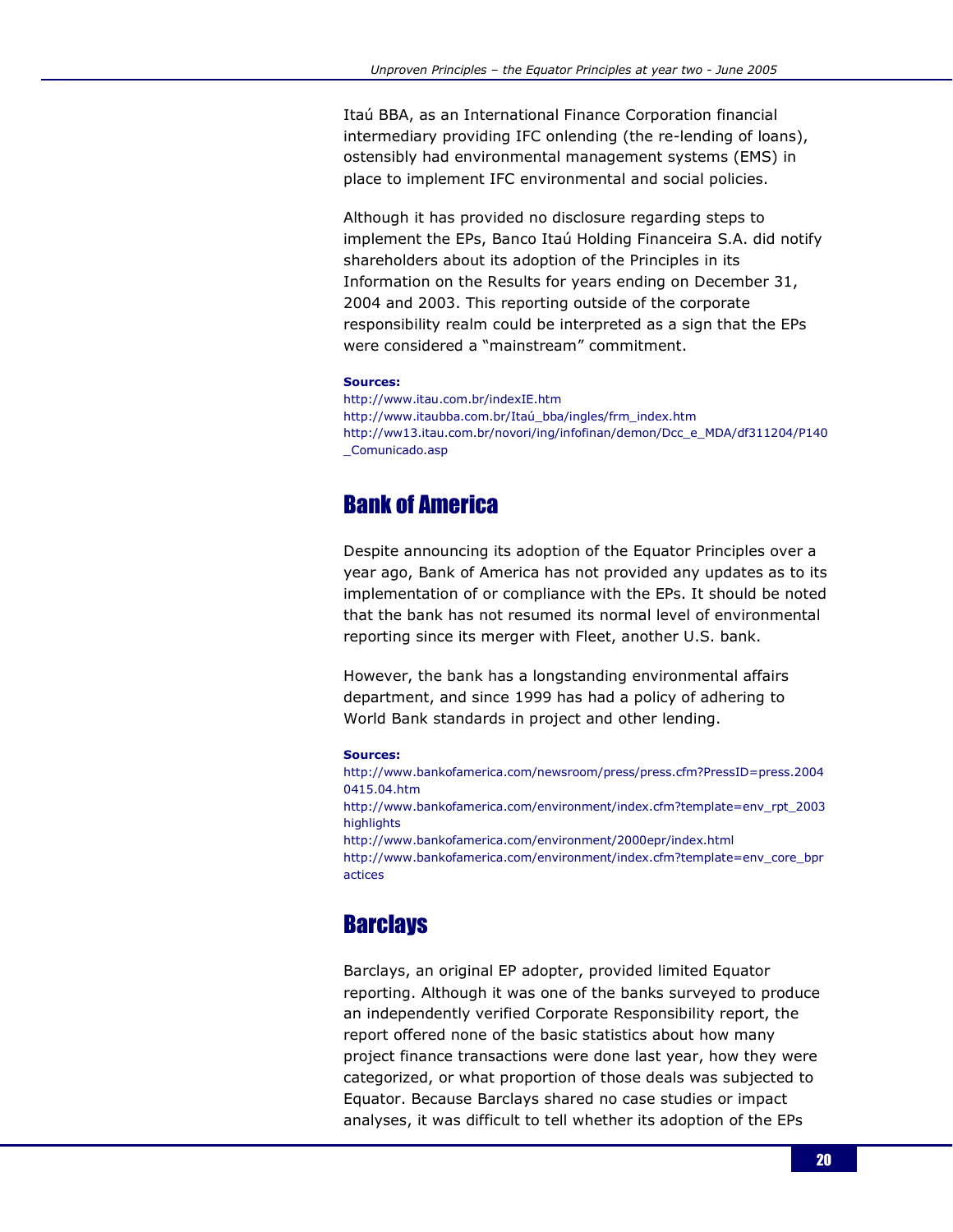was having any discernable impact on their clients, the projects financed, or conditions on the ground.

In terms of management systems, however, Barclays is more advanced. It reports that it has adapted certain environmental assessment tools, such as its Environmental Impact Analysis requirements (instituted in 1997), to the Equator framework. In addition, Barclays is one of several banks to employ the best practice technique of applying Equator-type screening to transactions under US\$50m (the EP threshold) and to sensitive non-project finance transactions where use of proceeds is known.

Regarding human resources, the bank has an established Environmental Risk Management Unit which, in the words of Sustainable Finance Ltd, helps ensure "a very high level of rigour in the practical application of social and environmental issues in project due diligence." Barclays conducts regular environmental training and communications programmes; at least one project finance training (presumably covering EP) was conducted in 2004, but little additional information is provided about the numbers and extent of Equator training efforts. The bank also did not publicly identify any challenges or particular objectives associated with Equator implementation.

#### Sources:

2004 Corporate Responsibility Report http://www.personal.barclays.co.uk/BRC1/jsp/brccontrol?task=channelsocial&site =pfs&value=3653&menu=3115 http://www.barclays.co.uk/corporateresponsibility/marketplace/responsiblelendin g2.htm

## BBVA

BBVA, which adopted the EPs in 2004, provided limited Equator reporting. The bank gave no indication of how projects were categorized, nor the extent to which the EPs were applied to these deals. However, it listed the type, value and location of its project finance deals – a transparency innovation that makes that represents best practice reporting among EP banks.

BBVA is in the early stages of building an environmental management system, so EP implementation in 2004 was undeveloped. Because project finance is an important business line for BBVA (in 2003, the bank provided \$2.12 billion in project financing, and was ranked third worldwide among project finance banks by Dealogic), the bank views the Equator Principles a significant way to build a comprehensive Corporate Social Responsibility programme.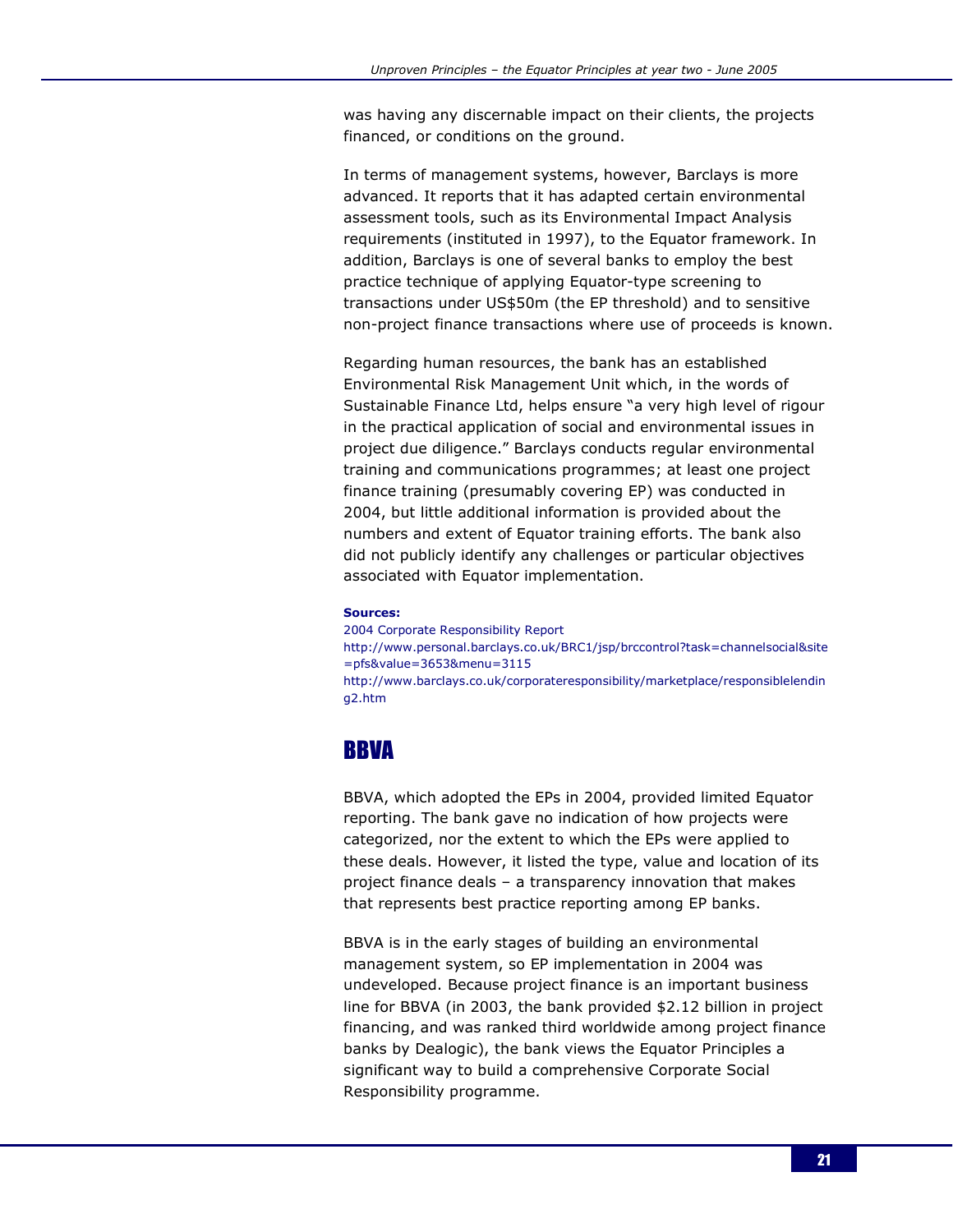The bank has identified "Improvement in application of Equator Principles" as a key Environmental Management Indicator, and admitted that in 2004 BBVA did not meet that objective. However, the bank publicly committed to this target in 2005, and pledged to strengthen the system for monitoring compliance with the Equator Principles as a Major Line of Work in 2005.

#### Sources:

2004 Corporate Social Responsibility Report http://www.bbva.com/TLBB/tlbb/jsp/ing/relinver/noticias/BBVA1444.jsp http://www.bbva.com/TLBB/tlbb/jsp/ing/respscor/princecu/index.jsp

## **Calyon**

-

29

Calyon, one of the leading project finance banks, provides relatively detailed disclosure on the transactions it has financed. It is one of the few banks reviewed that provide league tables (for project finance and corporate deals) on its website, which allows stakeholders to learn which projects the bank has financed. However, the bank provides relatively little reporting on Equator implementation -- despite the fact that Calyon claims it is "one of the banks that has progressed the furthest in implementing these principles."<sup>28</sup>

What little can be gathered about Calyon's implementation system indicates that the bank has devolved responsibility for Equator implementation to each business manager. This approach seems to be consistent with the bank's decentralized organizational culture, which eschews "cumbersome dedicated internal structures."

Instead, Calyon has established a "network of regional correspondents" in New York, London, Madrid, Milan, Hong Kong and Sydney. It has trained over 100 staff members and created a new procedure to aid in EP implementation. It has no reported mechanism for monitoring EP implementation, but rather exclaims that "Adhering to the Equator Principles is primarily a state of mind!"<sup>29</sup>.

The bank provides no discussion of what kind of impact the EPs are having on its financing or clients, nor does it identify implementation challenges. Its website and that of its parent company, Crédit Agricole, does not indicate that the bank has any plans to enhance its EMS or sustainability reporting.

<sup>28</sup> http://www.calyon.com/webcalyon/en/outils/zoomdev.html

http://www.calyon.com/webcalyon/en/outils/zoom\_financement\_de\_projets.html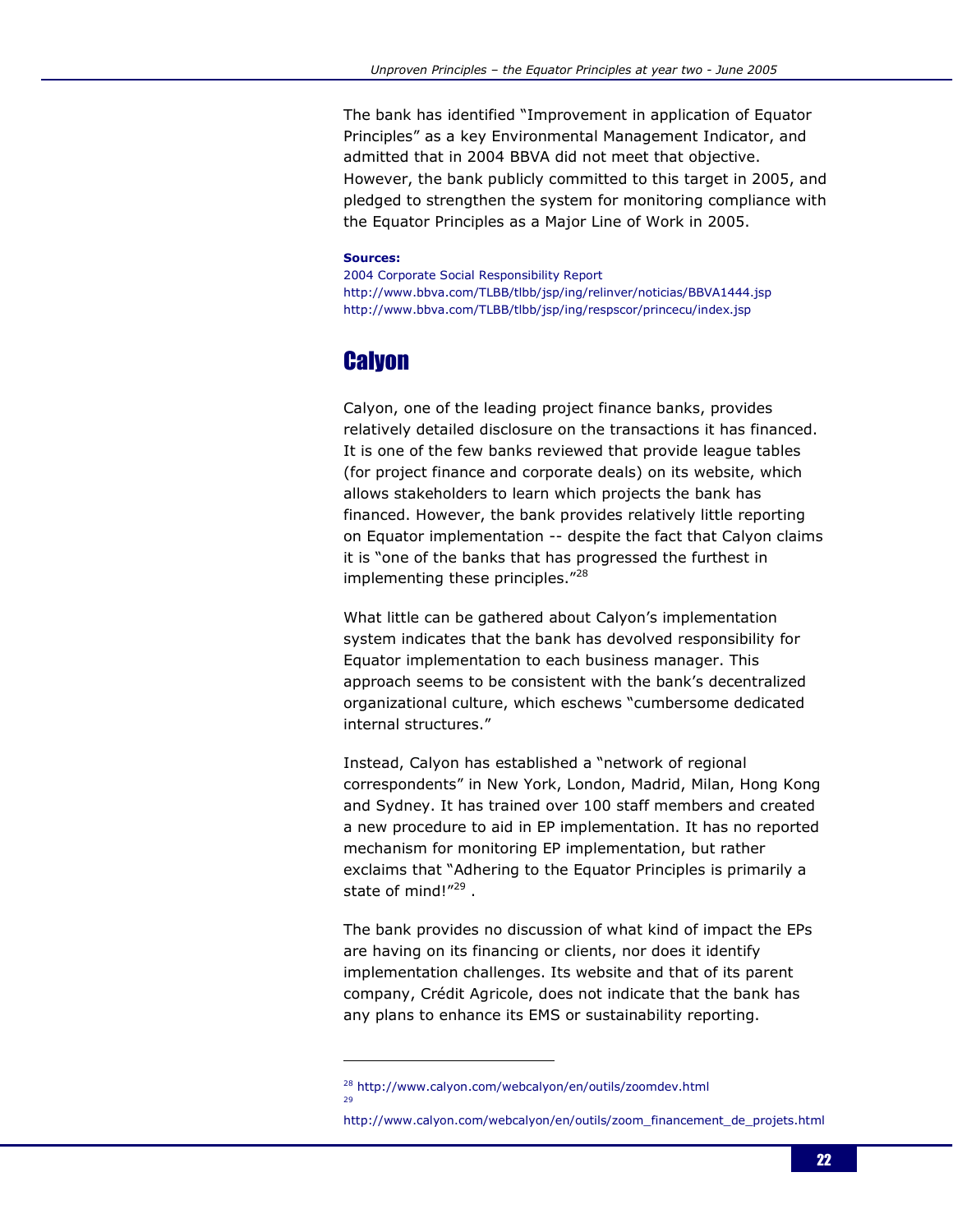#### Sources:

Press release, 16 July 2004 http://www.calyon.com/webcalyon/en/outils/zoomdev.html http://www.calyon.com/webcalyon/en/outils/zoom\_financement\_de\_projets.html

## CIBC

Although CIBC provides some general reporting on environmental credit risks, the bank does not provide any specific Equator disclosure. For example, it provides a chart pointing out that in 2004, 222 credit inquiries were deemed to be "high risk and subject to further evaluation," $30$  but there are no indications of how many of these deals were project finance transactions, and if so, whether they were subject to an Equator process.

According to its latest Public Accountability Report, CBIC formally amended its longstanding Environmental Credit and Investment Risk Management Policy in 2004 to accommodate the bank's Equator commitment. There is no indication of how far along CBIC World Markets has come in terms of EP implementation, but the bank has identified "enhanced due diligence processes in credit and investment activities, including the EPs" as a priority, and is in the process of updating the CBIC World Markets environmental risk review procedures, presumably in relation to the EPs.

CBIC's general environmental reporting (for example, the abovementioned chart also indicates "credits requiring subsurface investigation to determine presence, degree, and extent of contamination") suggests that the bank's existing EMS is primarily designed to minimize lender liability in transactions involving real estate or where property is used as collateral. However, the fact that the bank has an established EMS at all (which, for example, includes an Environmental Management Committee that meets monthly to promote compliance with the Corporate Environmental Policy, sets and reviews environmental targets, ensures that action plans are developed, etc.) enhances the ability of CBIC to embed the Equator Principles into future core business activities.

#### Sources:

-

CBIC 2004 Public Accountability Report http://www.cibc.com/ca/inside-cibc/cibc-your-community/environment/ourperformance.html#enviroCredit

<sup>30</sup> http://www.cibc.com/ca/inside-cibc/cibc-your-community/environment/ourperformance.html#enviroCredit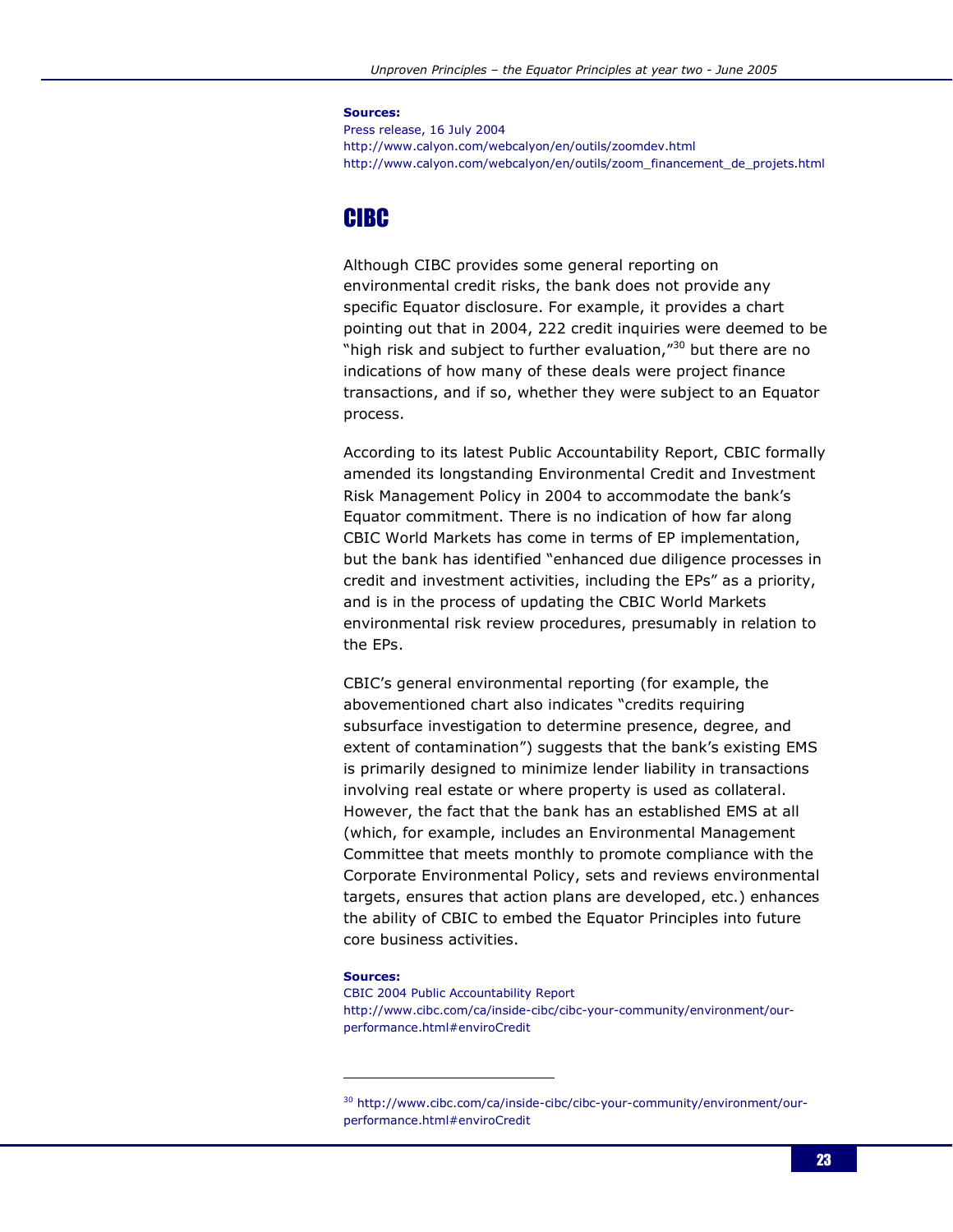http://www.cibc.com/ca/inside-cibc/cibc-your-community/environment/ourprogram.html http://www.cibc.com/ca/inside-cibc/cibcyourcommunity/environment/lending.html

## **Citigroup**

Citigroup, an original Equator adopter and drafter, provided some EP reporting in its 2004 Citizenship report and on its website. Its 2004 Citizenship report included a chart which indicated that three Category A transactions – all oil and gas deals – were done in 2004, and all met key EP requirements of Environmental Assessment disclosure, public consultation, Environmental Management Plan preparation and covenanting, and Independent Expert Review. It also provided three anonymous case studies of EP implementation: one project that required explicit EP covenanting, another that was not executed, and a third that "was not recommended to proceed." The bank particularly mentioned improving its reporting of EP implementation as one of its 2005 goals.

In terms of adoption, Citigroup formally adopted the EPs in 2003 by amending its Environmental and Social Risk Management Policy. The EPs were initially introduced to staff in a memo from Citigroup Chairman Sandy Weill, making it a high-level "roll out."  $31$  In terms of application, it is one of the leadership banks that have committed to go beyond the EPs by essentially applying them to corporate credits (not bonds or advisory mandates) where use of proceeds is known.

Citigroup has taken significant steps to embed the EPs into core business practices. According to the bank, "more than 120 members of Citigroup's project finance and independent risk management team are directly involved in implementing the Equator Principles"<sup>32</sup>; these bankers have received additional environmental and social risk management training and are responsible for initially screening transactions. In 2004 Citigroup hired a Director of Environment and Social Risk Management Policy, making it one of the few banks (if not the only one) that have hired new staff to assist with EP implementation. The bank has also developed new tools, such as guidance notes and intranet resources to aid in EP implementation.

The bank also made some attempt to understand the impact that the EPs are having internally and externally. Its 2004 Citizenship report cites some positive examples of how the EPs were used

<sup>31</sup> http://www.citigroup.com/citigroup/press/2003/030604b.htm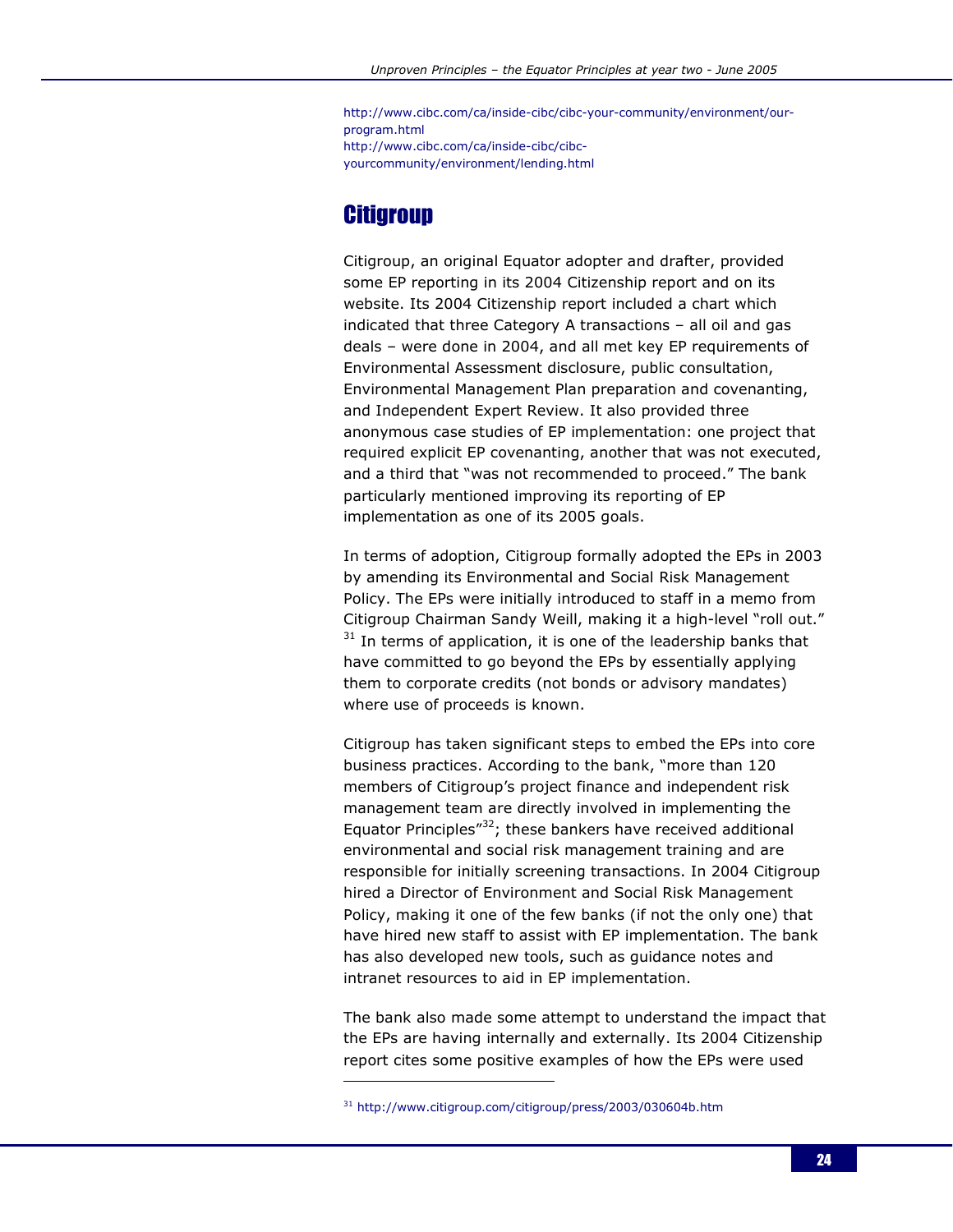internally to guide an equity investment, and how they prompted a client to host the "first Environmental Impact Assessment (EIA) public consultation meeting ever to be held in [a] particular country." Finally, in terms of challenges and objectives, Citigroup reported that they need to improve EP implementation tracking, and clarify to bankers when deals must comply with the Principles. The bank has pledged to duly address these issues in 2005.

#### Sources:

2004 Citizenship Report http://www.citigroup.com/citigroup/environment/equator.htm http://www.citigroup.com/citigroup/press/2003/030604b.htm http://www.citigroup.com/citigroup/environment/gcibpolicy.htm http://www.citibank.com/citigroup/press/2003/data/030714a.htm

## Credit Suisse Group

Credit Suisse has provided little disclosure on Equator implementation. Its 2003 Sustainability report asserted that the EPs "are consistent with the internal directives and processes that Credit Suisse First Boston had already been applying to determine these kinds of [environmental and social] risks." Further implementation of the EPs, including training, was named as a priority for 2004. The bank appears to have not yet issued its full 2004 Sustainability report, so it is difficult to determine the state of affairs regarding EP implementation.

The bank has a relatively well-developed Environmental Management System, however, and has also offered some updated environmental and social performance information on its website (including key reporting indicators based on SPI-Finance, EPI-Finance, and VfU). This environmental data is not specific to Equator, but the bank has reportedly screened 100% of its credit facilities screened for environmental risk.

#### Sources:

1

http://www.credit-suisse.com/en/annualreporting2003/pdf/csg\_sr\_2003\_en.pdf http://www.creditsuisse.com/en/annualreporting2004/pdf/csg\_social\_performance\_indicators\_en.p df http://www.creditsuisse.com/en/corporate\_citizen/environmental\_performance.html http://www.csfb.com/investment\_banking/tom/2004/2004\_doy\_globfin\_global.ht ml http://emagazine.creditsuisse.com/article/index.cfm?fuseaction=OpenArticle&aoid=82433&lang=en

<sup>32</sup> http://www.citigroup.com/citigroup/environment/equator.htm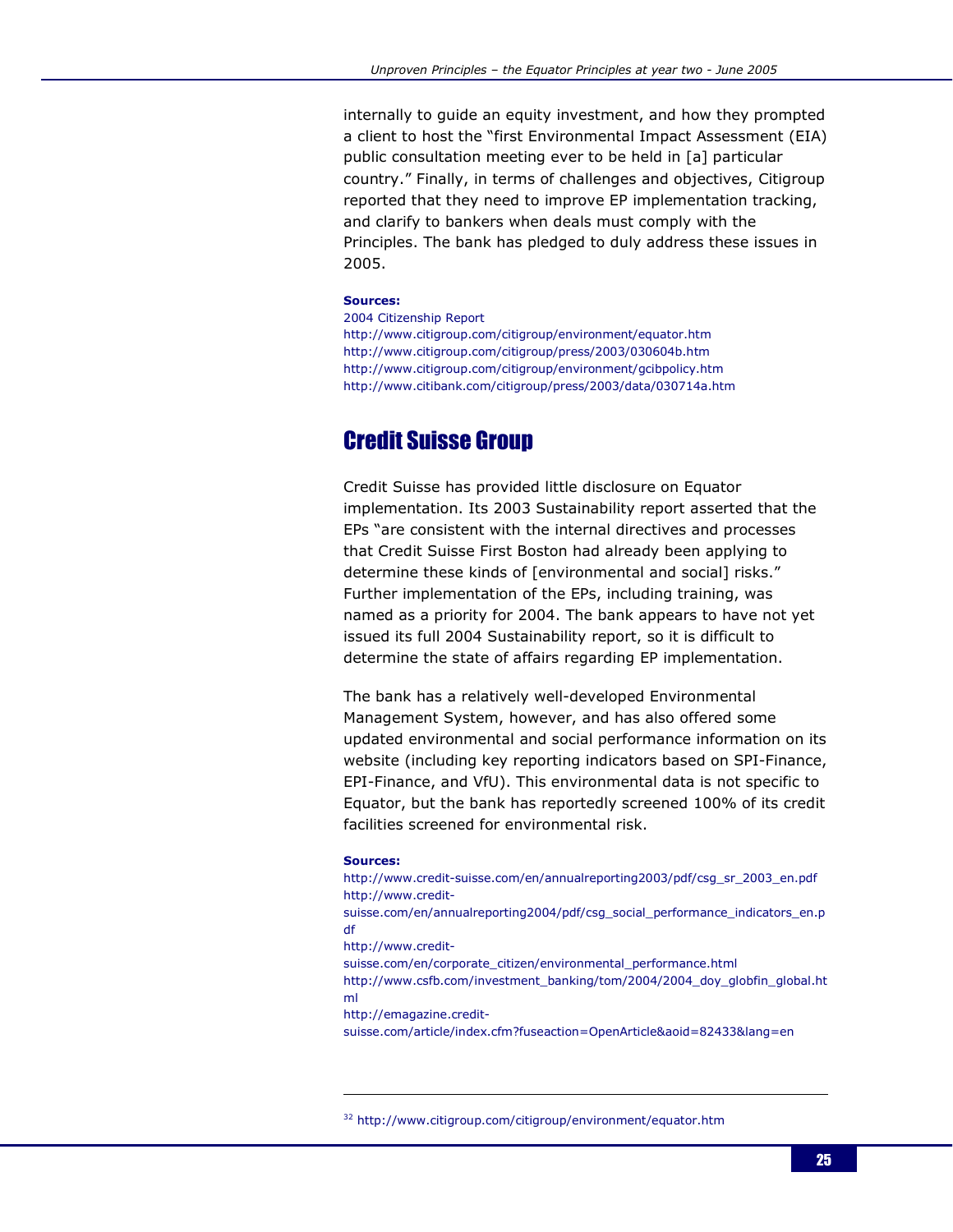## **Dexia**

Dexia which advertises itself as ' the bank for sustainable development' provided little reporting on EP implementation. Its website only describes the EPs, and the bank's formal adoption of them in September 2003. There is no disclosure of project finance transactions, nor the application/ impact of the EPs in practice. Its latest Corporate Social Responsibility report (2003) provides limited discussion of the Principles.

The report maintains that the bank has addressed staff capacity issues through launching training program, and also appointing an Equator Principles coordinator, who also acts as a spokesman for the bank. Dexia's 2003 Corporate Social Responsibility report maintains that it has "defined a new procedure for the handling and following up of projects," although it gives no details on what those procedures look like. The bank does not appear to have a comprehensive EMS in place to implement the EPs, and it has not communicated any plans to do so.

#### Sources:

http://www.dexia.com/e/discover/sustainable\_initiatives.php 2003 Corporate Social Responsibility report

## Dresdner Bank

Despite adopting the EPs in 2003, Dresdner Bank has provided minimal reporting on Equator implementation to the public.

Dresdner has an overall environmental management system in place, but the bank has historically provided little environmental risk management reporting. It appears as if the bank has only published one Sustainability report in 2000, and provided a sustainability section in one of its Annual Reports (2001).

Its existing EMS includes an office Corporate Sustainability, which is part of the Chief Risk Officer's office, and a bankers' manual for environmental risk management. Dresdner was supposed to revise its Environmental Programme in Spring 2004, but the bank has not given any updates or communicated whether the Equator Principles were part of that revision.

#### Sources:

http://www.dresdnerbank.com/content/03\_unternehmen/05\_gesellschaftliches\_engagement/000\_nac hhaltigkeit/03\_meilensteine.html http://www.dresdnerbank.com/content/03\_unternehmen/05\_gesellschaftliches\_engagement/000\_nac hhaltigkeit/02\_umweltleitlinien.html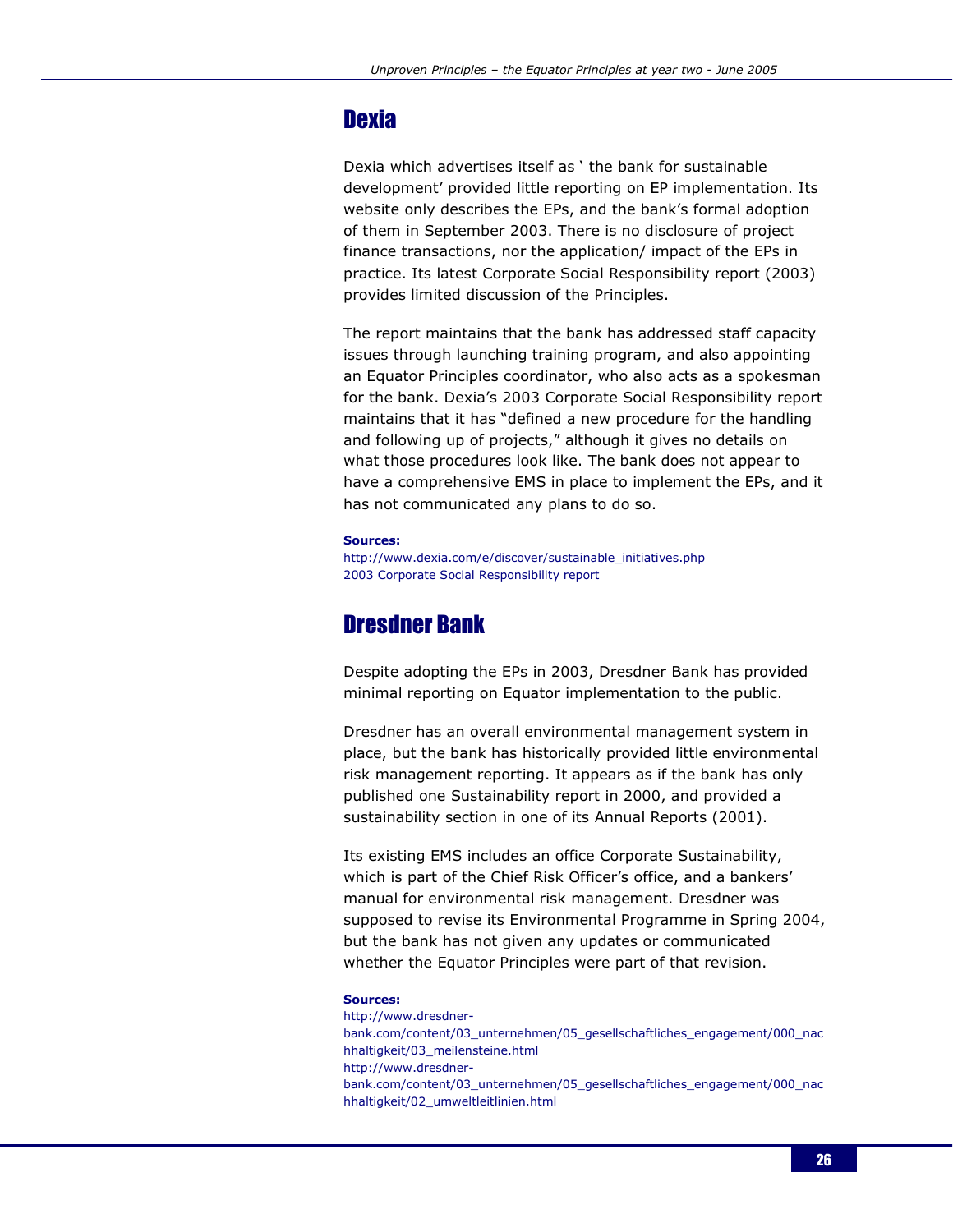http://www.dresdner-

bank.com/content/03\_unternehmen/05\_gesellschaftliches\_engagement/000\_nac hhaltigkeit/05\_produktoekologie.html

## EKF

Eksport Kredit Fonden, the Denmark-based public export credit agency (ECA), adopted the Equator Principles in May 2004. It announced its commitment through a press release, and this release is the only discussion of the Equator Principles on its website. The ECA does not provide any data on projects financed, and whether the EPs apply only to credits or political risk insurance.

It is unclear what types of environmental management systems, if any, the ECA has in place to embed the EPs, and what particular steps have been taken to implement the EPs in 2004. However, it should be noted that it is problematic to review an ECA in the same way as private banks because ECAs may provide more appropriate public disclosure through parliamentary or governmental reporting systems, rather than through their website or a corporate social responsibility report. In the same vein, as a public financial institution, ECAs should be held to a higher standard of accountability and commitment to sustainability.

#### Source:

EKF Press Release, 14 May 2004

## HSBC

HSBC provided some of the most comprehensive EP reporting of the banks reviewed. Its website includes a 2004 Equator Principles progress update, which goes through each of the nine Principles and provides commentary on steps taken to implement each Principle. While portions of this update only reiterate the requirements embodied in the EPs, much of it provides useful information on certain aspects of EP implementation. In addition, HSBC provides a chart of EP transactions by category, type of facility, number and deal size; and notes that 12 transactions were declined in part due to the EPs. Finally, it offers some interpretation of this data, for example noting "Our view is that, as our lending executives apply the principles at an earlier stage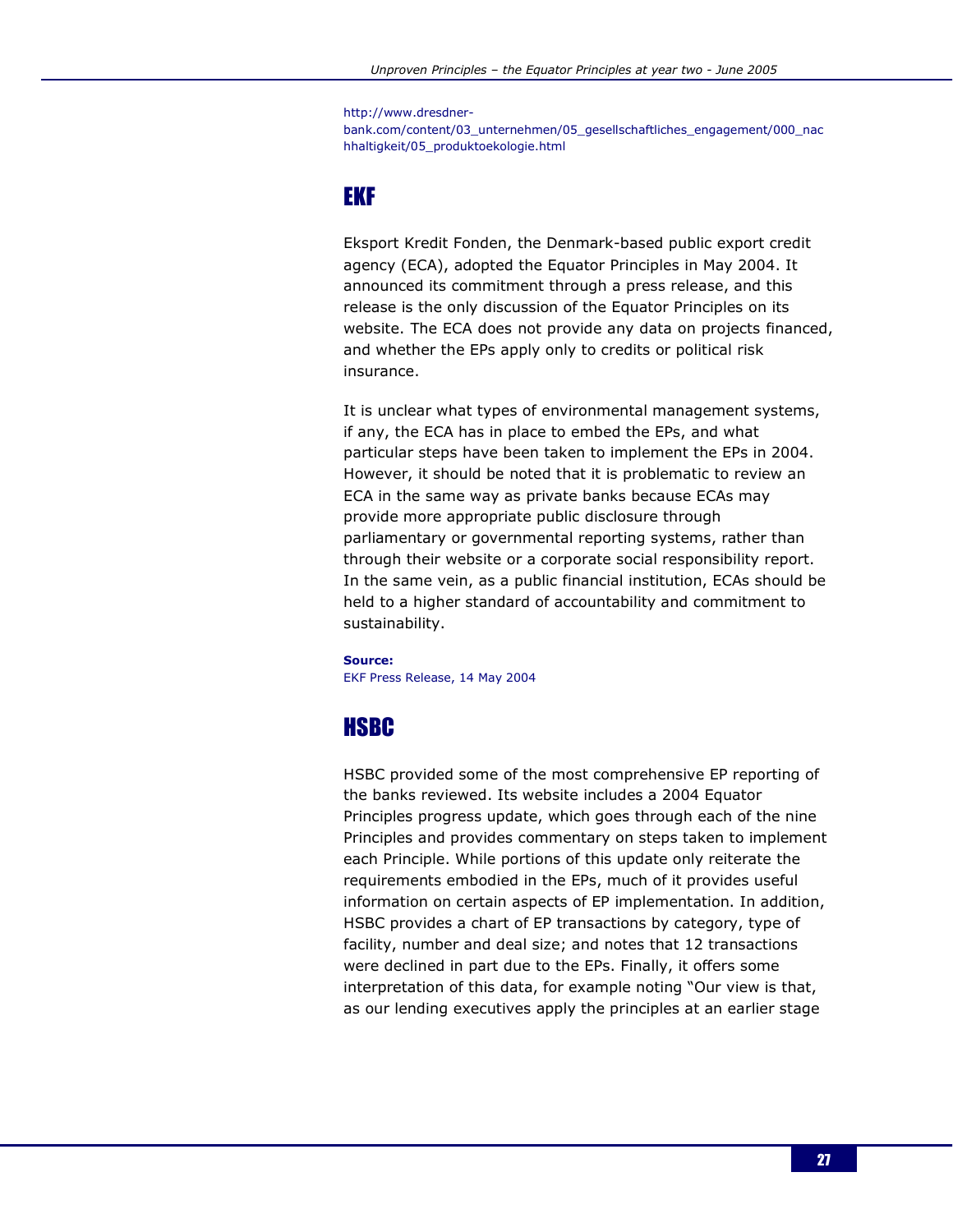and as awareness of the required standards grows among our customers, so the number of projects declined will tend to fall. $^{733}$ 

With respect to adoption, HSBC is one of the banks that have employed the best practice technique of applying the EPs beyond the minimum threshold. For example, it notes that in 2004 it applied the Principles seven projects that fell below US\$50 million. HSBC also applies the EPs to project advisory, and to corporate lending, bonding and guarantees that ultimately support projects. The bank also reports that it applies international standards in all commercial lending, and is developing sector policies. Finally, HSBC was one of the few to comment on its involvement in loan syndicates with non-EP banks, stating "It remains our preference to participate in syndicated loans where the majority of banks, and in particular the lead arranger, have adopted the Equator Principles, and that the environmental due diligence role is held by an EP bank. $^{734}$ 

HSBC has created various implementation systems for the EPs. In 2004 it trained 179 bankers at various levels, including all of its global project finance teams. It also set up internal procedures for project categorization, and amended its standard project loan documentation to require compliance with an Environmental Management Plan. Finally, HSBC was one of the few banks which provided any discussion about how it selects environmental and social consultants; although it did not share details about how it assesses the reputation and competence of such consultants, it did state that Project Finance team and the Environmental Risk Unit are responsible for vetting and selecting them.

Regarding impact, HSBC has attempted to understand and quantify how the EPs have made a difference in terms of project performance. In addition to providing an anonymous case study, the bank instead asserted "we believe there was an improvement in the environmental and social standards in at least three of the projects we financed during 2004."<sup>35</sup>

The bank did not outline any particular challenges associated with EP implementation, but it listed several objectives for 2005, including training. Notably, most of the bank's objectives were aimed at improving the EPs themselves, including taking "an active leadership role in developing further the Equator Principles

<sup>33</sup> http://www.hsbc.com/hsbc/about\_hsbc/corporate-social-responsibility/ethicalfinance/equator-principles/equator-principles-implementation <sup>34</sup> Ibid

<sup>35</sup> http://www.hsbc.com/hsbc/about\_hsbc/corporate-social-responsibility/ethicalfinance/equator-principles/equator-principles-transactions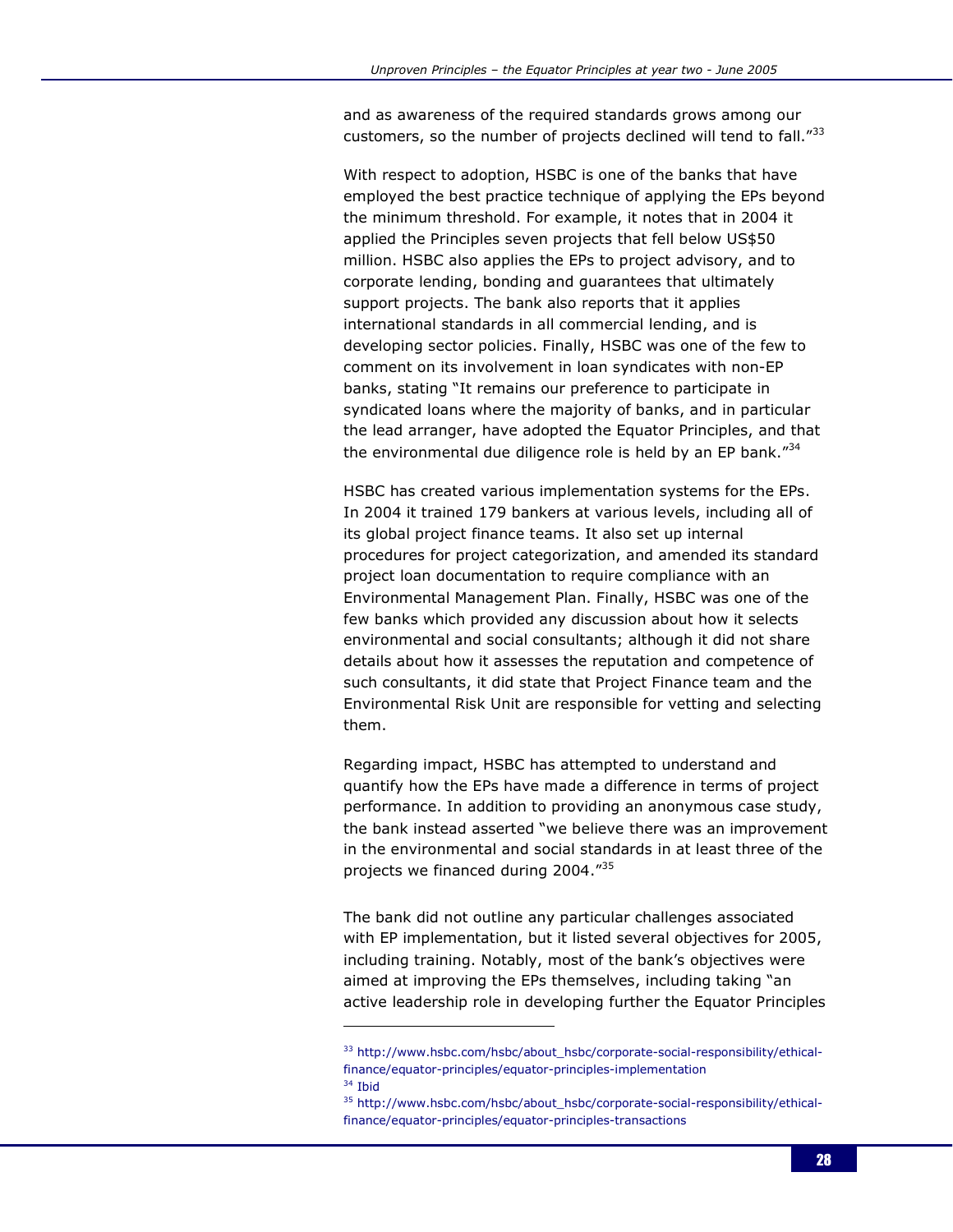so that they maintain their position as the global standard for sustainable project finance," promoting wider adoption of the EPs, and developing EP reporting and promoting transparency in the industry.

#### Sources:

2004 CSR report http://www.hsbc.com/hsbc/about\_hsbc/corporate-social-responsibility/ethicalfinance/equator-principles/equator-principles-implementation http://www.hsbc.com/hsbc/about\_hsbc/corporate-social-responsibility/ethicalfinance/equator-principles/equator-principles-transactions http://www.hsbc.com/hsbc/about\_hsbc/corporate-social-responsibility/ethicalfinance/equator-principles

## HVB

HVB provided relatively limited Equator disclosure, providing no statistics of projects financed. As a user of the EPI-Finance reporting format, it disclosed that in 2001 and 2003 100% of its Global Project Finance transactions were subject to environmental analysis – however, this statistic does not indicate that the Equator Principles were applied, particularly since the data covers 2001 (before the EPs were created). However, the bank promised that more extensive Equator reporting would appear in its 2005 sustainability report.

HVB maintains that it has it been "applying World Bank principles" since 1998 and that it has declined projects because of these World Bank Safeguard Policies and Guidelines.<sup>36</sup> The bank reports that it began to implement the Equator Principles immediately upon its adoption in June 2003, and that it amended its internal guidelines and its Global Project Finance Policy to accommodate the EP commitment. Implementation initiatives included training by the International Finance Corporation, and changing its internal screening process to reflect the categorization process demanded by the Principles. HVB considers EP implementation complete (at least the initial stage of it) as of July 2004.

HVB gave no indication of the impact or challenges associated with the Equator Principles, and although it suggested that EP reporting would improve next year, the bank did not set objectives for improved EP implementation. It also did not describe the impact that the EPs have had. For example, although the bank provided a several examples of projects financed (e.g. the Tsankov Kamak hydroelectric project in Bulgaria), these deals were examined from a climate change or

<sup>&</sup>lt;sup>36</sup> HVB 2004 Sustainability report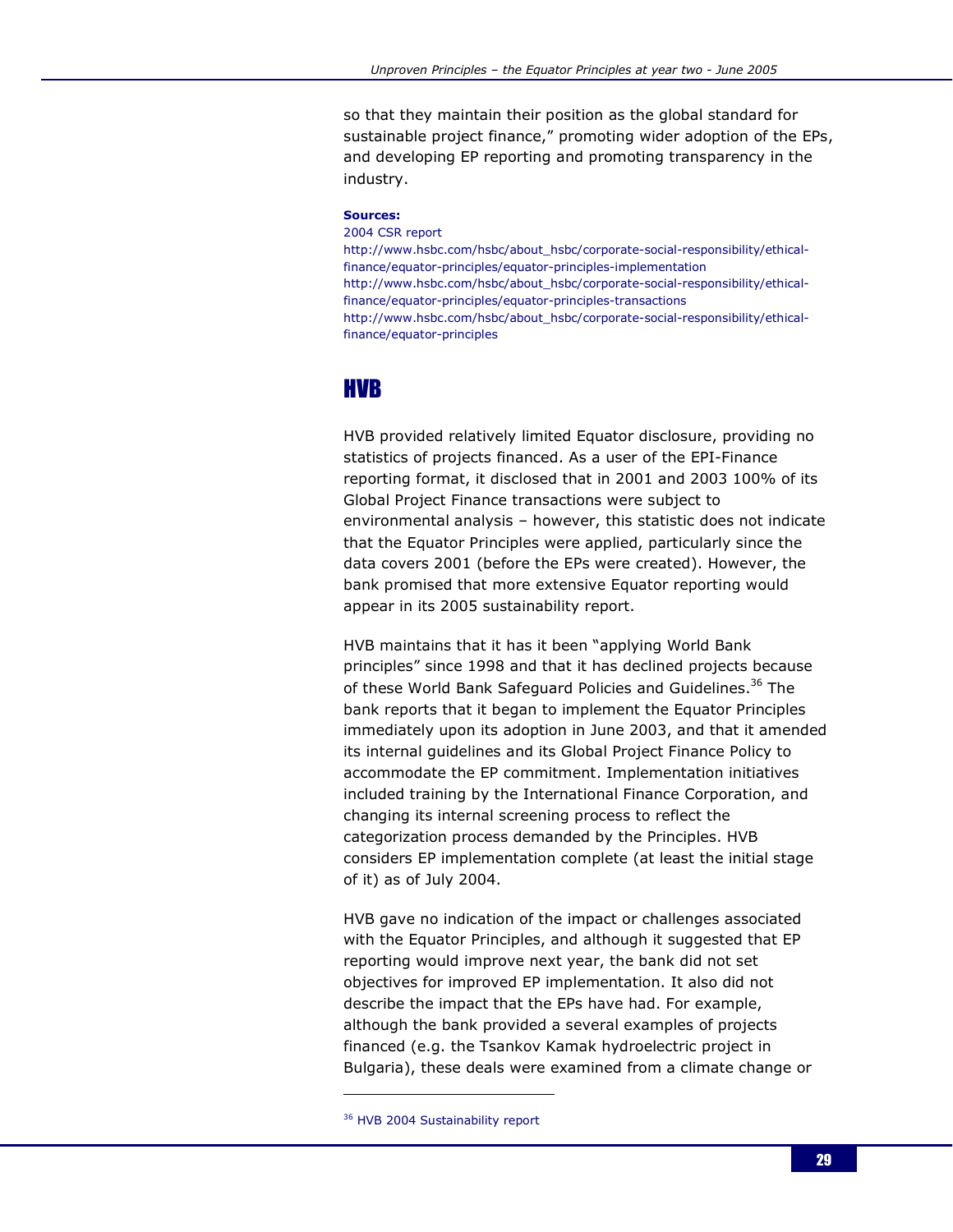"green projects" perspective, and did not indicate whether the Equator Principles were applied or made a difference.

Source: 2004 Sustainability report

## ING

ING provided relatively good Equator reporting. For example, it provided statistics on all project finance transactions in 2004, broken down by category and region. It also noted that none of its 5 deals were declined solely on Equator grounds, and that the bank took the lead on environmental and social due diligence for the lending syndicate for two deals.

ING created a two-year implementation plan for the Equator Principles (to be fully completed by June 2005), as opposed to other banks, such as HVB, which had a shorter timeframe. In 2004, the bank created a special Equator team within Corporate Risk Management with responsibility for EP implementation. Like a few other banks, this EP implementation team is independent from the deal-making side of the bank; it provides advice to the deal team throughout the life of ING's involvement in a project. Other 2004 implementation achievements include the training of 80% of ING's project finance bankers, the creation of an EP policy to aid in compliance, and the introduction of new tools such as project categorization guides and checklists. Finally, ING created a new process which requires Equator transactions to get sign-off from the highest Credit Committee at the bank.

ING provided a case study by way of discussing the impacts of the Principles. Like a few other banks, it discussed the BTC pipeline, which is viewed by many as "test case" of the Equator Principles. ING admitted that safety problems emerged with the project after the bank approved the deal, but it claims that the problems have been addressed by the client, and that the lenders have engaged an independent engineer to review and inspect the project and its monitoring plan on an ongoing basis.

ING did not identify any challenges associated with implementing the EPs, but it pledged to provide better EP reporting as one of its future goals.

Sources: ING 2004 CSR report http://www.ing.com/group/showdoc.jsp?docid=074383\_EN&menopt=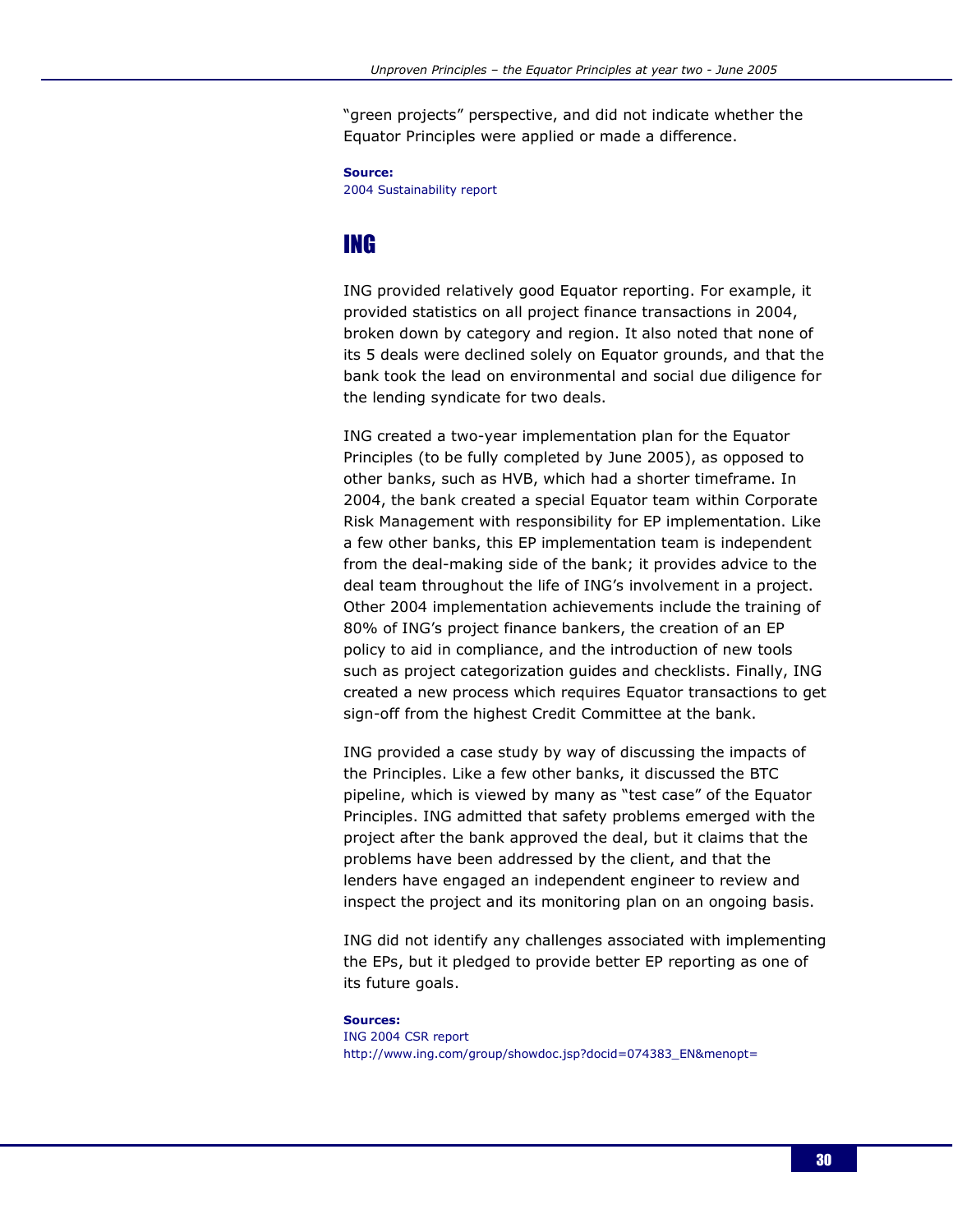## JPMorgan Chase

JPMorgan Chase only adopted the EPs in 2005, so a commentary has not been developed for its Equator compliance. However, it should be noted that when it announced its adoption of the Principles, it also pledged to apply them to projects over US\$10 million, a threshold which is below the official Equator threshold of \$50 million.

#### Source:

http://www.shareholder.com/JPMorganChase/press/ReleaseDetail.cfm?ReleaseID =161100

## KBC

KBC provides little reporting on Equator implementation. Its website states that it adopted the Principles in January 2004, but it does not communicate any information about its EP performance or implementation.

The bank has limited existing environmental management capacity to implement Equator and other environmental/social financing policies. For example, KBC states that it "has a specific procedure and helpdesks in place to screen and detect environmental credit risks."<sup>37</sup> However, most of its environmental stewardship initiatives and key performance indicators are focused on non-core business (e.g. paper purchasing, green office spaces, etc.)

The bank has not communicated how the EPs have had an effect on its business or its clients, nor has it identified challenges and objectives for effective Equator implementation.

#### Sources:

http://newkbcpdf.kbc.be/Financial\_Information/FAQ\_CSR%20report\_Environment\_V2\_120105. pdf https://www.kbc.com/MISC/D9e01?t=BZJ5OEX,/BZIZTPN/:BZJ24TM&langWebSit e=E&idWebSite=KBCCOM

## **Manulife**

Manulife only recently adopted the Equator Principles, so has not been included in this review.

<sup>37</sup> http://newkbc-

pdf.kbc.be/Financial\_Information/FAQ\_CSR%20report\_Environment\_V2\_120105. pdf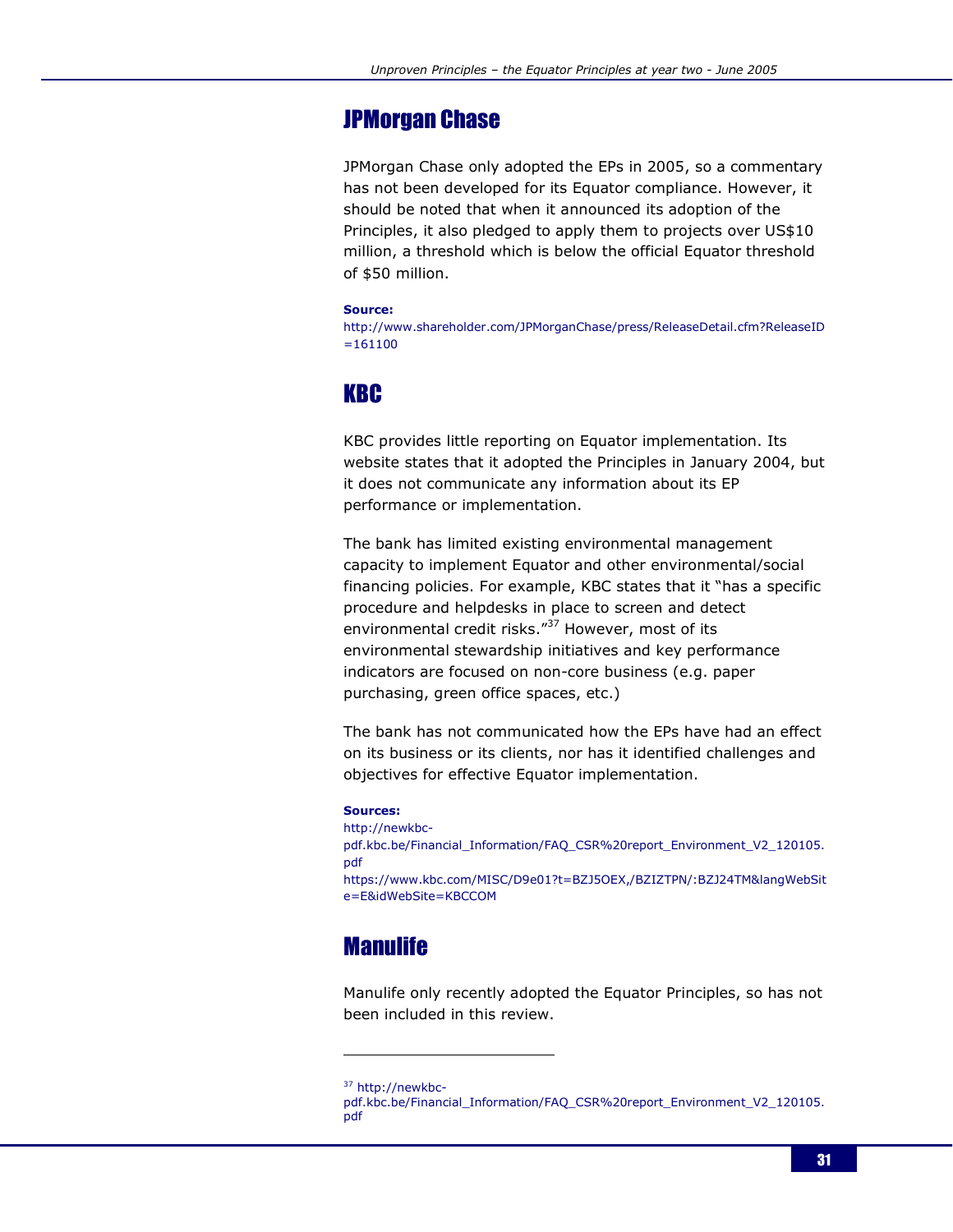#### Source:

http://www.manulife.com/corporate/corporate2.nsf/LookupFiles/DownloadableFil e2004PublicAccountabilityStatement/\$File/2004PAS.pdf

## **MCC**

MCC provided no Equator reporting. Its website only briefly mentions the fact that MCC is an Equator adopter. The bank also has not assured the public that it has any capacity or concrete plans to implement the Principles.

#### Source:

http://217.148.96.137/pmi/1,1939,305,00.html?language=

## Mizuho

Mizuho provides better than average Equator reporting. It listed its project finance transactions by category, described the context in which the EPs were adopted, as well as concrete steps the bank has taken to implement the Principles.

Mizuho points out that it adopted the Equator Principles in the context of Mizuho Code of Conduct, which supports the promotion and adoption of global environmental standards and compliance programs.

The bank has taken several steps regarding Equator implementation. For example, it established an "EP Unit" in its Project Finance Division, which is responsible for implementing and managing the Principles, and has responsibility for reviewing all Category A and B projects. This unit has created new tools, including the "The Equator Principles Implementation Manual", which includes a screening form, and an environmental checklist for the 38 industrial sectors where the bank has project finance activities.

Notably, Mizuho relied on the World Bank's Pollution Prevention and Abatement handbook (which covers 70 sectors) for some of these guidelines, but also developed new checklists for sectors such as Pipelines and LNG plants which are not covered by the World Bank. Application of the Implementation Manual and its associated processes began in October 2004.

The bank has not described the impact of the Principles, nor the challenges and objectives for implementation.

#### Sources:

http://www.mizuho-fg.co.jp/english/environment/index.html http://www.mizuhocbk.co.jp/english/company/release/news\_20031027.html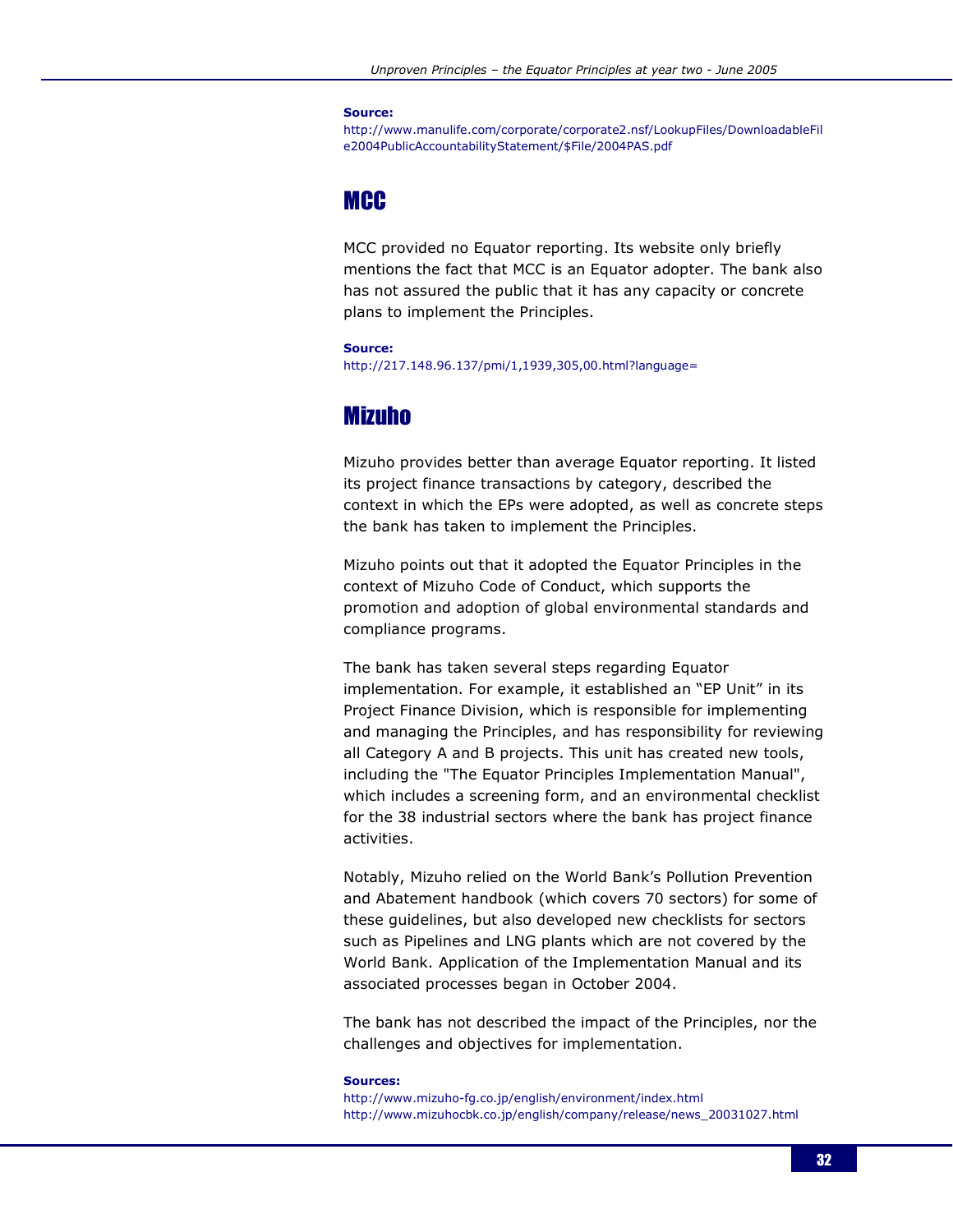## Rabobank

Based on publicly available information surveyed, the bank has not comprehensively implemented the Equator Principles. Its 2003 Sustainability Report does not provide much EP reporting, but states that one of its goals for 2004 is "to continue incorporating social and environmental criteria in lending."

However, Rabobank's 2004 report maintains that: "The Equator principles (social and environmental guidelines for project finance in excess of EUR 50 million in developing countries), which we signed in 2003, have ceased to be relevant for us. In 2004 we decided to call a halt to project financing in other countries, because in the past few years we have lost money on some foreign project finance accounts and this area has ceased to be a growth market for Rabobank International."

#### Source:

2003 Sustainability Report 2004 Sustainability Report

## RBC

-

RBC provided fair Equator reporting. It provided no quantitative EP performance data, such as numbers of projects financed, and proportion that were subject to Equator review; rather it simply asserted that "We applied the policy in the assessment of a number of resource sector projects in Canada and in developing countries in 2004."<sup>38</sup> One notable and unique aspect of RBC's reporting is the fact that it discusses how it selects environmental consultants; the bank also reports that it has particular standards for reviewing an Environmental Assessment.

According to the bank, RBC adopted the EPs with the attitude that the Principles would serve as a "baseline and framework" for project finance transactions.<sup>39</sup> RBC has an Environmental Risk Management Group which is responsible for its EMS (e.g. policy development and implementation, training). In 2004, it began embedding the EPs by creating a new policy on Social and Environmental Review in project finance, as well as a new set of procedures for risk managers and lenders. Compliance with this new policy will be subject to regular internal audits. The Environmental Risk Management Group also provides advice to bankers and risk managers, and it appears that RBC has the

<sup>38</sup> http://www.rbc.com/environment/lending-equator-principles.html <sup>39</sup> Ibid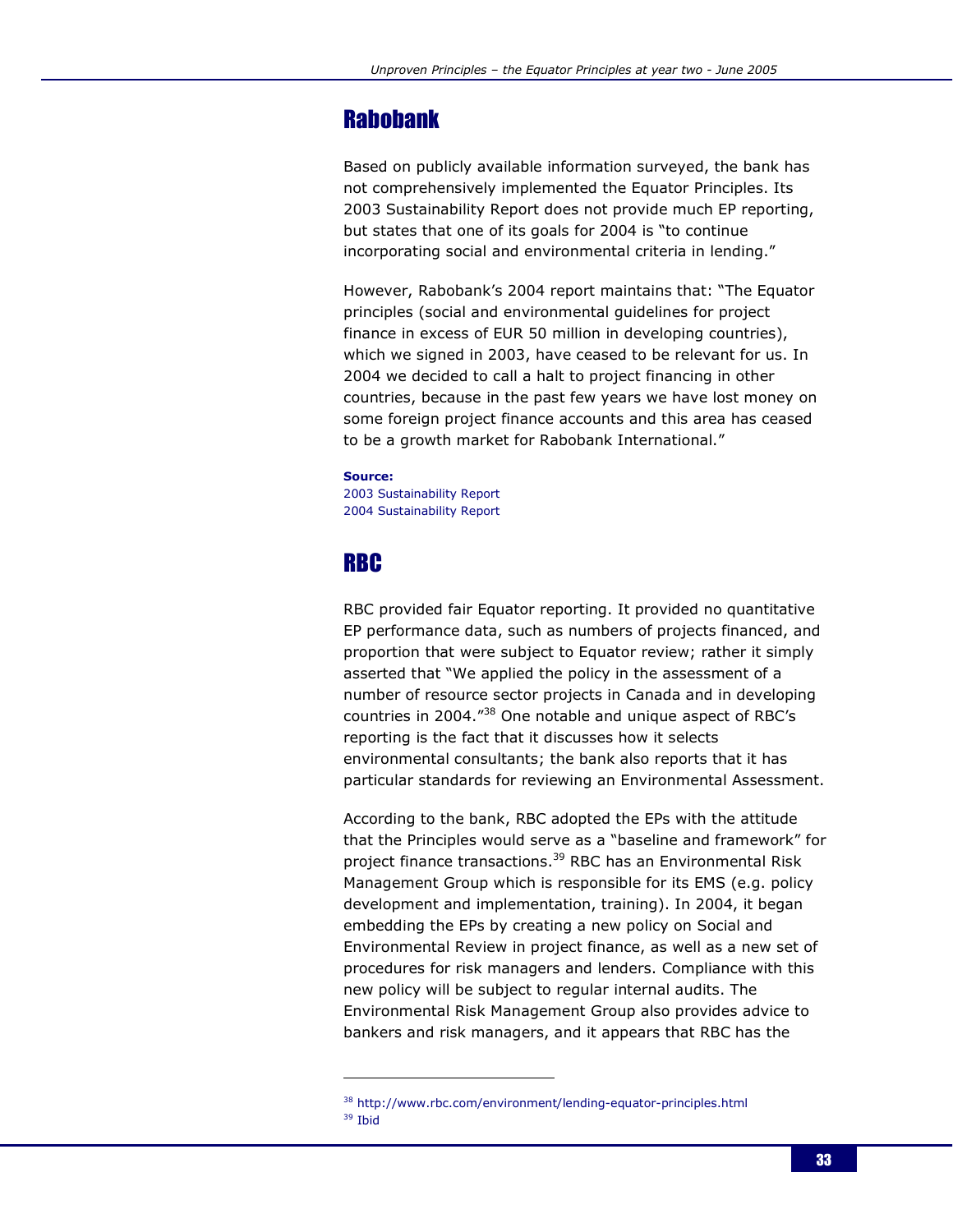equivalent of three full-time internal environmental experts, and one external expert.

The bank did not provide any assessment of the impact the Equator Principles were having, nor did they publicly identify challenges and future goals for implementation.

#### Sources:

Corporate Social Responsibility report 2004 Sustainability report 2004 http://www.rbc.com/environment/lending-equator-principles.html http://www.rbc.com/environment/lending-credit-risk-mgmt.html http://www.rbc.com/environment/lending-environmental-cons.html

## **Scotiabank**

Scotiabank adopted the Equator Principles in January 2005, so a commentary has not been prepared for this bank.

However it should be noted that its 2004 Public Accountability Report already notes that "In the coming months we will work towards integrating the Principles into the bank's internal policies," and the bank appears to have some components of an EMS in place already.

## Standard Chartered

-

Standard Chartered's environmental risk disclosure provided more information about its general EMS than its Equator implementation specifically. For example, although SC's Corporate Social Responsibility report names "embedding" of the EPs as a Corporate Responsibility highlight in 2004, it provides relatively few details regarding how this embedding occurred. The bank's CSR report was one of a handful reviewed that was externally verified (and the bank should be commended for that); however, csrnetwork, the firm providing the assurance noted that "it would be helpful to see an assessment of how Standard Chartered is implementing the Equator Principles."<sup>40</sup>

Standard Chartered reports that it has a strong compliance culture and that its EMS requires social and environmental assessment into risk evaluation for all corporate loans. The bank conducts general environmental risk training for hundreds of bankers, and in 2005 it will hired external experts for specialized Equator training. The bank describes its environmental risk management processes as a "risk escalator," in which sensitive

<sup>40</sup> Standard Chartered 2004 Corporate Social Responsibility Report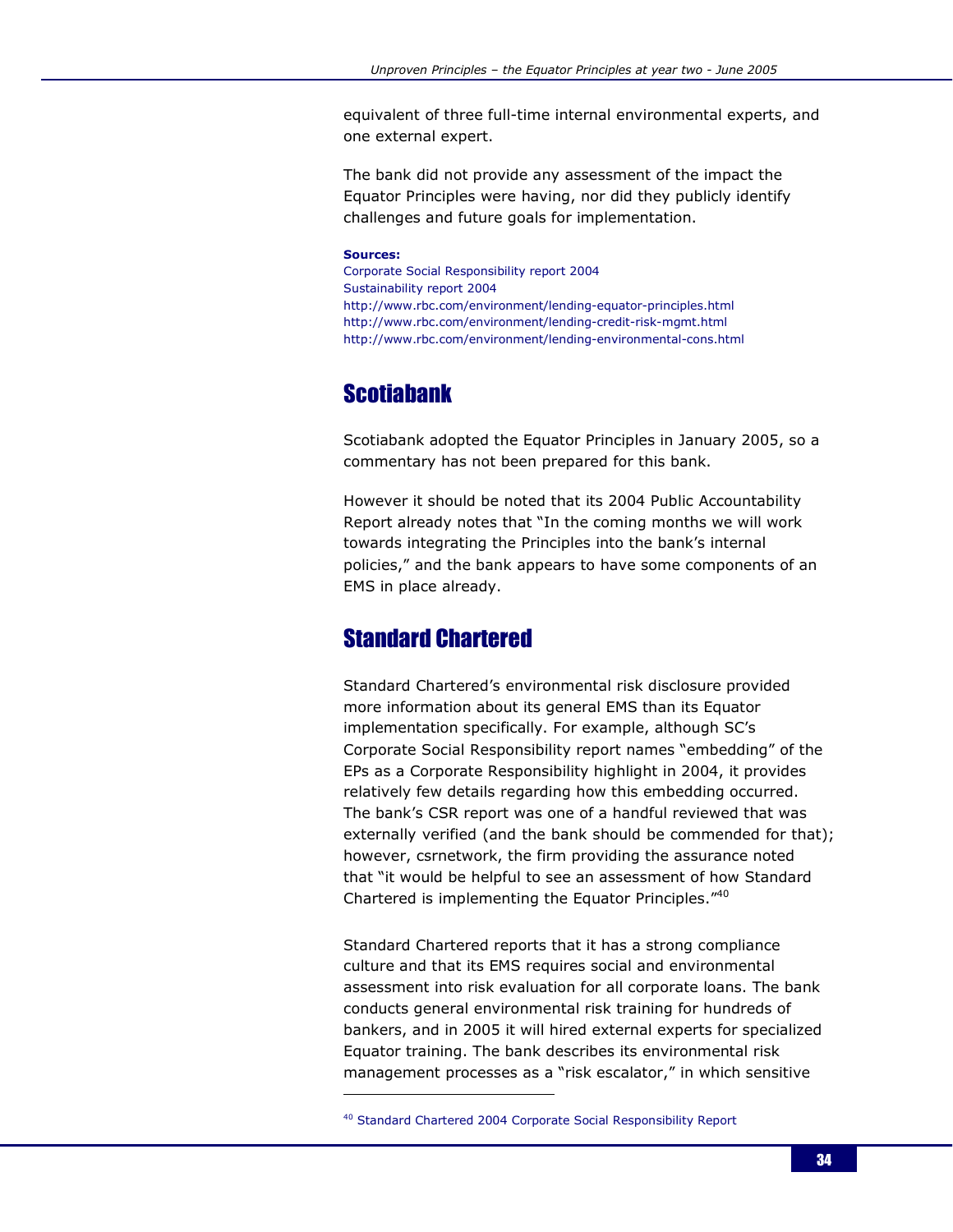deals may require external expertise and sign-off by senior management, the Group Risk Committee, and/or the Wholesale Bank Reputational Risk Committee.

Standard Chartered provided two examples of transactions where its environmental risk approach enhanced the client's environmental performance; however these examples were not provided in the particular context of the Equator Principles. It did not report any challenges with Equator implementation in particular, but its 2004 Corporate Social Responsibility Report did name "control of social and environmental risk in our lending decisions" as an area for improvement.

#### Sources:

2004 Corporate Social Responsibility report http://www.standardchartered.com/global/mc/cus\_eqp.html http://www.standardchartered.com/global/csr05/cus\_eqpp.html http://www.standardchartered.com/global/csr05/site/c/c4.htm http://www.standardchartered.com/global/csr05/approach.html http://www.standardchartered.com/global/csr05/app\_gov.html

## RBS

RBS provided fair reporting on Equator implementation, relative to its peers. No quantitative performance data was shared; its reporting was instead focused on describing processes.

This process-related reporting is helpful, however. RBS provides a detailed description of its four-stage project loan cycle – first screening by marketing officers, Peer Group and "business forum" review, Credit Risk review, final decision by divisional credit committee and/or Group Credit Committee. The Equator Principles are referenced and taken into account at each of the stages. RBS also notes that external consultants may be involved to assist with Equator analysis, and that the bank ensures that client meets all environmental and social loan conditions are met before funds are drawn down. It is also creating a "desktop checklist programme" as a new tool to aid in EP implementation. Taken together, these steps have led the bank to conclude in its 2005 Corporate Responsibility presentation that its EP compliance is "on par with industry."

In discussing the impact of the Principles, RBS, like a few other Equator banks, provided a case study on the BTC. The lenders have retained an independent consultant to monitor EP compliance, and the bank states that it is "satisfied that the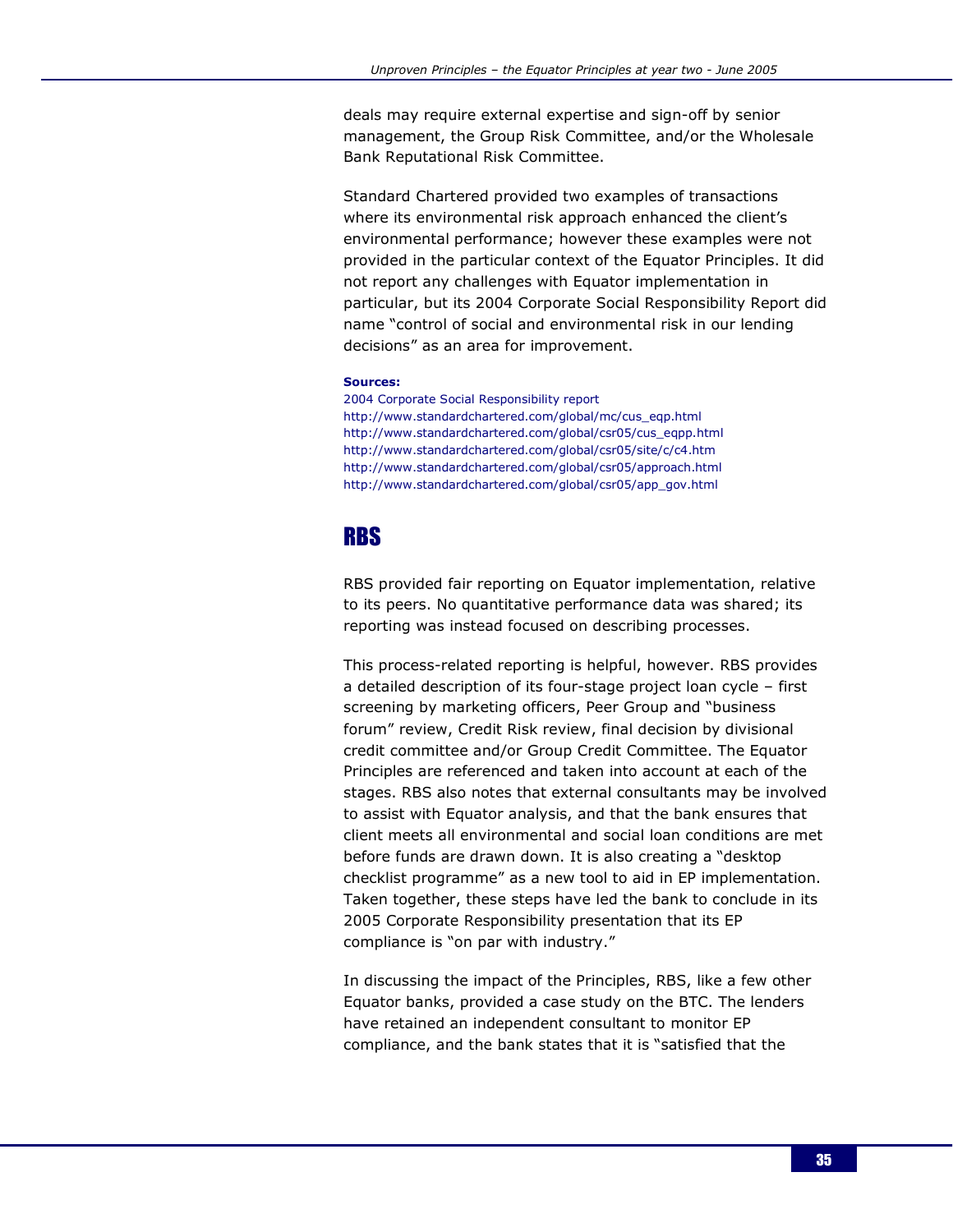appraisal and monitoring process is robust."<sup>41</sup> Regarding implementation challenges and objectives, RBS admits that because the Principles are new "we need to build up our experience and associated training in their effective application."<sup>42</sup> The bank reports that training will be a future priority; it has already created a technical training framework, which will be issued after the conclusion of the IFC Safeguard Policy Review.

#### Sources:

RBS Corporate Responsibility presentation 2005 (website) http://www.rbs.com/corporate03.asp?id=CORPORATE\_RESPONSIBILITY/OUR\_CO MMITMENT\_TO\_EXTERNAL\_PRINCIPLES http://www.rbs.com/content/corporate\_responsibility/our\_commitment\_to\_exter nal\_principles/downloads/equator\_principles.pdf http://www.rbs.com/corporate03.asp?id=CORPORATE\_RESPONSIBILITY/ENVIRO NMENT/ENVIRONMENTAL\_MANAGEMENT\_INCLUDING\_KEY\_MILESTONES

## **Unihanco**

Unibanco provided very limited Equator-related reporting. Its website included a description of the EPs and a press release announcing the bank's adoption of them in 2004. However, Unibanco provided no basic information on projects financed, nor on EP implementation. Its 2003 Social Report provides three case studies of "green" project finance deals, but they were not examples of Equator implementation in particular. The bank appears to have an Environmental Management System established as a result of being an IFC Financial Intermediary.

#### Sources:

2003 Social report (http://www.rao.unibanco.com.br/003/ing/sus/res/sus/index.asp) http://www.ir.unibanco.com/ing/res/equ/index.asp http://www.ir.unibanco.com/arq/link/Equator\_ingles.pdf

## **WestLB**

WestLB provides limited Equator reporting. It offers no basic data on projects financed in 2004, their categories, or application of the EPs to these deals. It also does not describe any challenges it has faced in implementing the EPs, or any goals/intentions is has created in this regard.

i, 41

http://www.rbs.com/content/corporate\_responsibility/our\_commitment\_to\_exter nal\_principles/downloads/equator\_principles.pdf <sup>42</sup> Ibid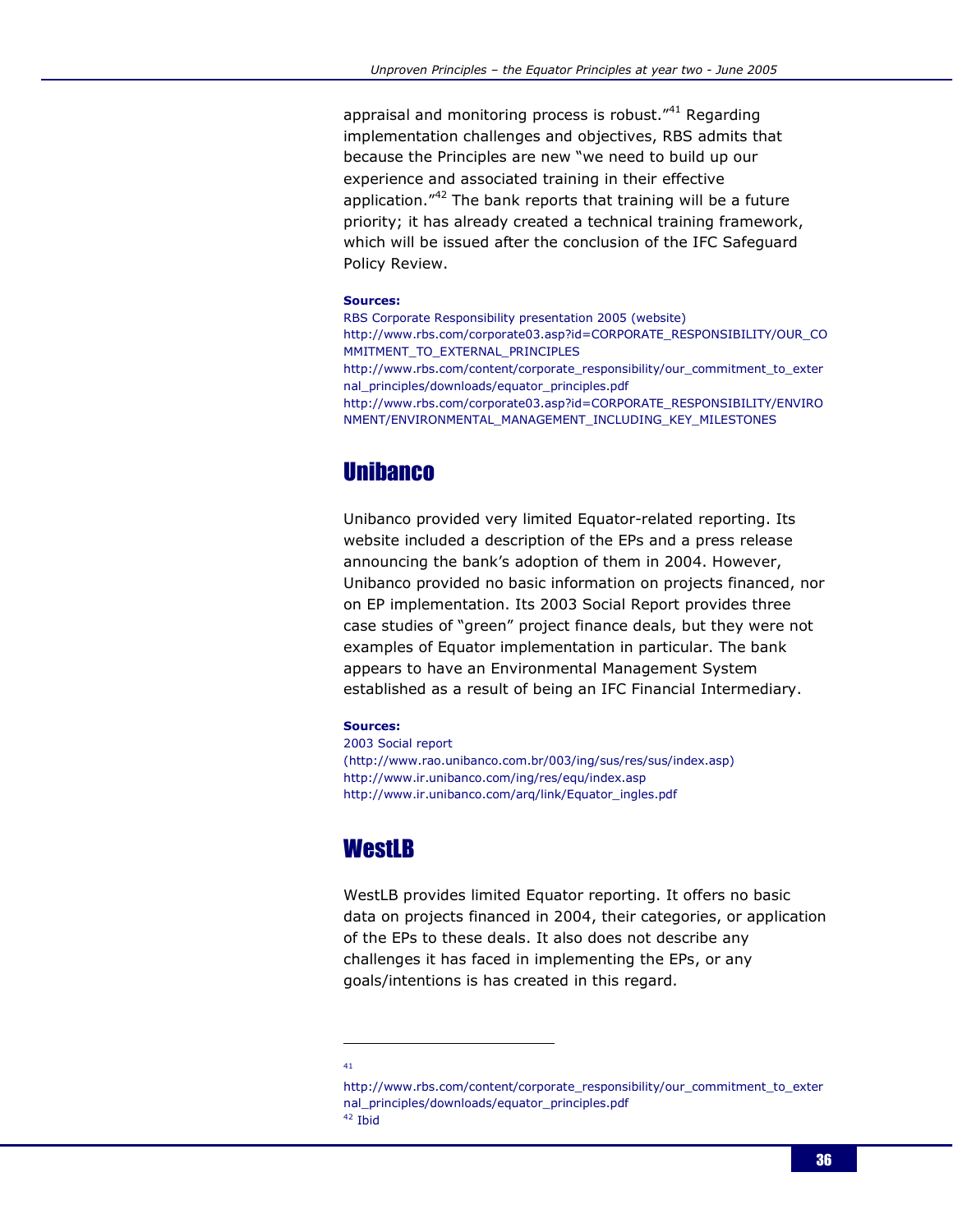Instead, WestLB states, with little elaboration, that it has "integrated the requirements of the Equator Principles into its internal credit review and risk management processes."<sup>43</sup> A Department of Sustainability Management independently monitors the client department of the bank, which is responsible for categorizing the sustainability of projects.

The bank provides a few case studies as a way of discussing the positive environmental impact of the EPs and its project financing activities. The bank asserts that because of its adherence to initiatives such as Equator Principles, its financing of Russian oil-related projects "actually promote[s] the replacement of outdated production and transport methods in Russia."<sup>44</sup> For example, West LB relates how a project finance loan for a subsidiary of Lukoil, the Russian oil company, helped introduce new environmental standards on flaring and oil spill prevention. However, it is unclear exactly how the EPs were implemented and whether the Principles were consciously used to attain higher environmental performance in this project (as opposed to the bank simply approving a loan request for equipment modernization).

#### Sources:

2003 Corporate Social Responsibility report (Ökoreport) http://www.westlb.de/cms/sitecontent/westlb/ui/en/Sustainability/equator\_princi ples.standard.gid-N2FkNDZmMzU4OWFmYTIyMWM3N2Q2N2Q0YmU1NmI0OGU=.html http://www.westlb.de/cms/sitecontent/westlb/ui/en/Sustainability.standard.gid-N2FkNDZmMzU4OWFmYTIyMWM3N2Q2N2Q0YmU1NmI0OGU=.html http://www.westlb.de/cms/sitecontent/westlb/ui/en/news/newscontainer/News\_ Artikel/westlb\_nicht\_an\_oelprj\_ostsee.standard.gid-N2FkNDZmMzU4OWFmYTIyMWM3N2Q2N2Q0YmU1NmI0OGU=.html

## **Westpac**

Westpac provided relatively good Equator reporting on its website and CSR report, noting that the EPs are being applied to all project finance transactions. Although no projects were declined primarily on environmental grounds, environment risk considerations have played a factor in some negative determinations. The bank summarizes project finance deals in a chart addressing projects that were closed and pending, sorted

<sup>-</sup>43

http://www.westlb.de/cms/sitecontent/westlb/ui/en/Sustainability.standard.gid-N2FkNDZmMzU4OWFmYTIyMWM3N2Q2N2Q0YmU1NmI0OGU=.html 44

http://www.westlb.de/cms/sitecontent/westlb/ui/en/news/newscontainer/News\_ Artikel/westlb\_nicht\_an\_oelprj\_ostsee.standard.gid-

N2FkNDZmMzU4OWFmYTIyMWM3N2Q2N2Q0YmU1NmI0OGU=.html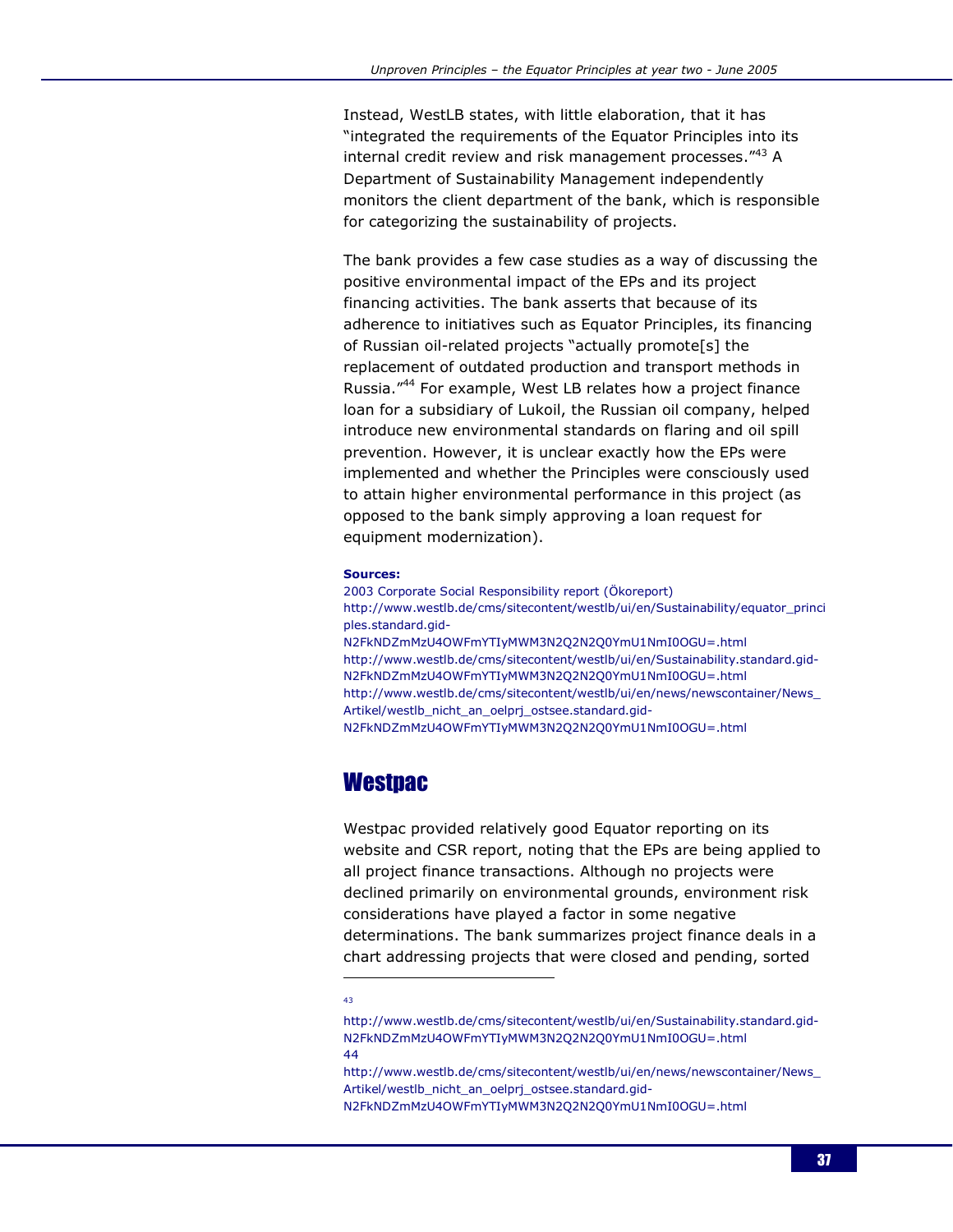by number, loan value, and category. The bank provided further general information on the projects' location, industrial sector, and Westpac's role in these deals. The bank was one of the few to explicitly note how the Principles apply when non-EP signatories are part of the lending syndicate.

After adopting the EPs, Westpac Group Risk, with Board-level oversight, proceeded to broadly review its existing environmental, social and ethical risk management systems, and identify next steps relating to EP rollout, training, and sign-off. A Director in the Project and Structured Debt Team is in charge of embedding the EPs, with the cooperation of external consultants who have been retained to review and assist with EP implementation. The bank is finalizing a formal EP policy, and has amended its Project and Structured Debt procedural manual. Thirteen bankers from various parts of the institution have received specialized EP training, while others have received briefings.

In discussing the impact of the EPs, Westpac concentrated on the reaction of clients and project finance bankers. In a fact sheet, Are we on the right side of the equator?, Westpac reports that clients have been "generally supportive" of the bank's EP commitment, and that one client actually selected Westpac in part because of the bank's EP commitment. Internally, the bank has found that the Principles have helped simplify and standardize an approach to dealing with complex issues.

The bank has identified both implementation challenges and objectives. It notes that "the majority of external training is limited to the Northern hemisphere, and is very expensive to bring out to Australia."<sup>45</sup> Its future objectives include conducting Australia-based trainings on implementing the EPs in the national context, and incorporating "factual summary data on application of the Principles" in future reporting.<sup>46</sup>

#### Sources:

2004 Corporate Social Responsibility report Are we on the right side of the equator? fact sheet http://www.westpac.com.au/internet/publish.nsf/Content/WIOE+Equator+princip les

<sup>&</sup>lt;sup>45</sup> Are we on the right side of the equator? Westpac fact sheet

<sup>46</sup> Ibid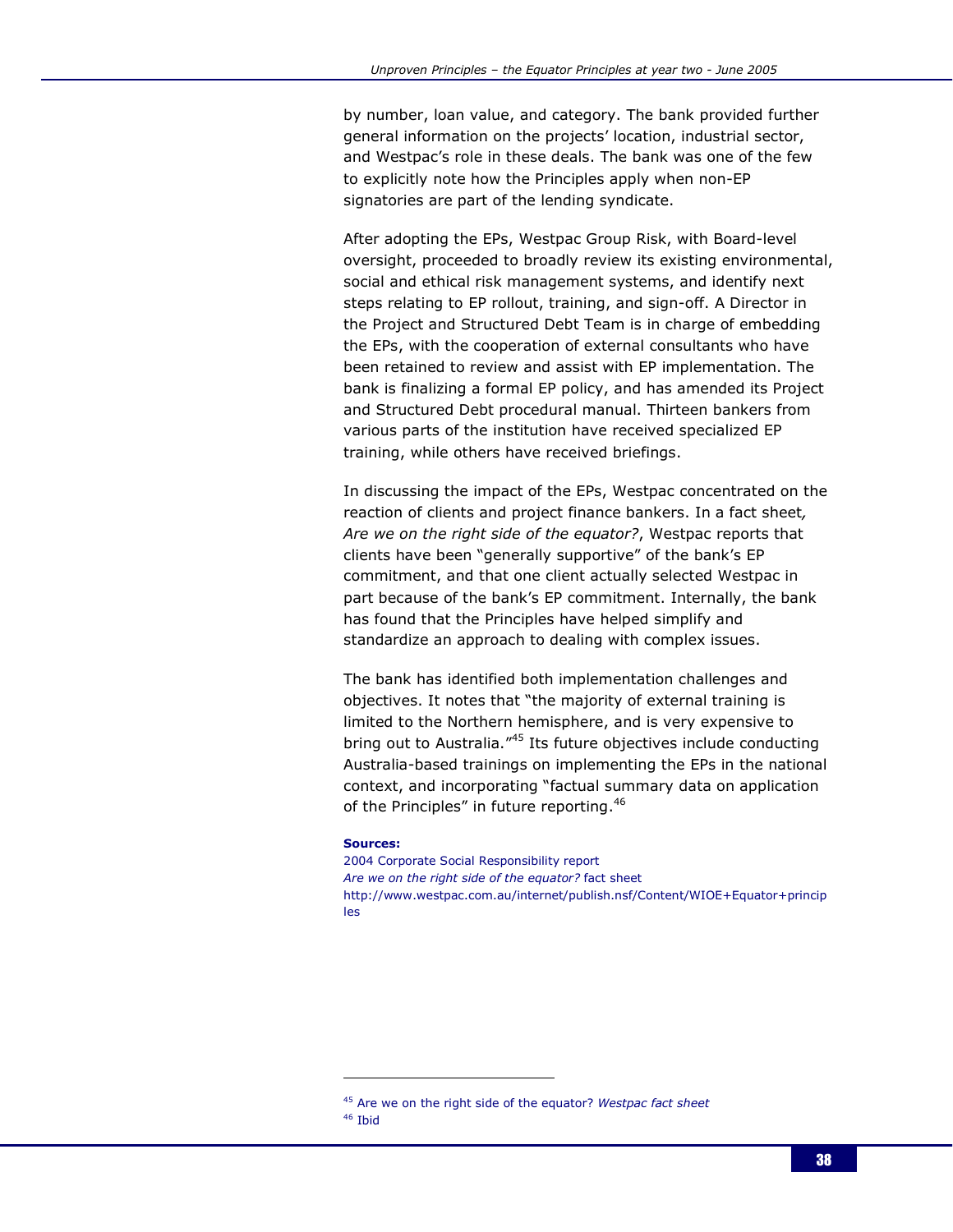## Appendix 1. List of Equator banks by date of adoption

| <b>Adopting institution</b> | Date of adoption |
|-----------------------------|------------------|
| <b>ABN AMRO</b>             | 4 June 03        |
| <b>Barclays</b>             | 4 June 03        |
| Calyon                      | 4 June 03        |
| Citigroup                   | 4 June 03        |
| Credit Suisse Group         | 4 June 03        |
| <b>HVB</b>                  | 4 June 03        |
| Rabobank                    | 4 June 03        |
| <b>RBS</b>                  | 4 June 03        |
| WestLB                      | 4 June 03        |
| Westpac                     | 4 June 03        |
| <b>ING</b>                  | 23 June 03       |
| <b>RBC</b>                  | 21 July 03       |
| <b>MCC</b>                  | 29 July 03       |
| Dresdner                    | 18 August 03     |
| <b>HSBC</b>                 | 4 September 03   |
| Dexia                       | 18 September 03  |
| Standard Chartered          | 8 October 03     |
| Mizuho                      | 27 October 03    |
| <b>CIBC</b>                 | 3 December 03    |
| <b>KBC</b>                  | 27 January 04    |
| <b>Bank of America</b>      | 15 April 04      |
| <b>EKF</b>                  | 14 May 04        |
| <b>BBVA</b>                 | 18 May 04        |
| Unibanco                    | 1 June 04        |
| Banco Itaú / Itaú BBA       | 12 August 04     |
| Banco Bradesco              | 8 September 04   |
| Scotiabank                  | 18 January 05    |
| Banco do Brasil             | 3 March 05       |
| JPMorgan Chase              | 25 April 05      |
| Manulife                    | 11 May 05        |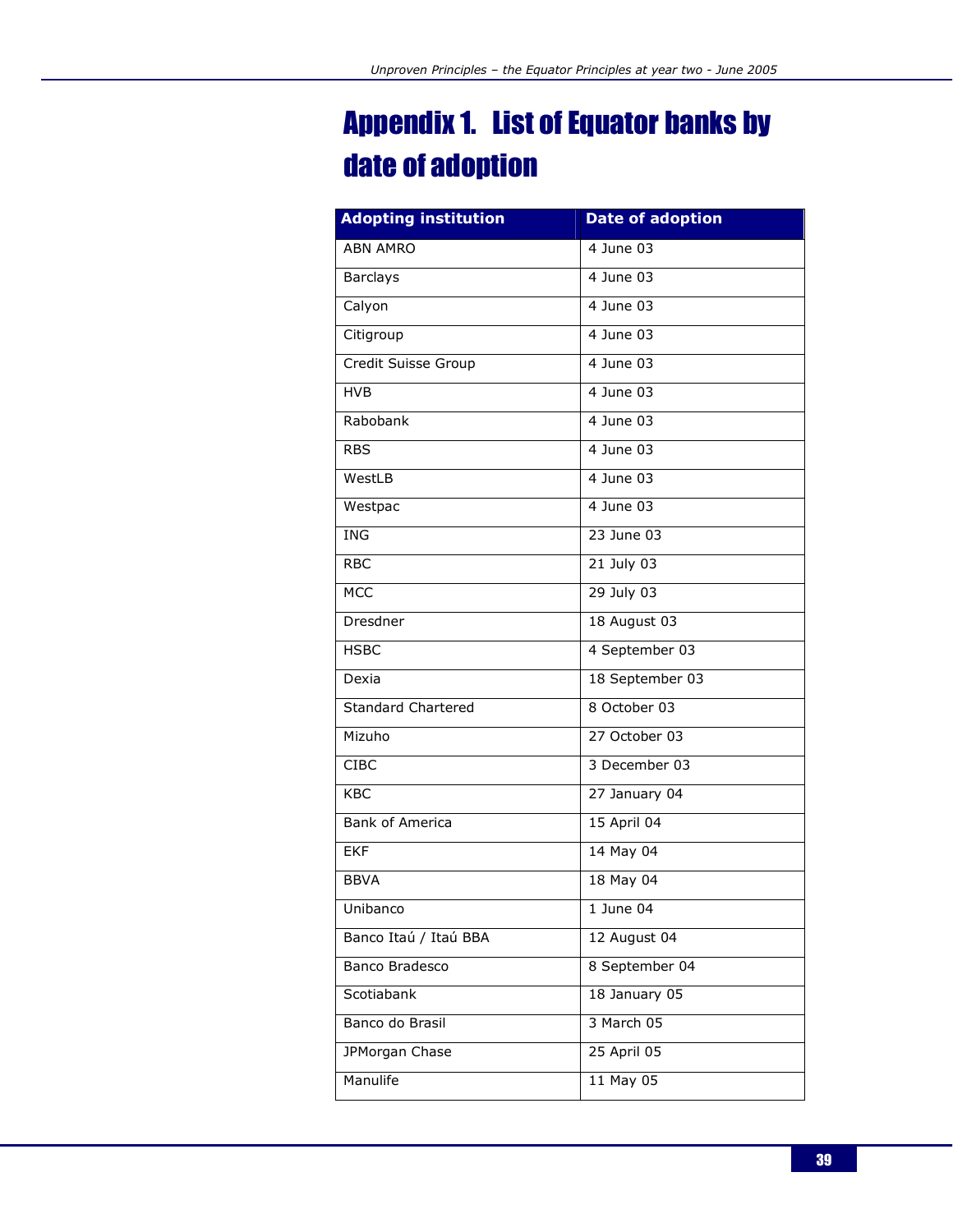## Appendix 2. Management systems to ensure EP implementation

#### Initial environmental review

• Banks should identify the environmental and social impact of their existing project finance portfolio and, if absent, create appropriate environmental and social Performance Indicators. Performance Indicators should be developed with external stakeholder consultation.

#### Policy development

- Banks should identify existing environmental and social policies, procedures and standards. And screen them for possible incompatibility with EP commitments
- Policies should be made to conform with, or even exceed IFC guidelines and be applied to all project finance transactions (regardless of the banks' role in the project) and as appropriate to non-project finance deals
- Policies should be mainstreamed with institutions' existing implementation and risk management systems and approved by the board.
- Implementation of Equator Principles should occur within the framework of an overall, comprehensive Environmental/Social Management System (EMS). Where banks' EMSs are ISO 14001 certified, Equator Principles should be a clear part of the system and also subject to verification.

#### Organizational structure & personnel

- Banks should Identify personnel and create governance/accountability systems for implementing EPs. All project finance staff should be responsible for implementing the EPs, while a senior manager or team should take the lead on implementation and reporting to the Board
- To avoid excessive reliance on outside consultants, banks should have internal environmental and social expertise on staff; where such staff does not exist a budget should be provided for their recruitment.
- Compliance with EPs and superior environmental and social performance should be integrated into performance evaluations and bonuses. Performance Indicators should be developed to assess such compliance.

#### Environmental procedures & standards for transactions

• Banks should create formal due diligence procedures for researching environmental and social risks of project finance transactions as early as possible in the project cycle;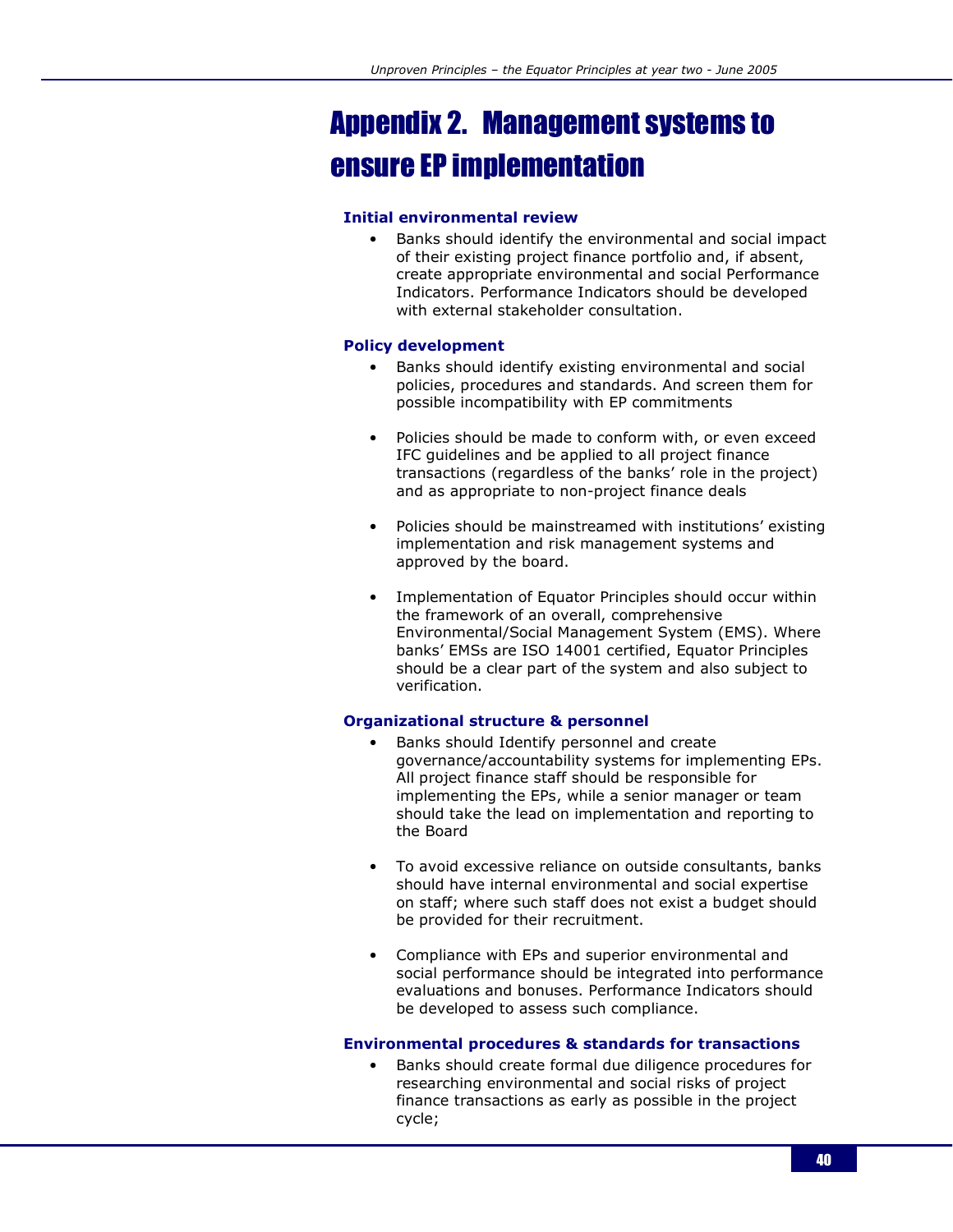- Create mechanisms for appraising projects against EP standards and in relation to the banks' reputational risk; mainstream these procedures into existing credit risk management systems
- Create mechanisms for assessing and considering borrowers' environmental, social and cultural expertise in relation to particular projects

#### Documentation

- Environmental Assessments (EAs), Environmental Management Plans (EMPs), Strategic Environmental Assessments( SEAs) and monitoring reports should be part of the credit file and subject to management audit;
- Banks should create mechanisms for reviewing the adequacy of EIAs, EMPs, and monitoring reports;
- Create documentation, such as questionnaires or assessment forms, for ensuring that all EP procedures and standards are implemented in the due diligence and project appraisal phases. Such documentation should be required of staff, consultants and borrowers
- Loan covenants should commit the borrower to the full EMP

#### Internal information and training

- Banks should create communications plan for disseminating EP commitments, procedures, and standards to staff, consultants, and borrowers;
- Create training program for project finance staff. Trainings should be mandatory, regular, and accompanied by goals and mechanisms for monitoring effectiveness;
- Create mechanisms to ensure that staff seek environmental/social expertise when necessary, and provide additional resources through in-house experts, consultants, etc.;
- Create mechanisms for assessing and consultants' environmental, social and cultural expertise in particular deals and in regards to the banks' relationship with the consultant

#### External reporting

- Banks should report yearly on EP implementation according to proposed reporting protocol;
- Make an assumption in favour of disclosure: publicly disclose information on transactions when requested;
- Require borrowers to release EAs before project appraisal, not just during a "reasonable timeframe";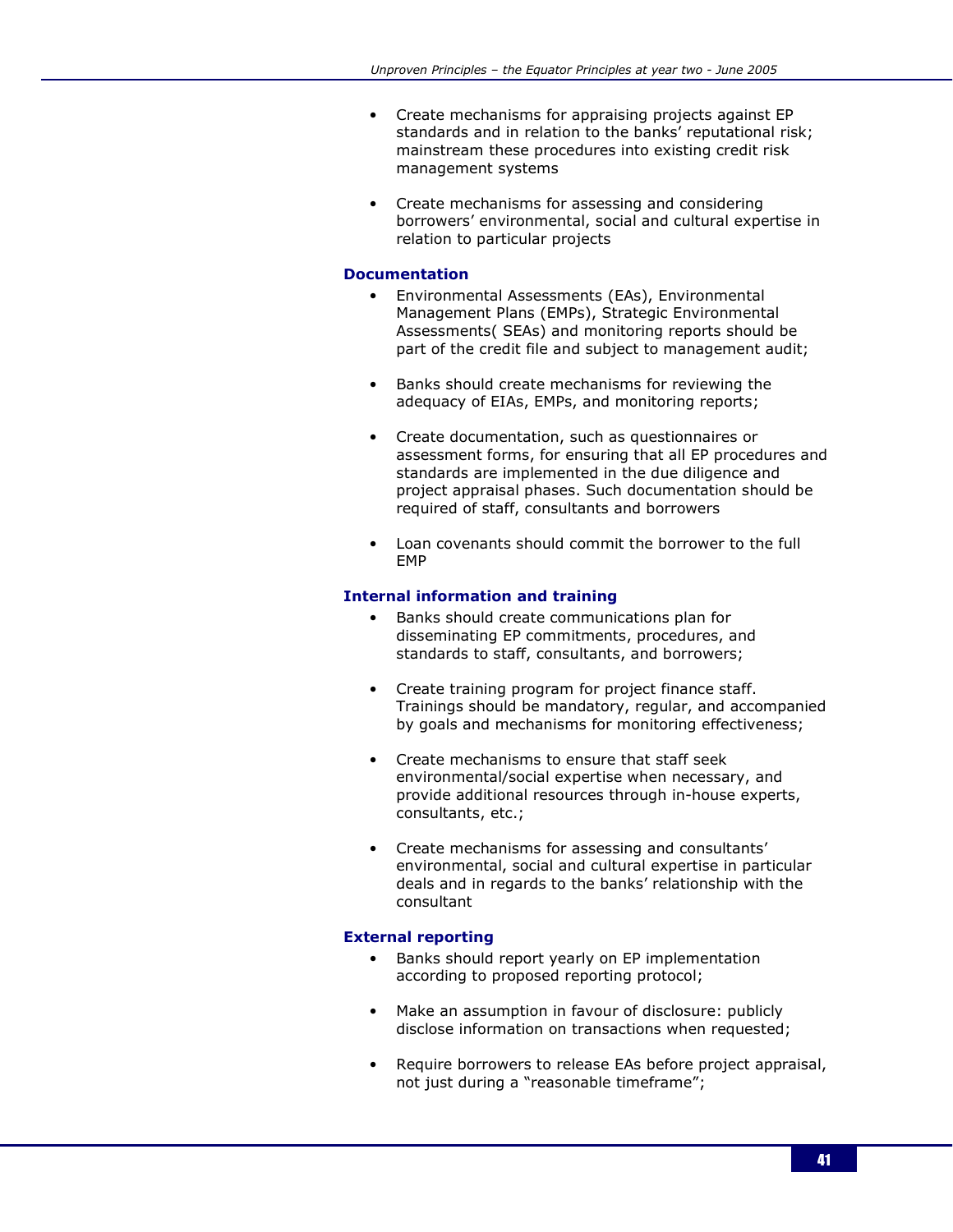• Engage with affected communities and public interest organisations with respect to projects of concern. Such consultation can inform due diligence and help manage risks.

#### Consultation and consent

- Banks should make EAs, loan covenants, and monitoring reports available to the public upon request;
- For project finance deals, create mechanisms for ensuring that borrowers or third party experts conduct public consultations in a "structured and culturally appropriate way." These could include referencing best practice consultation methods (e.g. achieving prior informed consent)

#### Auditing, monitoring & corrective action

- Banks should identify conditions for assigning independent environmental experts to monitor and resolve problems with projects;
- Identify conditions for requiring multi-stakeholder dialogue processes in the project planning phase and, if stakeholders agree, a life-of-the-project mediator;
- Create mechanisms to regularly monitor borrower compliance with EMPs and to determine whether additional monitoring is necessary;
- Create formal processes for addressing borrower noncompliance, which explicitly includes an option to call loans;
- Create protocols for fully co-operating with independent external auditors on EP projects, and for engaging with communities affected by transactions;
- Create specific mechanisms for internally auditing the overall implementation of EPs, and taking corrective action in cases of non-compliance. Auditors should be independent from the project finance department

#### Management review and improvement

- Banks should create a management process with timelines to review implementation of EPs, including internal reporting guidelines and stakeholder engagement;
- Review progress on EP implementation based on goals that include measuring environmental and social impact of the banks' project finance portfolio;
- Create board-approved annual goals and action plans to continually improve EP implementation and the environmental and social performance of the project finance portfolio. Include timelines, personnel and objectives.